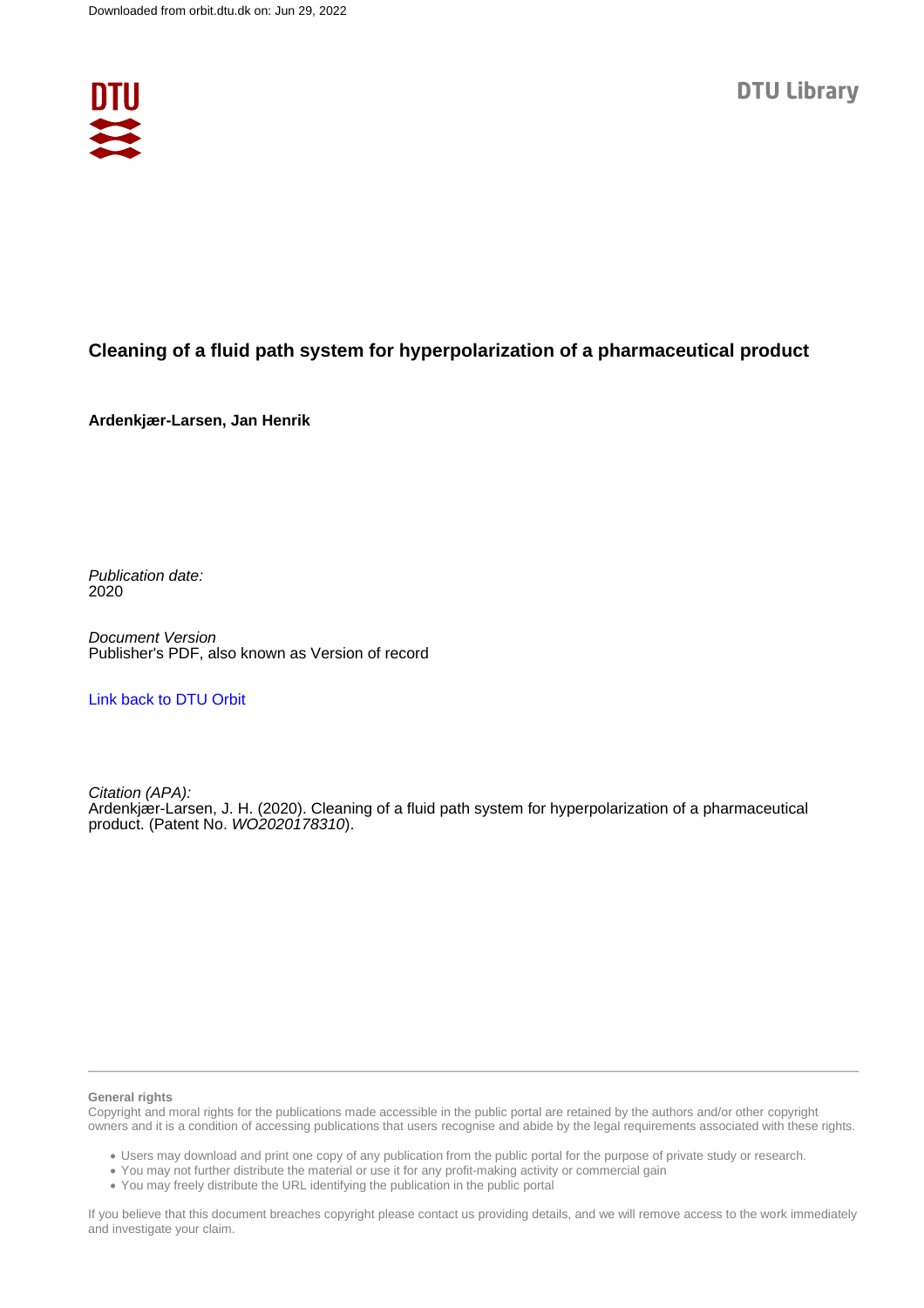(12) INTERNATIONAL APPLICATION PUBLISHED UNDER THE PATENT COOPERATION TREATY (PCT)

(19) World Intellectual Property

**Organization** 

**International Bureau** 



(43) International Publication Date 10 September 2020 (10.09.2020)

- 
- -
	-
- 
- 
- 
- **(71) Applicant: DANMARKS TEKNISKE UNIVERSITET** KM, ML, MR, NE, SN, TD, TG). [DK/DK]; Anker Engelunds Vej 101 A, 2800 Kgs. Lyngby (DK). **Declarations under Rule 4.17:**
- **(72) Inventor: ARDENKJ/ER-LARSEN, Jan;** Asmussens **—** *of inventorship (Rule 4.17(iv))* Alle 1, <sup>1808</sup> Frederiksberg <sup>C</sup> (DK). **Published:**
- **(74) Agent: H0IBERGP/S;** Adelgade 12, 1304 CopenhagenK **—** *with international search report (Art. 21(3))* (DK).
- **(81) Designated States** *(unless otherwise indicated, for every kind of national protection available)* : AE, AG, AL, AM, AO, AT, AU, AZ,BA, BB, BG, BH, BN, BR, BW, BY,BZ, CA, CH, CL, CN, CO, CR, CU, CZ, DE, DJ, DK, DM, DO, DZ, EC, EE, EG, ES, FI, GB, GD, GE, GH, GM, GT, HN,

# (10) International Publication Number WO 2020/178310 A1

**(51) International Patent Classification:** HR, HU, ID, IL, IN, IR, IS, JO, JP, KE, KG, KH, KN, KP, *G01R 33/28* (2006.01) *G01R 33/31* (2006.01) KR, KW, KZ, LA, LC, LK, LR, LS, LU, LY,MA, MD, ME, *G01R 33/30* (2006.01) MG, MK, MN, MW, MX, MY, MZ, NA, NG, NI, NO, NZ, (21) International Application Number:<br>
PCT/EP2020/055639<br>
PCT/EP2020/055639<br>
PCT/EP2020/055639<br>
PCT/EP2020/055639<br>
TT, TZ, UA, UG, US, UZ, VC, VN, WS, ZA, ZM, ZW.

(22) International Filing Date:  $04 \text{ March } 2020 (04.03.2020)$  (84) Designated States (unless otherwise indicated, for every kind of regional protection available): ARIPO (BW, GH, (25) **Filing Language:** English GM, KE, LR, LS, MW, MZ, NA, RW, SD, SL, ST, SZ, TZ, UG, ZM, ZW), Eurasian (AM, AZ, BY, KG, KZ, RU, TJ, (26) **Publication Language:** English TM), European (AL, AT, BE, BG, CH, CY, CZ, DE, DK, **(30) Priority Data:** EE, ES, FI, FR, GB, GR, HR, HU, IE, IS, IT, LT, LU, LV, 19160525.2 04 March 2019 (04.03.2019) EP MC, MK, MT, NL, NO, PL, PT, RO, RS, SE, SI, SK, SM, TR), OAPI (BF, BJ, CF, CG, Cl, CM, GA, GN, GQ, GW,



**(57) Abstract:** The present disclosure relates to a method for cleaning a reusable fluid path system for hyperpolarization of a pharmaceutical product, said reusable fluid path system being continuously at least partly contained by a polarizer; the method comprising the steps of a) providing the polarizer with an inlet tube having a first inlet tube end for fluid contact with a fluid vessel and a second inlet tube end configured for fluid contact with a vial, for holding the pharmaceutical product during hyperpolar $\neg$ ization; b) providing the polarizer with an outlet tube having a first outlet tube end configured for receiving the vial and a second outlet tube end for connecting to a receiving vessel; c) sealing the second inlet tube end with the first outlet tube end; d) fluidly connecting a medium vessel to the first inlet tube end; e) fluid $\neg$ ly connecting a collector vessel to the second outlet tube end; f) cleaning the reusable fluid path system by transferring a clean $\neg$ ing medium from the medium vessel into the reusable fluid path system; g) ejecting the cleaning medium from the reusable fluid path system into a collector vessel; and h) drying the reusable fluid path system.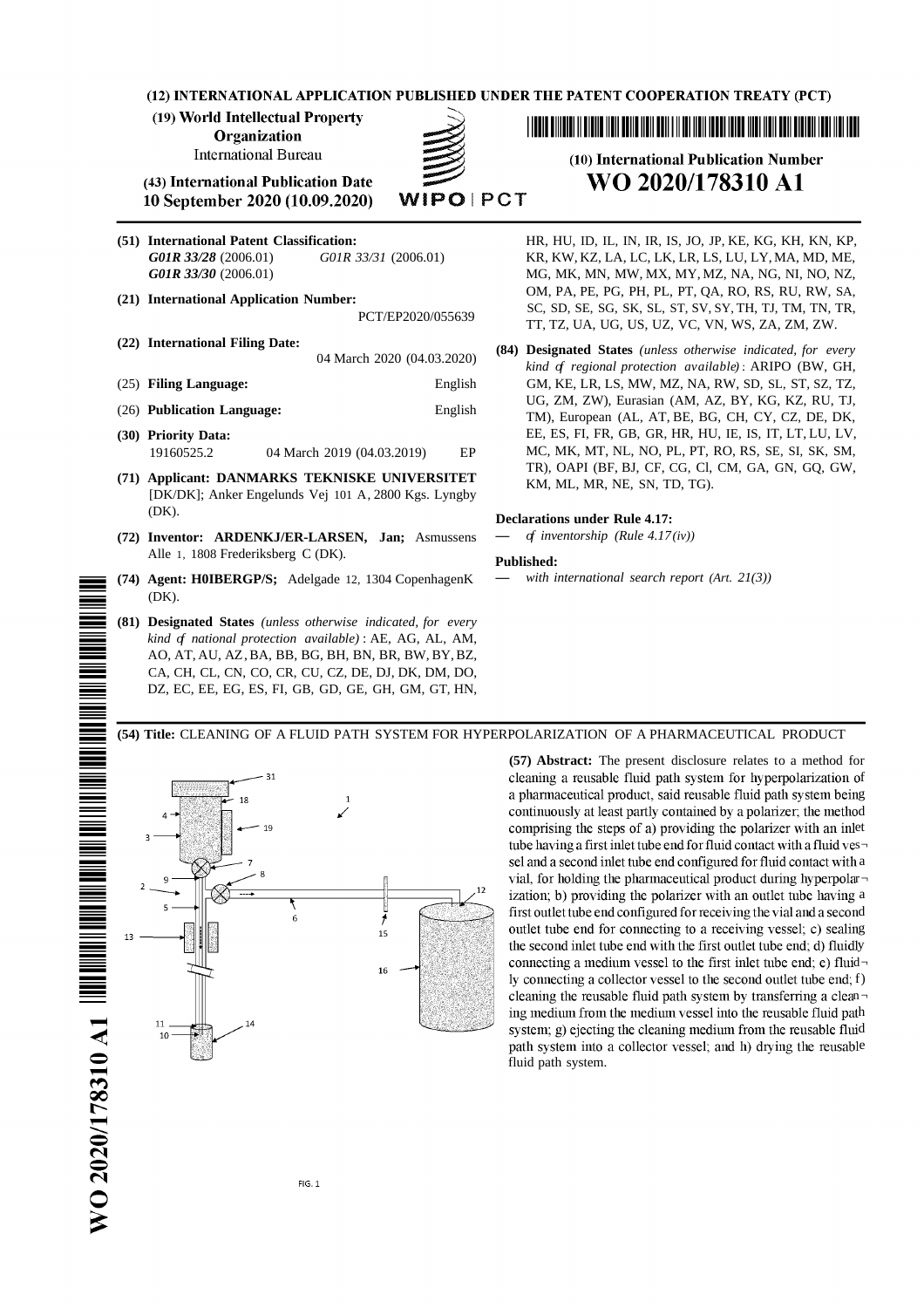# **Cleaning of a fluid path system for hyperpolarization of a pharmaceutical product**

The present invention relates generally to a method and an apparatus for cleaning of a fluid path system and for hyperpolarizing of a pharmaceutical product using the fluid path system.

## **Background of invention**

MRI is a non-invasive diagnostic technique, which has received widespread use since its development in the 1970s. Today it is standard practice in many hospitals and research labs worldwide for diagnostic medicine and biomedical research. The

 $10<sup>°</sup>$ technique is able to produce a large variety of chemical and physical data. Compared to other standard diagnostic imaging techniques, such as x-ray imaging, MRI does not involve the use of ionizing radiation, distinguishing it from CT and PET scans.

 $15<sub>1</sub>$ A drawback with standard MRI and NMR spectroscopy is that the sensitivity is low due to the normally very low degree of polarization of the spin. This leads to long scan time, low resolution and poor image quality. In order to increase the sensitivity a number of techniques have been developed which increases the polarization of the nuclear spin of the imaging agent beyond that of thermal equilibrium.

20

5

For a hyperpolarized imaging agent at room temperature, the polarization decreases over time. Consequently, the hyperpolarization is in most cases carried out in close proximity to the patient to decrease the time between hyperpolarization and injection in the patient followed by imaging.

25

A technique which has been used in order to address the short lifetime of hyperpolarized nuclear spin is dynamic-nuclear polarization (DNP) which relies on spin polarization transfer from electrons to nuclei.

30 A drawback with current available systems for hyperpolarization by DNP is the significant cost per measurement, acting to limit the use of the technique. Reduced costs of the DNP may allow for a more widespread use.

 $\mathbf 1$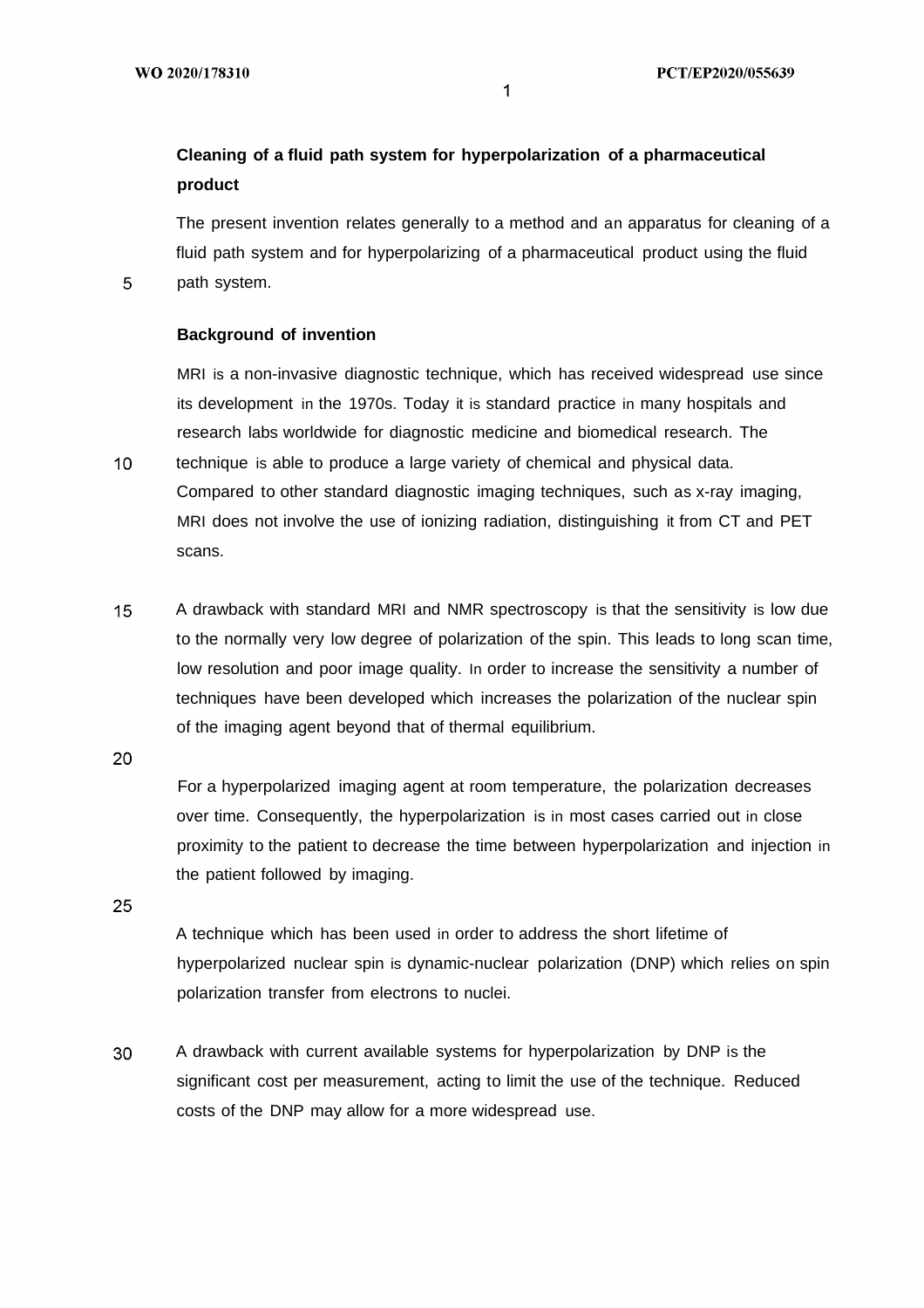Reynolds Steven et al. Journal of Magnetic Resonance (2013), "A system for accurate and automated injection of hyperpolarized substrate with minimal dead time and scalable volumes over a large range" discloses cleaning of an isolated fluidic arrangement downstream of a receiving vessel, wherein the fluidic arrangement was used for injecting a hyperpolarized product into a subject.

Malinowski et al. Journal of Magnetic Resonance (2016), "Dissolution Dynamic Nuclear Polarization Capability Study with Fluid path" discloses a study wherein specific parts of a fluid path system was removed from a hyperpolarizer and cleaned at another location before being refitted to the hyperpolarizer,

 $10<sup>°</sup>$ 

 $15<sub>1</sub>$ 

20

5

## **Summary of invention**

The present inventor has realized that fluid path systems for hyperpolarization of a pharmaceutical product can be configured in a way which allows for reuse. The reuse of a fluid path system comprises a method for cleaning, such as removal of contaminant, of said fluid path system.

An embodiment of the present disclosure therefore relates to a method for cleaning a reusable fluid path system for hyperpolarization of a pharmaceutical product, said reusable fluid path system being continuously present in the polarizer during multiple consecutive uses; the method comprising the steps of

- providing an inlet tube having a first inlet tube end for fluid contact with a fluid vessel and a second inlet tube end configured for fluid contact with a vial, for holding the pharmaceutical product during hyperpolarization;
- providing an outlet tube having a first outlet tube end configured for receiving the vial and a second outlet tube end for connecting to a receiving vessel;
- sealing the second inlet tube end with the first outlet tube end;
- fluidly connecting a medium vessel to the first inlet tube end;
- fluidly connecting a collector vessel to the second outlet tube end;
- cleaning the reusable fluid path system by transferring a cleaning medium from the medium vessel into the reusable fluid path system;
- ejecting the cleaning medium from the reusable fluid path system into a collector vessel; and

drying the reusable fluid path system.

25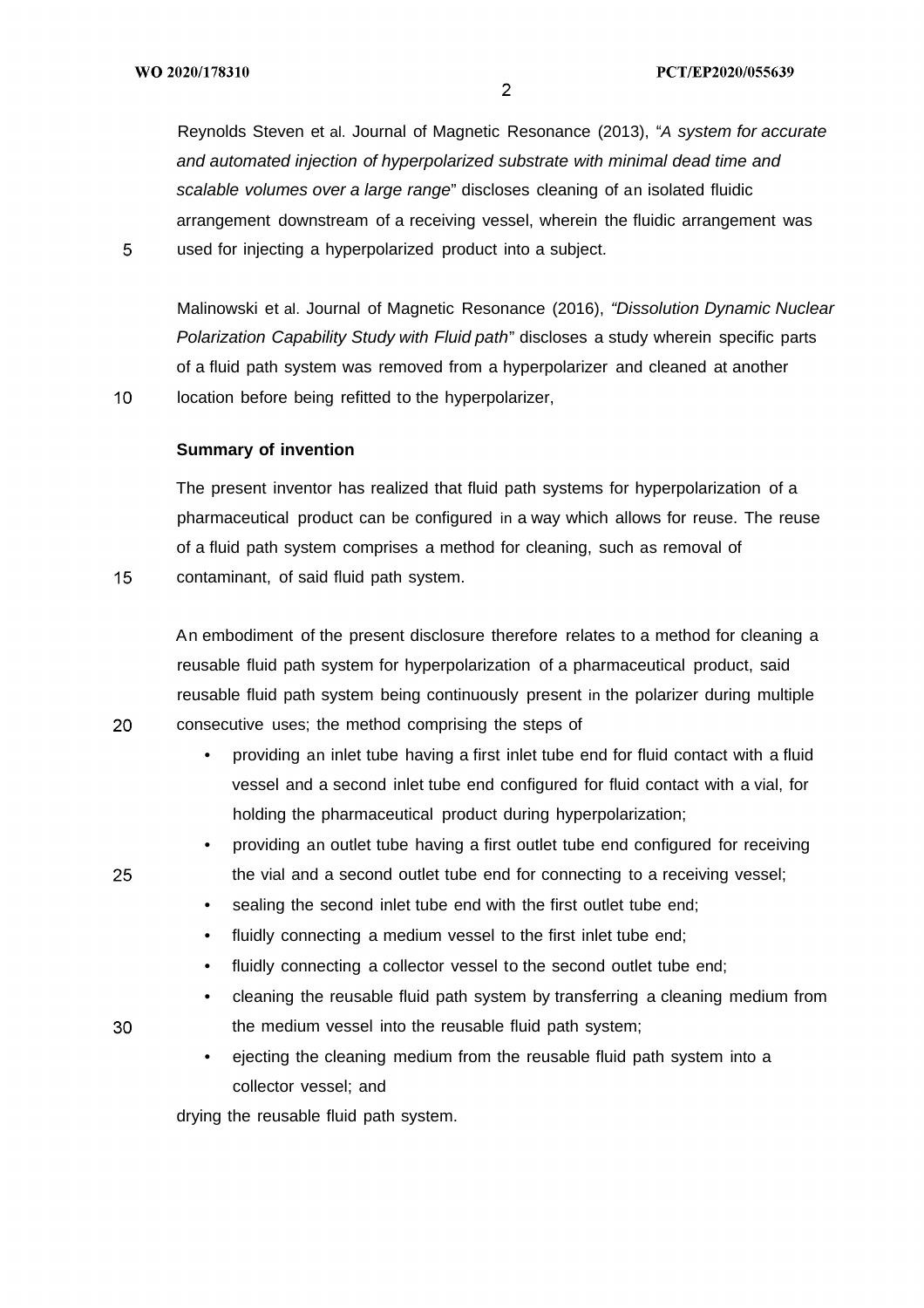$10<sup>°</sup>$ 

A large portion of the cost-per-measurements in hyperpolarization is related to the single-use fluid path systems, which are discarded after use. In addition to the different steps associated with the fabrication and assembly of the fluid path system, they further require that the sample vial is attached under clean room conditions in order to minimize the risk of contaminations.

The price per unit as well as the cost related to handling and distribution are significant. Further, logistics and handling of these conventional fluid path systems mean that hyperpolarization measurements often needs to planned way in advance such that fluid path systems are available at the time of the measurement.

- Additionally, each step in the fabrication, assembly and handling of the conventional fluid path systems may lead to introduction of contaminants. Contaminants which may pose a significant health risk to a human or an animal subject. If injected together with the polarized pharmaceutical product. Contaminants which typically consists of bacteria  $15<sup>1</sup>$ and endotoxins, are without proper means of controlling, impossible to prevent. It is therefore logic that the conventional single-use fluid path systems are fabricated,
	- assembled and handled in environments and in such a way as to minimize the introduction of contaminants.
- 20 Quality controls of the polarized pharmaceutical product are used to decrease the risk of injecting the measurement subject with an unsafe pharmaceutical product. The quality controls typically relies on sampling a small portion of the product and ensuring that various parameters, such as optical, are within a given range. While the quality control may be able to detect unsafe pharmaceutical products it is typically not able to 25 detect whether the pharmaceutical product is sterile or not sterile. Instead sterility of the final polarized product relies simply on that no contaminants have been introduced to the fluid path system during for example fabrication, assembly, logistics and handling.
- As such, an embodiment of the present disclosure targets the cleaning of reusable fluid 30 path systems for hyperpolarization of pharmaceutical products. With the significant demands on sterility of pharmaceutical products to be injected into a subject, an ability to clean the reusable fluid path system immediately prior to use would provide an optimal approach for ensuring a low bioburden of the fluid path system.
- 35 By cleaning the fluid path system when contained by the polarizer, there is no risk of the fluid path system being contaminated during fabrication, assembly, logistics and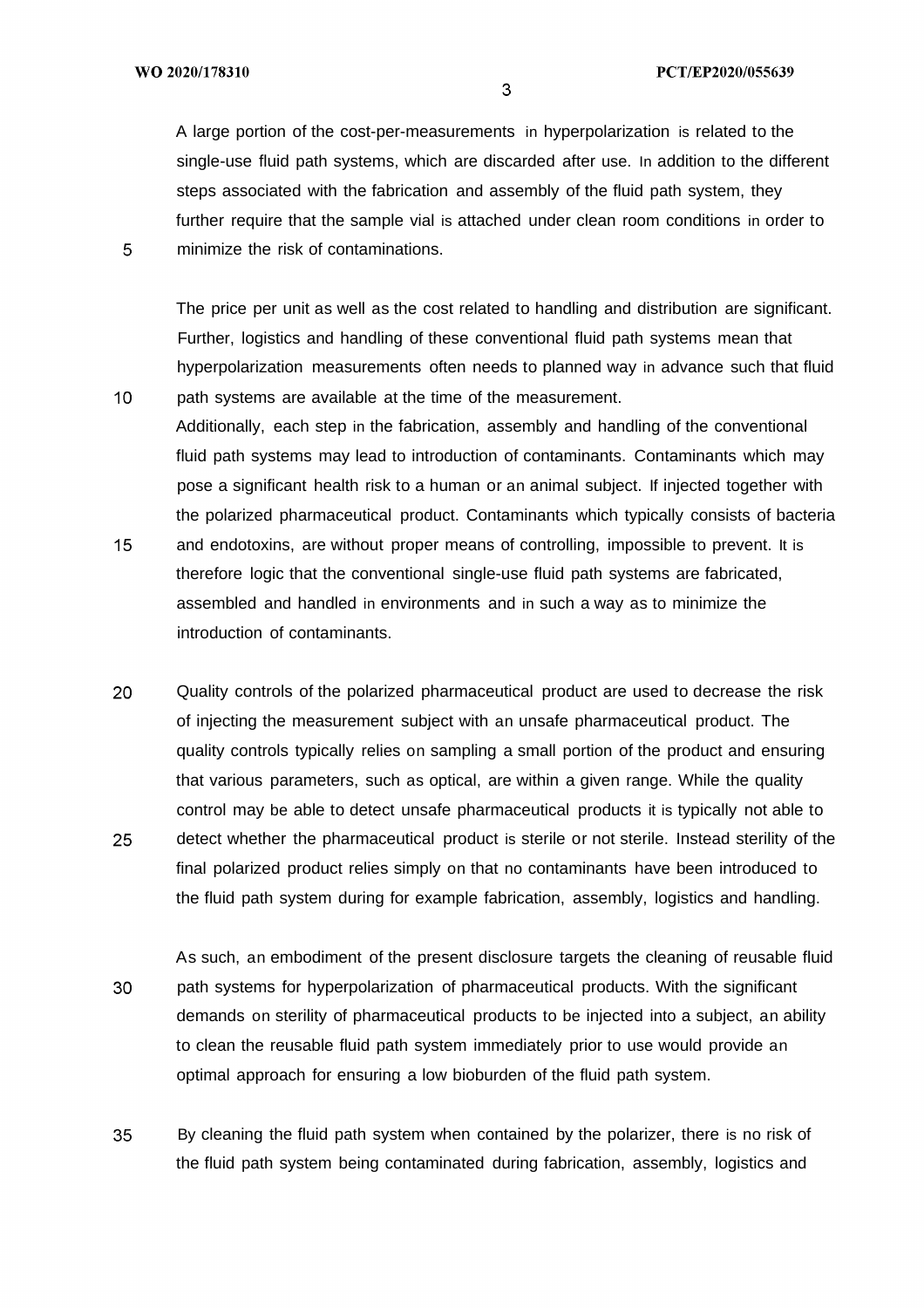handling. Consequently, by decreasing the distance between polarization of the pharmaceutical product and the cleaning of the fluid path system for polarization of the same, a polarized pharmaceutical product with a lower risk of being contaminated can be achieved.

5

The lower risk of contaminated pharmaceutical products both decreases the health risk for the measurement subject, but additionally also further lowers the average cost-permeasurement. This is due to having a larger fraction of polarized pharmaceutical products passing the quality control step, saving time and reagents.

 $10<sup>°</sup>$ 

Cleaning of the reusable fluid path system may target any kind of contamination, which may be present within or in contact with the reusable fluid path system. It may include biological agents, such as bacteria, but could also comprise residues of chemical compounds from previous hyperpolarization measurements.

 $15<sub>1</sub>$ 

20

The resulting cleanliness of a process directed at decreasing the bioburden of a medical product, is often referred to as the sterility assurance level (SAL). This is the probability that a single unit, such as a reusable fluid path system, that has been subjected to cleaning nevertheless remains nonsterile. As such a lower SAL if preferable for a medical product. The cleanliness, or the SAL, is typically dependent on the chosen cleaning medium, and the cleaning parameters under which the cleaning takes place.

The cleaning medium is preferably chosen such that it is suitable for removing the 25 targeted contaminations and such that it is compatible with the materials of the reusable fluid path system. A common fluid for cleaning medical products is steam, such as by an autoclave. Steam may be generated by providing water combined with heat and/or pressure. Cleaning with steam may cause the reusable fluid path system to be sterilized, wherein all forms of life and/or other biological agents (such as fungi, 30 bacteria, viruses, spore forms, prions, unicellular eukaryotic organisms such as Plasmodium, etc.) present in a specified region, such as a surface, are eliminated, removed, killed, and/or deactivated. Whether a cleaning using steam as the cleaning medium can result in a sterilization, such as having a low SAL, depend on the cleaning parameters. In general a higher temperature, a higher pressure and/or a longer time 35 results in a better cleaning, such as a better sterilization with a lower SAL. Common cleaning parameters for autoclaving by steam sterilization is 121 °C at 200 kPa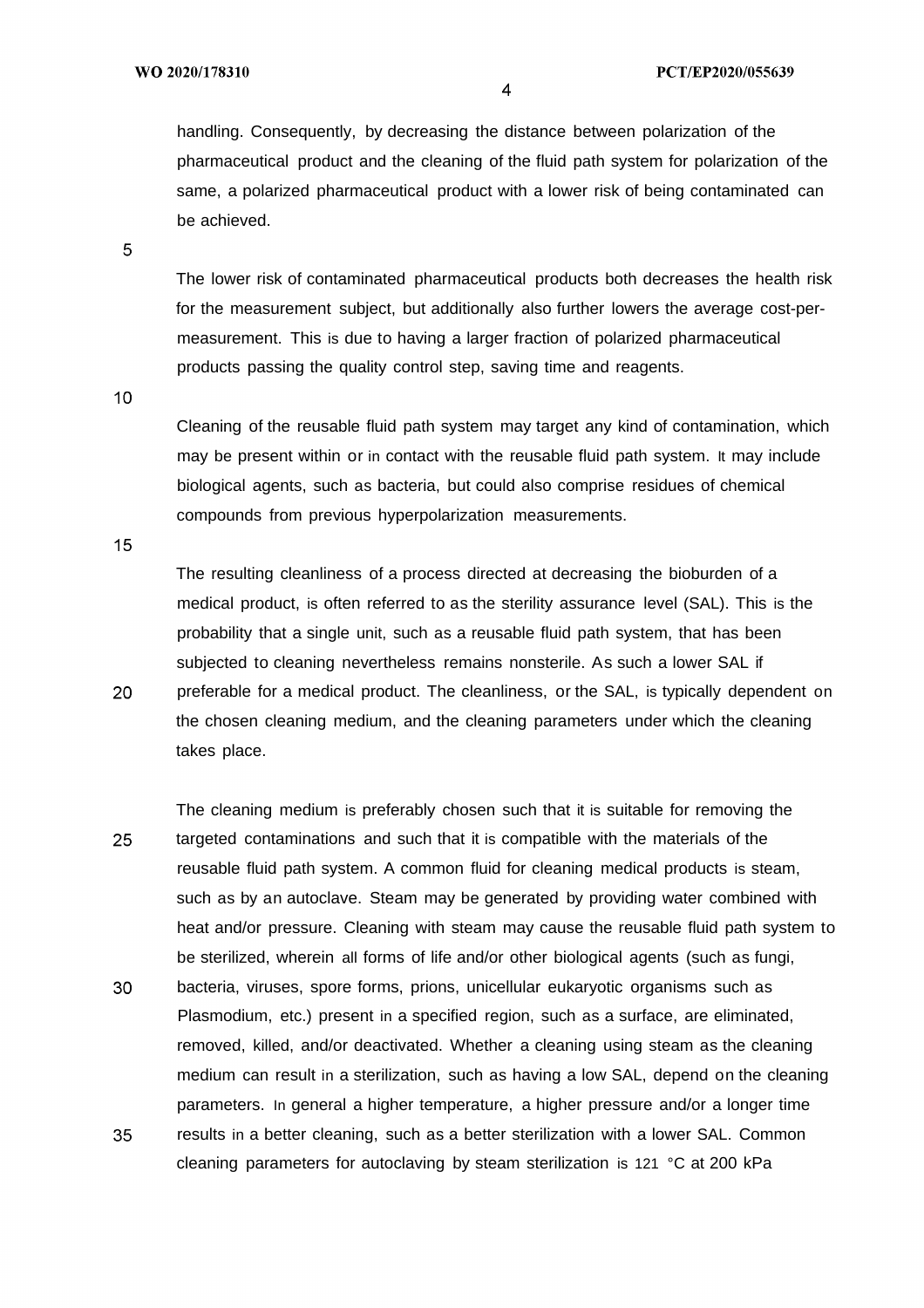(approximately 2 bar) pressure for around 10 minutes. Other cleaning parameters for cleaning, such as sterilization, using steam or other cleaning media are known to those skilled in the art.

- 5 Another common cleaning media is an ethanol solution, such as 70% ethanol in water, which is a common disinfectant. The cleaning may be carried out at atmospheric pressure, such as around 100 kPa (approximately 1 bar), and at room temperature, such as 25 °C.
- $10<sup>°</sup>$ The cleaning may be carried out with the cleaning medium in liquid phase and/or gas phase, and the cleaning parameters chosen such that an optimal cleaning of the targeted contaminations are achieved.
- Having liquid as the cleaning medium may result in a larger shear force applied to the  $15<sub>1</sub>$ contaminants. Resulting in a displacement of the contaminants, such that they may be removed them from the reusable fluid path system.

The material of the fluid path system may affect the chosen cleaning medium and the cleaning parameters. High temperature of harsh chemicals, such as corrosive 20 chemicals, may not be applicable to all standard materials of fluid path systems. Materials suitable for reusable fluid path systems include, but are not limited to, polyether ether ketone (PEEK), polyamide-imide (PAI), polysulfone, polytetrafluoroethylene (PTFE), polychlorotrifluoroethylene (PCTFE). Other materials, such as polymers, may be suitable for use as reusable fluid path systems, depending 25 on the cleaning medium and the cleaning parameters of the cleaning. Preferably the

The cleaning may further comprise multiple steps, such that an initial cleaning medium is used to remove, eliminate, inactivate and/or kill a certain contaminant while another 30 cleaning medium may be used in a second step, targeting additional contaminants. Depending on the cleaning medium chosen, the cleaning may also comprise removal of a first cleaning medium. Such that a first cleaning medium is removed by flushing with a second cleaning medium, such as water.

material have exceptional mechanical, thermal and chemical resistant properties.

35 The cleaning may further comprise cleaning by other well-known means for achieving clean and/or sterile surfaces, such as the application of sonication while cleaning with a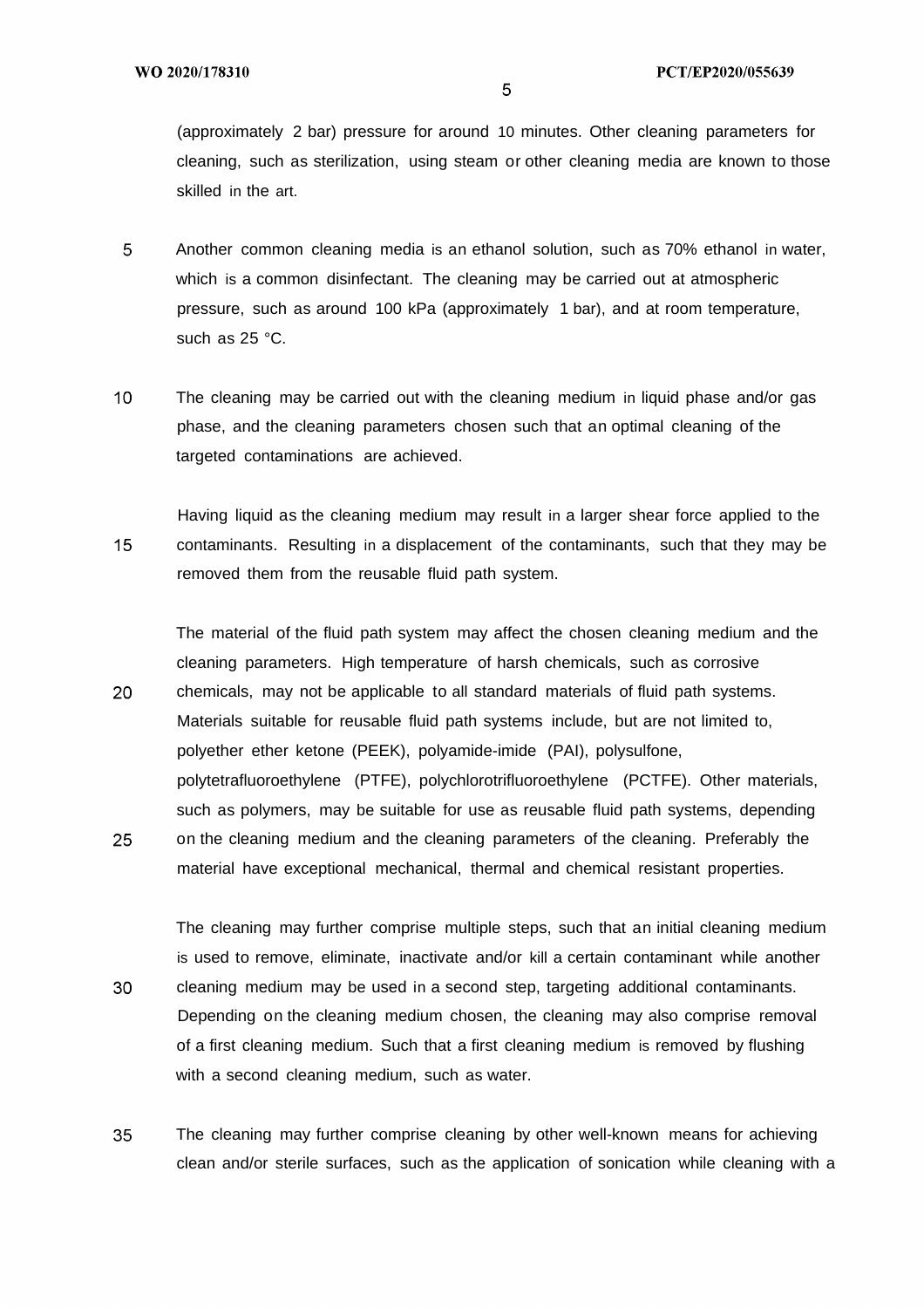$15<sub>1</sub>$ 

20

25

liquid cleaning medium, the application of radiation, such as UV-light. Additional means for cleaning of surfaces for use in medical devices are known to those skilled in the art.

In an embodiment of the present disclosure, the reusable fluid path system is dried following ejecting the cleaning medium into a collector vessel. The drying of the reusable fluid path system may be performed by flushing the reusable fluid path system with a gas until the reusable fluid path system is dry. Additionally, the drying may be carried out by switching, multiple times, between filling the reusable fluid path system with a gas and thereafter evacuating said gas within the reusable fluid path system.

 $10<sup>°</sup>$ During drying by cycling, the second outlet end may be sealed, such that the only fluid connection to the reusable fluid path system is through the pressure port or the vacuum port, when the reusable fluid path system is either filled or evacuated respectively.

An additional embodiment of the present disclosure relates to a method for hyperpolarizing a pharmaceutical product, comprising;

- a) cleaning a reusable fluid path system which is continuously at least partly contained by a polarizer;
- b) fluidly connecting a vessel containing a dissolution medium to the reusable fluid path system;
- c) fluidly connecting a vial containing a pharmaceutical product to the reusable fluid path system;
	- d) polarizing the pharmaceutical product;
	- e) fluidly connecting a receiving vessel;
	- f) reconstituting the pharmaceutical product using the dissolution medium; and
- g) transferring the pharmaceutical product into the receiving vessel.

Methods for achieving hyperpolarization of pharmaceutical products are known to those skilled in the art. The ability to clean a fluid path system for hyperpolarization enables the ability to reuse the fluid path system. For a long time, a significant portion 30 of the cost associated with hyperpolarization of pharmaceutical products are due to the conventional single-use fluid path systems. Cleaning of the fluid path system can enable the ability to reuse the fluid path system multiple times, in the polarization of pharmaceutical products. Consequently, the average cost per polarization may be significantly decreased. Additionally, the ability to clean, such as sterilize, a fluid path 35 system, immediately prior to introducing the sample and polarizing said sample, allows for a cleaner fluid path system, such as the most sterile, such as the lowest SAL,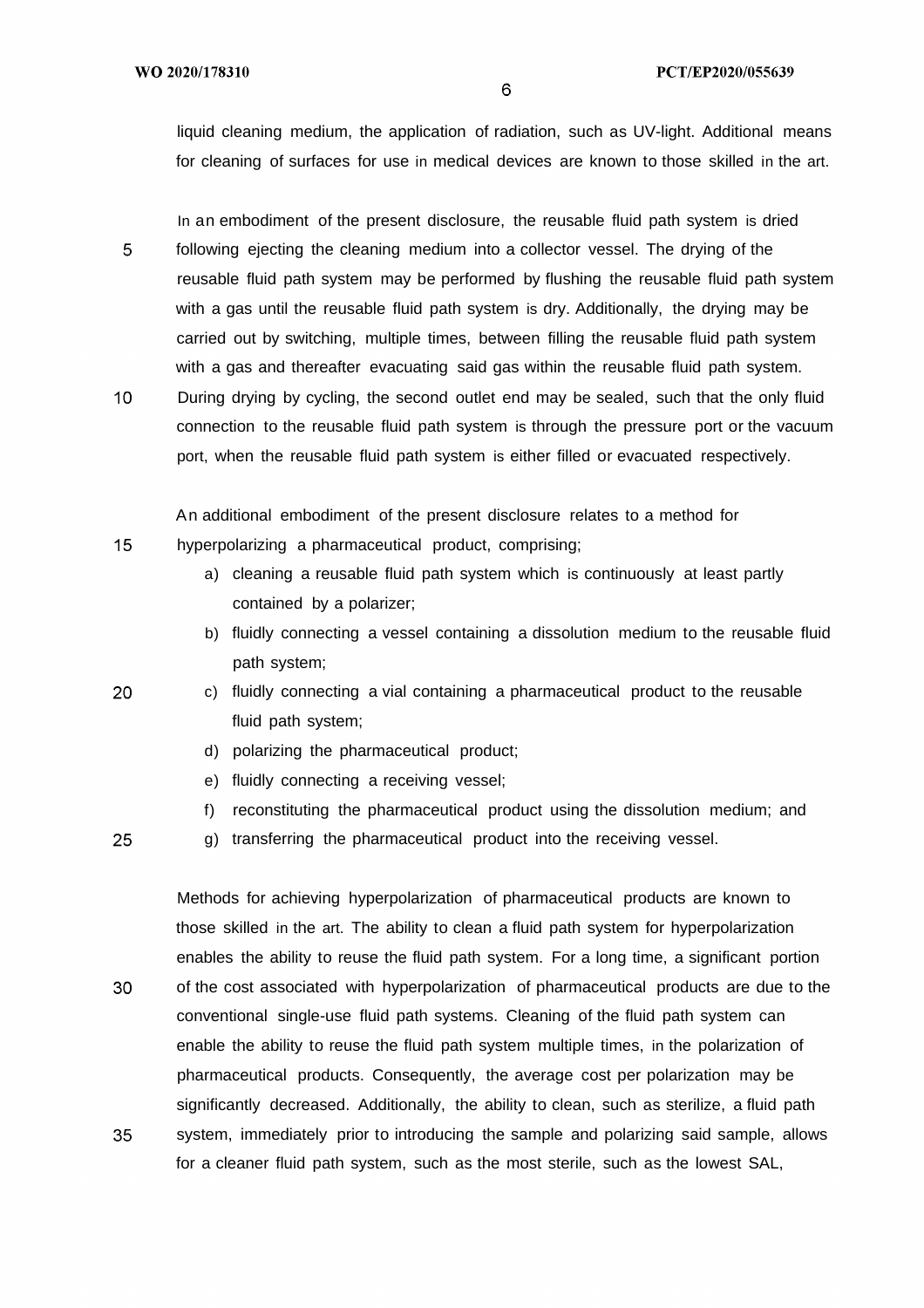25

30

compared to the conventional single-use fluid path system wherein contaminants can be introduced during fabrication, assembly and/or transportation of the fluid path system. The result is that, by performing cleaning of the reusable fluid path system, while it is contained by the polarizer, the risk of having contaminants in the final polarized products is significantly decreased, which subsequently increases the patient safety.

In an embodiment of the present disclosure, the method includes a pressure test of the reusable fluid path system, for ensuring that the reusable fluid path system is suitable  $10<sup>1</sup>$ for hyperpolarization. This may include filling the reusable fluid path system with gas, at an initial pressure, and thereafter sealing the fluid path system and measuring the pressure change during a specific time interval. If there is no leak, then the pressure is constant throughout the specific time interval, and the fluid path system is suitable for hyperpolarization. The pressure test may be performed before and/or after cleaning a  $15<sup>1</sup>$ reusable fluid path system. The pressure test ensures that there is no leak of the reusable fluid path system, and that it is suitable for polarization of the pharmaceutical products, as such preferably polarization is only carried out for reusable fluid path systems which have passed the pressure test.

- 20 An additional embodiment of the present disclosure relates to a polarizer for hyperpolarizing a pharmaceutical product, accommodating a fluid path system comprising;
	- a reusable fluid path system, being continuously at least partly contained by a polarizer, comprising;
	- an inlet tube having a first inlet tube end for fluid contact with a fluid vessel and a second inlet tube end configured for fluid contact with a vial, for holding the pharmaceutical product during hyperpolarization;
		- an outlet tube having a first outlet tube end configured for receiving the vial and a second outlet tube end for connecting to a receiving vessel;
	- a heater for heating a cleaning medium;
		- a controllable valve system having multiple connection ports, comprising) a pressure port for receiving a high-pressure gas ii) a vacuum port for receiving a low-pressure gas iii) a loading port for receiving media and/or the fluid vessel.

 $\overline{7}$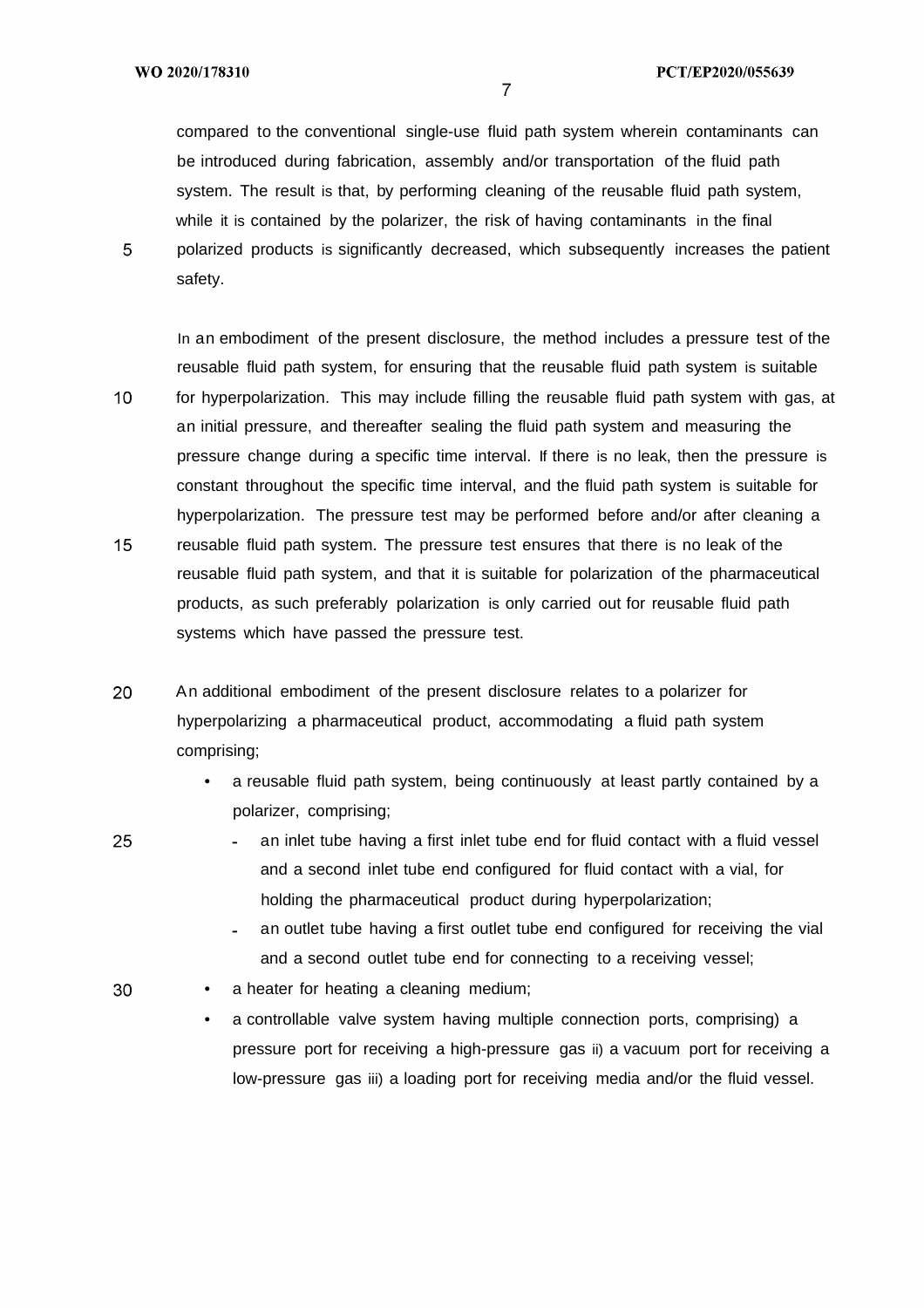The polarizer is configured such that it can allow for cleaning of a reusable fluid path system, comprising a heater which heats up the cleaning medium and a controllable valve system for introducing media, such as cleaning medium, into, and removing media from, the reusable fluid path system.

5

The heating of a cleaning medium may take place before, during and/or after the cleaning medium is introduced into the reusable fluid path system.

- Preferably, the polarizer comprises a controllable valve system which may be used for  $10<sup>°</sup>$ introducing fluids into the reusable fluid path system, such as dissolution medium and/or cleaning medium. Additionally the valve system may act to introduce gases into the reusable fluid path system and it may further be used for evacuation of the reusable fluid path system.
- $15<sup>1</sup>$ The state of the valve system may be manually controlled, but it may further be controlled by a computer system, such that a signal is generated by the computer based on a specific parameter, such as the time elapsed since starting the procedure, wherein the signal may change the state of one or multiple valves of the controllable valve system.

20

25

The computer system may further use input from sensors positioned inside, in contact with or outside of the reusable fluid path system in order to form a feedback system. The sensors may further be positioned within the fluid vessel, in contact with the fluid vessel and/or outside the fluid vessel and provide an input signal to the computer system controlling the controllable valve system.

The reusable fluid path system may be reused for multiple hyperpolarization measurements of pharmaceutical products. It may be continuously contained by the polarizer and may not require detachment between different hyperpolarization 30 measurements. It may be designed in a material, which allows it to be reused, such that it can withstand cleaning of one or multiple specific cleaning media and cleaning parameters, such that the cleaning targets the contaminants of interests, such as biological agents.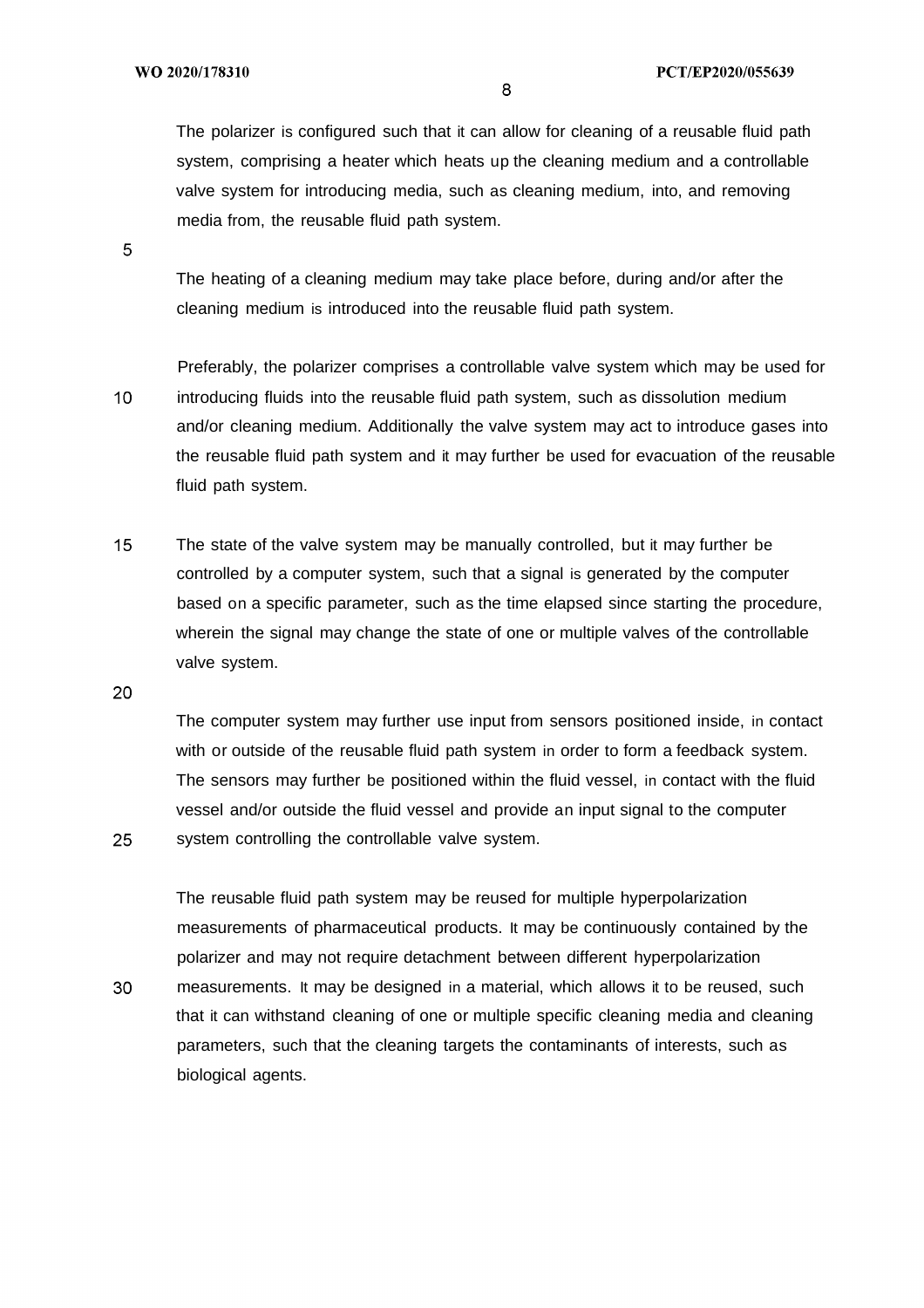### **Description of drawings**

**Fig. 1** shows a fluid path system comprising a reusable fluid path system. The sample vial being positioned on the opposite side of a dynamic seal with respect to the fluid vessel, containing fluid to be injected into the system, and the receiving vessel,

5

**Fig. 2** shows a fluid path system comprising a reusable fluid path system, according to an additional embodiment of the present disclosure.

**Fig. 3** shows a secondary controllable valve system positioned in fluid contact with the reusable fluid path system, switchable between a closed state and an open state, for controlling fluids within the reusable fluid path system.

 $10<sup>1</sup>$ 

**Fig. 4** shows an exemplary graph over temperature and pressure at the initial phase of a cleaning cycle, according to an embodiment of the present disclosure.

## **Detailed description of the invention**

according to an embodiment of the present disclosure.

### **Definitions**

- $15<sub>1</sub>$ A polarizer as used herein refers to an apparatus for hyperpolarization of a pharmaceutical product, such as by dissolution dynamic nuclear polarization. Hyperpolarization as used herein refers to the nuclear spin polarization of a material in a magnetic field far beyond thermal equilibrium conditions.
- 20 A fluid path system as used herein refers to a tube that, following hyperpolarization of a pharmaceutical product, is typically used for transporting a dissolution medium from a point of injection into a vial comprising said hyperpolarized pharmaceutical product such that said pharmaceutical product is dissolved and thereafter transported as part of a solution through an outlet tube into a receiving vessel. Thereby, when used for
- 25 hyperpolarization of a pharmaceutical product, the fluid path system is fluidly connected to a fluid vessel for injection of the dissolution medium, a vial for containing the pharmaceutical product, and a receiving vessel for receiving the dissolved, hyperpolarized pharmaceutical product. The fluid path system may thereby comprise all fluidic tubing that the dissolution medium and/or the hyperpolarized product comes
- 30 into contact with during a hyperpolarization experiment. In an embodiment of the present disclosure any of the medium vessel, the vial, the collector vessel and/or the receiving vessel may be connected to the fluid path system during cleaning, and thereby, said vessels and/or vial(s) are also cleaned. It should however be noted that fluidic arrangements downstream of the fluid path system is known to a person skilled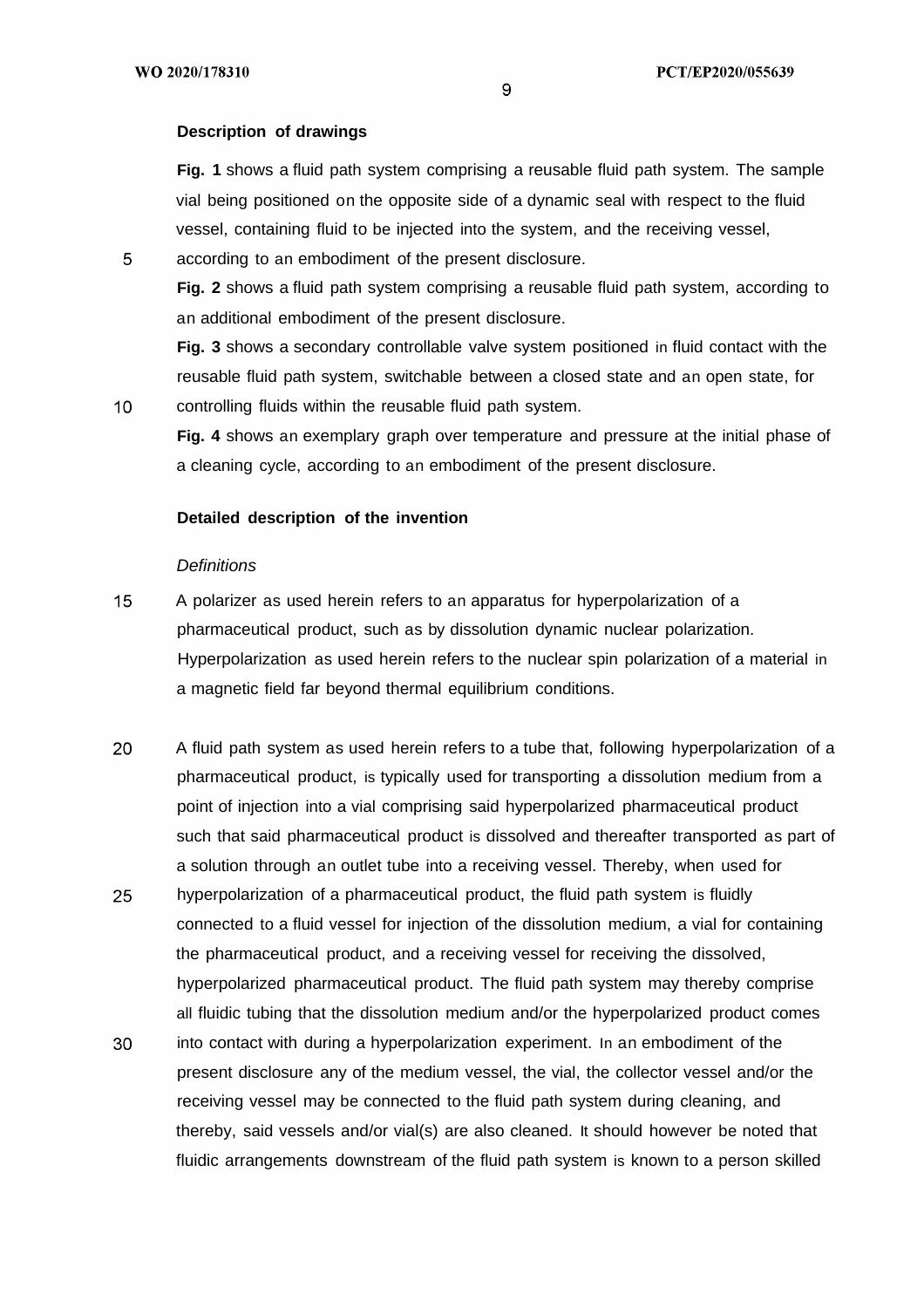$10<sup>°</sup>$ 

 $15<sub>1</sub>$ 

20

25

30

in the art. For example fluidic arrangements for transporting the dissolved hyperpolarized pharmaceutical product from a receiving vessel into a subject. These

fluidic arrangements may be cleaned by methods disclosed herein, but these fluidic arrangements, although in fluidic contact with the fluid path system, do not form part of the fluid path system.

A fluid path system may typically consist of or comprise an inlet tube having a first inlet tube end for fluid contact with a fluid vessel and a second inlet tube end configured for fluid contact with a vial, for holding the pharmaceutical product during hyperpolarization and an outlet tube having a first outlet tube end configured for receiving said vial and a second outlet tube end for connecting to a receiving vessel.

The present inventor has realized that fluid path systems may be configured in a way that allows for reuse, and furthermore a method by which reusable fluid path systems may be cleaned.

The cleaning of the fluid path system is preferably carried out as the fluid path system is contained by the polarizer during consecutive hyperpolarization experiments, for example the fluid path system may be an integral part of the polarizer, and thereby not meant to be removed, unless for example it is broken and in need of replacement.

By the use of reusable fluid path systems, significant costs and logistics related to replacement of single-use fluid paths can be avoided, and furthermore the reusable fluid path systems can be ensured to be clean, such as sterile, at the time of use as a cleaning routine may be performed as an initiating step of a hyperpolarization experiment.

An embodiment of the present disclosure therefore relates to a method for cleaning a reusable fluid path system for hyperpolarization of a pharmaceutical product, said reusable fluid path system being continuously present in the polarizer during multiple consecutive uses; the method comprising the steps of

- providing an inlet tube having a first inlet tube end for fluid contact with a fluid vessel and a second inlet tube end configured for fluid contact with a vial, for holding the pharmaceutical product during hyperpolarization;
- providing an outlet tube having a first outlet tube end configured for receiving 35 the vial and a second outlet tube end for connecting to a receiving vessel;

 $10<sup>°</sup>$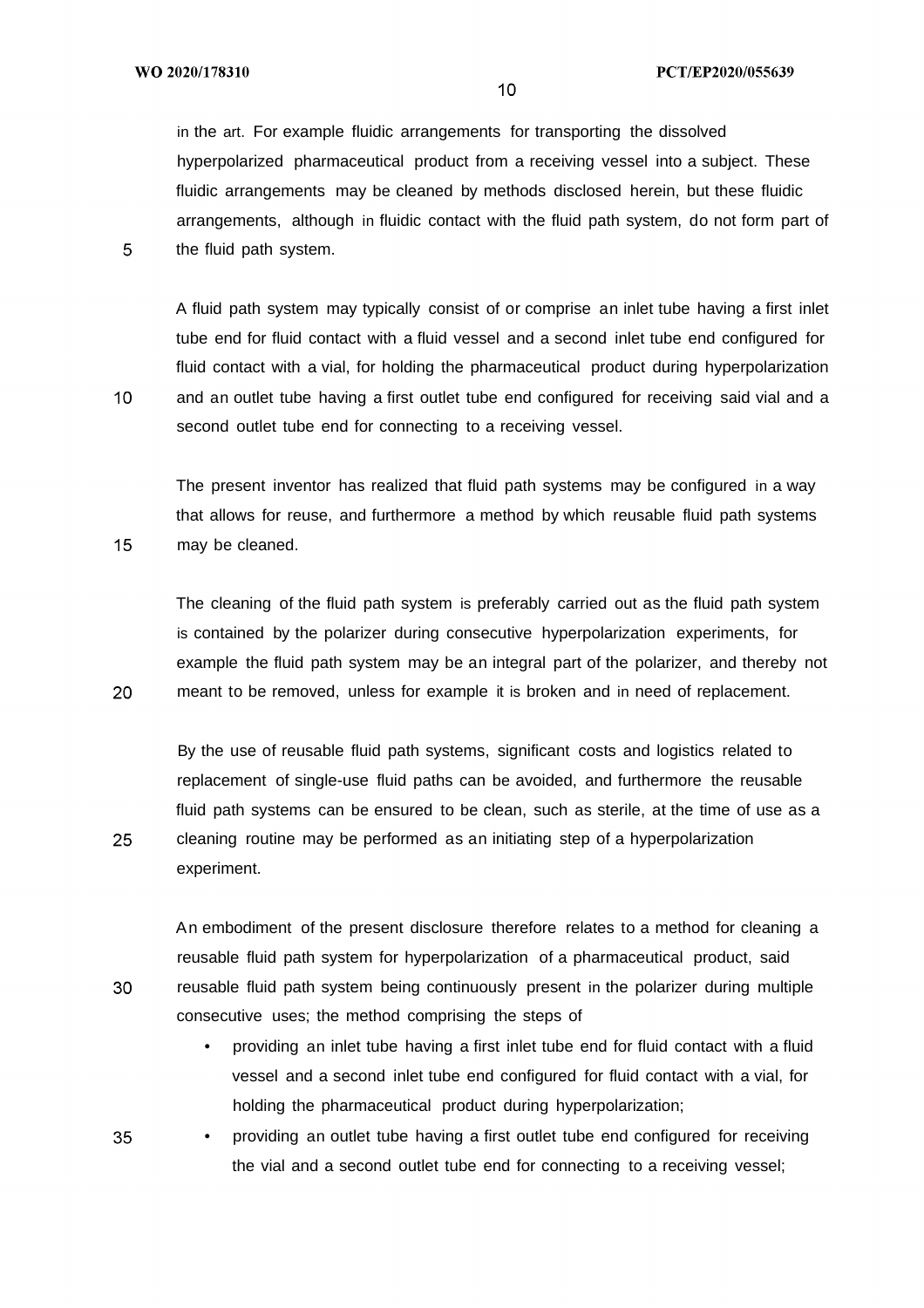- sealing the second inlet tube end with the first outlet tube end;
- fluidly connecting a medium vessel to the first inlet tube end:
- fluidly connecting a collector vessel to the second outlet tube end;
- cleaning the reusable fluid path system by transferring a cleaning medium from the medium vessel into the reusable fluid path system;
- ejecting the cleaning medium from the reusable fluid path system into a collector vessel; and
- drying the reusable fluid path system.

Preferably the steps above are performed in the order in which they are listed, although any order of the steps is possible.

In an embodiment of the present disclosure the polarizer may be provided with an inlet tube having a first inlet tube end for fluid contact with one or multiple fluid vessels which may provide fluids, such as liquids, and a second inlet tube end configured for fluid contact with a vial, for holding the pharmaceutical product during hyperpolarization.

Following hyperpolarization the pharmaceutical product may be reconstituted such that a hyperpolarized solution is yielded. The hyperpolarized solution may enter an outlet tube through a first outlet tube end and exit the reusable fluid path system through a second outlet tube end.

For cleaning the fluid path system, the second outlet tube end may be sealed with the first outlet tube end, forming a fluid connection, such as a hermetic connection, such as having a hermetic seal between the second inlet tube end and the first outlet tube end.

A medium vessel containing medium may be fluidly connected to the first inlet tube end such that it forms a fluid connection, such as a hermetic connection. Fluid may consequently be transferred from the fluid vessel into the reusable fluid path system. A collector vessel may be fluidly connected to the second outlet tube end, such that it forms a fluid connection, such as a hermetic connection. Fluids, such as the cleaning medium, may consequently be transferred into the collector vessel from the reusable fluid path system.

5

 $10<sup>°</sup>$ 

 $15$ 

20

25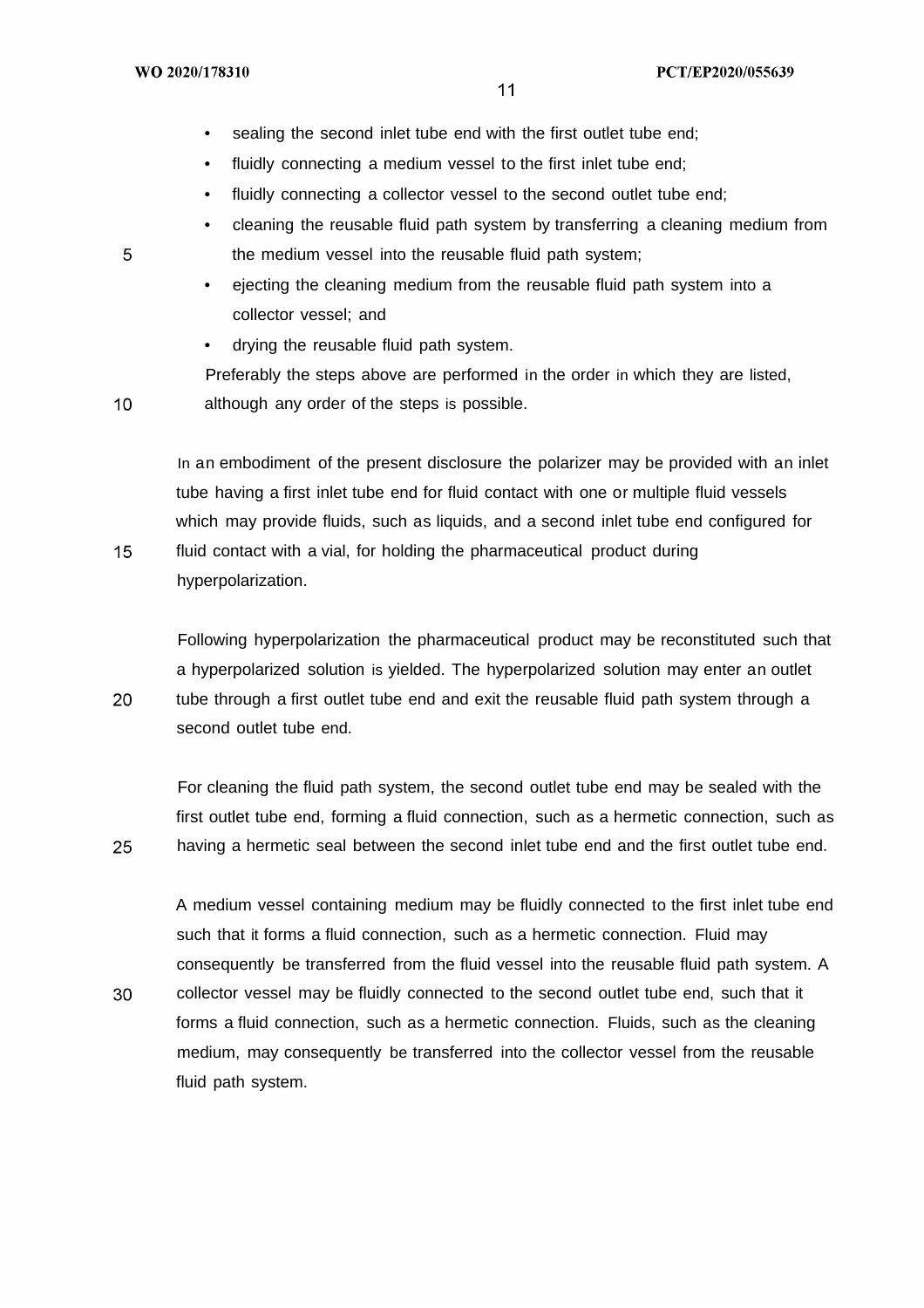$10<sup>°</sup>$ 

In an embodiment of the present disclosure, cleaning of the reusable fluid path system may be carried out by transferring, at least a part of, the cleaning medium from the medium vessel into the reusable fluid path system. Surfaces of the fluid path system being in contact with the cleaning medium for a specific time, such that said surfaces become clean, such as sterile.

In an embodiment of the present disclosure, the cleaning comprise a first and a second cleaning medium, wherein the first cleaning medium targets the contamination of the reusable fluid path system. The second cleaning medium may, following ejecting the first cleaning medium into the collecting vessel, be used to remove the first cleaning medium from the reusable fluid path system. The use of multiple cleaning media, such as a first and a second, may be useful in the case where the first cleaning medium, targeting the contaminants, is a harsh chemical, or a chemical which may leave precipitations during drying. The second cleaning medium may therefore be targeting

- $15<sub>1</sub>$ the removal of parts of the first cleaning medium. Additional cleaning media, such as a third may be used, such that the combined cleaning of a first cleaning medium, followed by a second cleaning medium and followed by any further cleaning media is advantageous than just having a single cleaning medium.
- 20 At least a part of the cleaning medium may thereafter be transferred into the collector vessel from the reusable fluid path system, such as ejecting the cleaning medium from the reusable fluid path system to the collector vessel. After the ejection of the cleaning medium from the fluid path system, parts of the cleaning medium may still not have been successfully ejected. In order to target residues of cleaning medium being left in 25 the reusable fluid path system, the fluid path system may need to be dried. The drying may comprise flushing the reusable fluid path system with a gas, such as air and/or helium, additionally it may comprise switching between filling a sealed, such as by sealing the second outlet end, reusable fluid path system and evacuating said reusable fluid path system.

30

After contaminations may have been removed, any remaining cleaning medium needs to be removed. The reusable fluid path system is thereafter dried, at least partly, before polarization of a pharmaceutical product.

35 In an embodiment of the present disclosure the cleaning further comprises a pressure test of the reusable fluid path system, such as a hydrostatic test. The pressure test may

 $12<sup>°</sup>$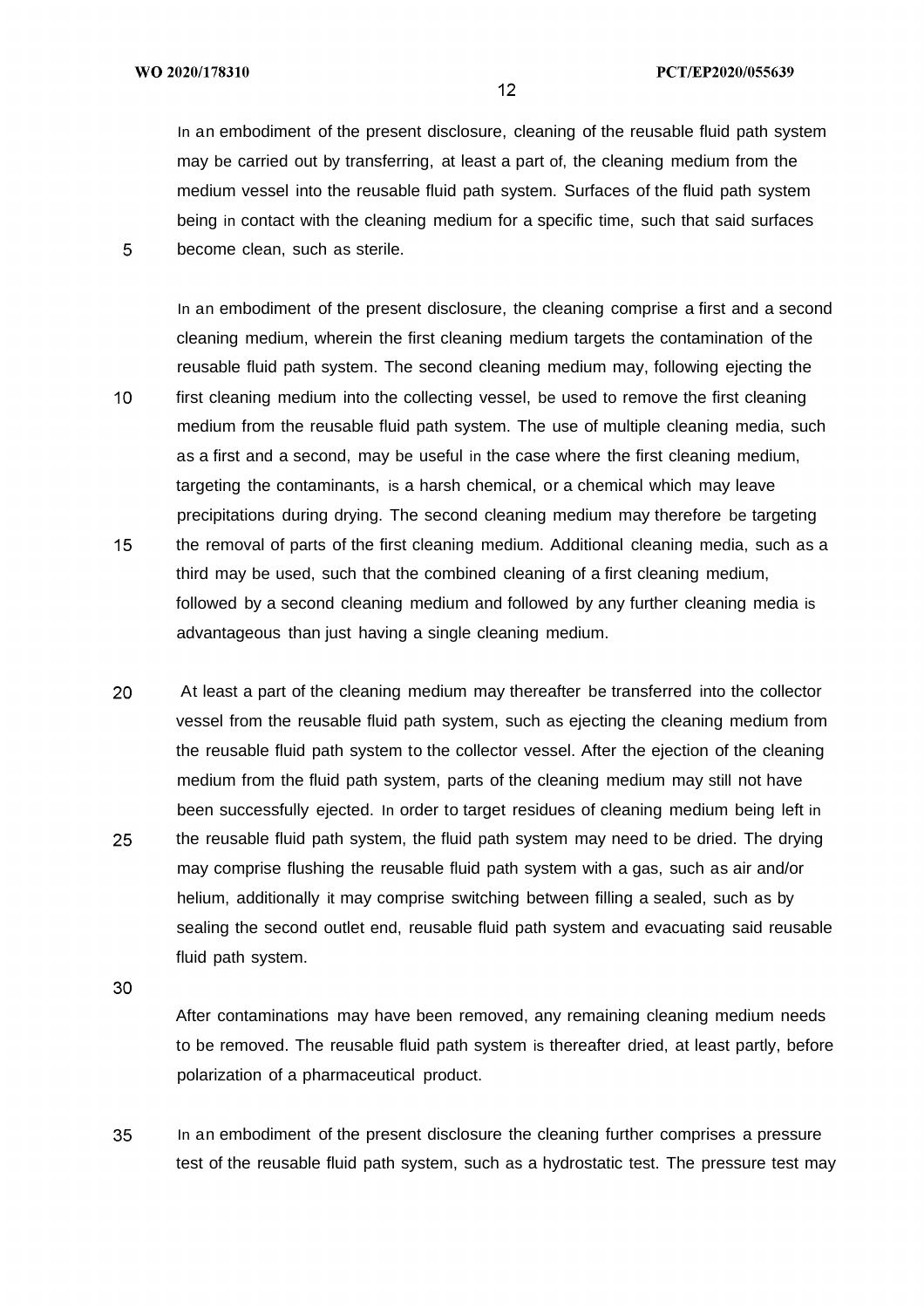be carried out; i. before the cleaning of the reusable fluid path system by introducing cleaning medium to the reusable fluid path system; ii. before drying the reusable fluid path system; iii. after the drying of the reusable fluid path system; and/or iv. after the pharmaceutical product is added to the fluid path system.

5

25

The pressure test may comprise applying an initial pressure to the reusable fluid path system and sealing the reusable fluid path system. The pressure may stem from a pressurized gas, e.g. helium, which is introduced into the reusable fluid path system before sealing said reusable fluid path system. A pressure sensor, such as a

 $10<sup>°</sup>$ manometer, may provide a reading of the pressure in the reusable fluid path system, such as the pressure of the pressurized gas. The pressure in the reusable fluid path system may be measured for a specific time period, and a pressure change may be detected during said specific time period. The pressure test may further comprise a pass or fail criterion wherein the reusable fluid path system passes the pressure test if  $15<sub>1</sub>$ there is no pressure change or if the pressure change is below a specific tolerance value, such as less than 2%, more preferably less than 1% more preferably less than 0.5%, most preferably 0%.

Preferably, a reusable fluid path system is only used for polarization if it passes the 20 pressure test. In an embodiment of the present disclosure, the pressure test is carried out at a specific temperature, such as at 25 °C.

In an embodiment of the present disclosure, the fluid path system is left, after performing a cleaning and/or a pressure test, with either vacuum or e.g. helium gas to provide a non-viable environment for bacterial growth.

In an embodiment of the present disclosure, connections and/or seals to and/or from the reusable fluid path system and/or between parts of the reusable fluid path system may be hermetic connections and/or hermetic seals. A hermetic seal is a seal that 30 makes a given object airtight, such that it excludes the passage of gas, such as air and oxygen. Various ways of achieving hermetic seals are known to those skilled in the art. They may be formed using a connector, such as a gasket or an O-ring between the connecting parts. The connector may be fabricated in an elastomer or a polymer such as a fluoropolymer, such as polytetrafluoroethylene (PTFE). Additional means for 35 achieving a hermetic seal include PTFE sealing rings, PTFE sleeves, PTFE tape, PTFE resin strings, and wax. Appropriate methods for achieving a hermetic seal may

 $13<sup>°</sup>$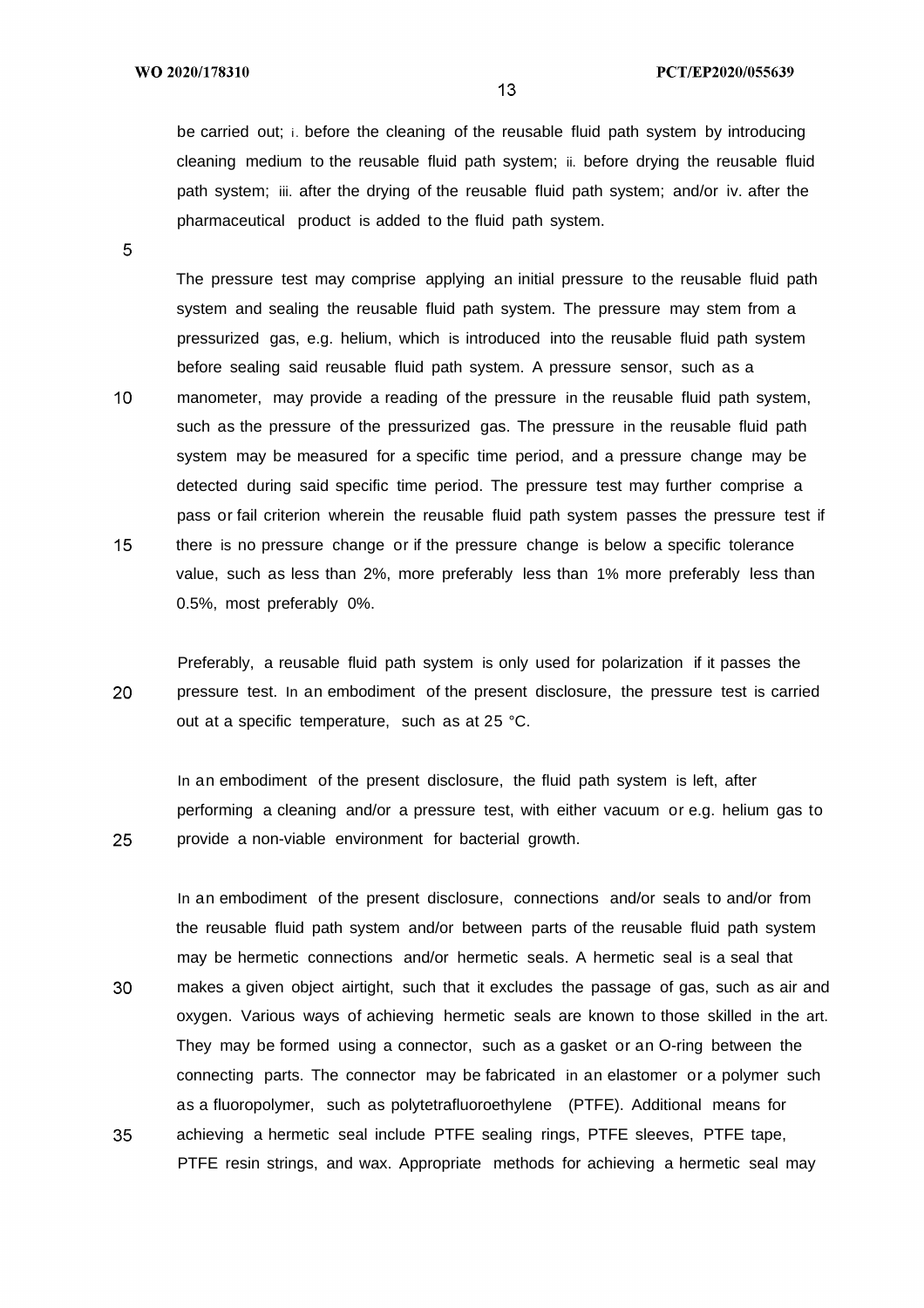be chosen such that contaminants from the seal itself is not introduced into the reusable fluid path system.

In an embodiment of the present disclosure, the reusable fluid path system after 5 cleaning meets the governmental requirements, such as ISO 14937, ISO 11135, ISO 11737, ISO 17665, ISO 11138 and/or ISO 10993. Wherein the purpose of cleaning, such as sterilization, may be to inactivate the microbiological contaminants and thereby to transform a non-sterile reusable fluid path system into a sterile one. The term bioburden may be used to describe the population of viable microorganisms present on  $10<sup>°</sup>$ or in a product and/or a sterile barrier system.

The kinetics of inactivation of a pure culture of microorganisms by physical and/or chemical agents used to sterilize health care products may be best described by an exponential relationship between the numbers of microorganisms surviving and the  $15<sub>1</sub>$ extent of treatment with the cleaning medium. Inevitably, this means that there may always be a finite probability that a microorganism can survive regardless of the extent of the cleaning conditions. For given cleaning conditions, the probability of survival may be determined by the number and resistance of microorganisms and by the environment in which the microorganisms exist during treatment. It follows that the 20 sterility of any one product in a population subjected to sterilization processing cannot be guaranteed and the sterility of a processed population is defined in terms of the probability of there being a viable microorganism present on a product item. Often the sterility assurance level (SAL) is given as a measure of the risk of a non-successful sterilization of a medical product.

25

30

Preferably, the cleaning of the reusable fluid path system is carried out such that the cleaned reusable fluid path system has a low bioburden, such as being sterile. The cleaning medium and the cleaning conditions may be selected such that the cleaning targets bacteria. The cleaning condition may further be such that the resulting bioburden is significantly low, wherein the colony forming units (CFU) of the reusable fluid path system is less than 100, more preferably less than 50, even more preferably less than 10, most preferably lest than 5 . Further, the inside of the reusable fluid path system may have a significant low bioburden, such as less than 20 CFU, more preferably less than 10 CFU, even more preferably less than 5 CFU, most preferably less than 3 CFU. Various approaches for cleaning of surfaces, to achieve sterile

35 surfaces, are known to a person skilled in the art.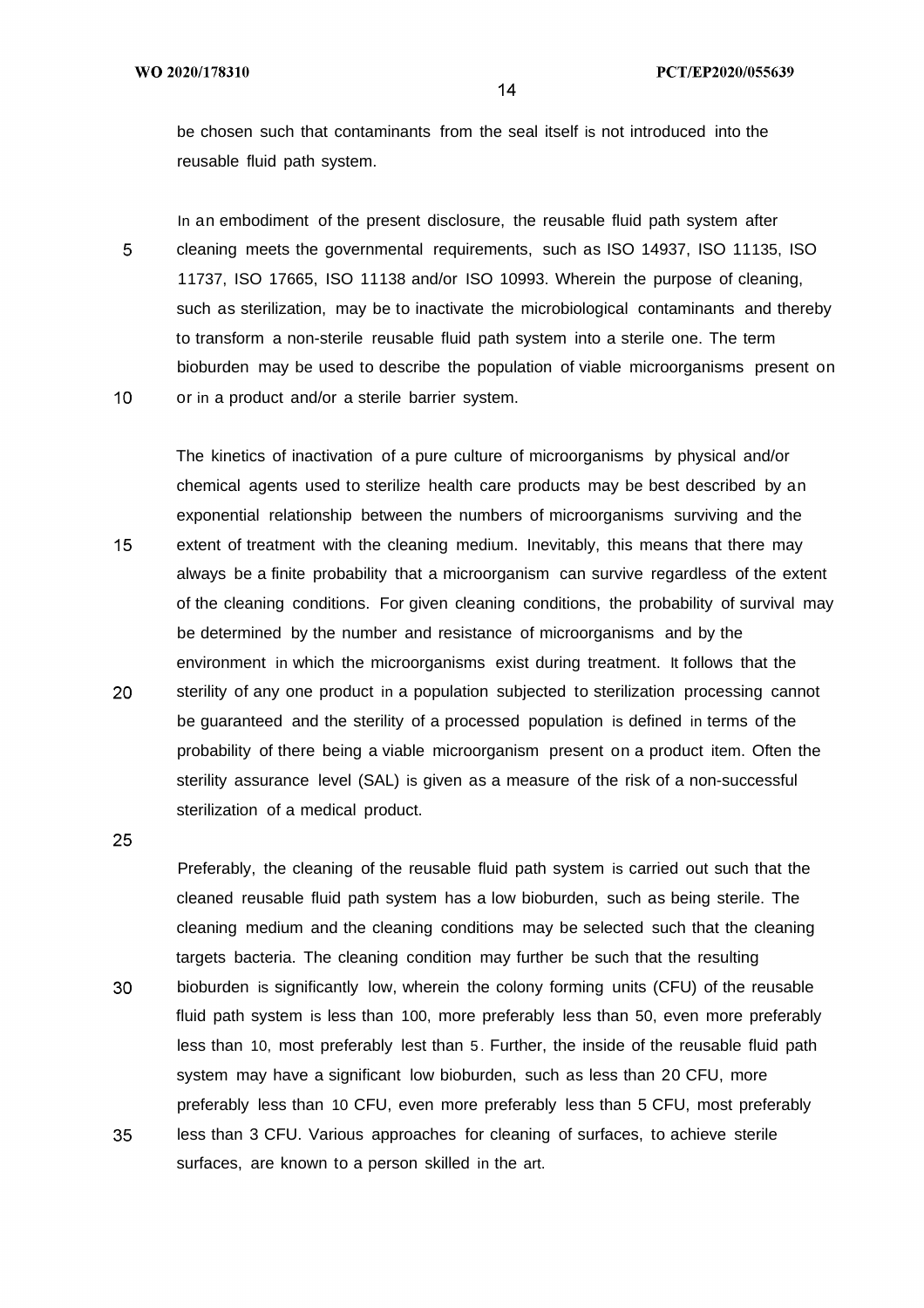In an embodiment of the present disclosure, a terminal sterile filter is added to the outlet tube to decrease, such as eliminate, any remaining bioburden.

### Cleaning conditions

5 In an embodiment of the present disclosure the cleaning medium and a number of cleaning parameters, such as a minimum cleaning temperature, a minimum cleaning pressure and/or a minimum cleaning time, is chosen such that a majority of the targeted biological agents, such as bacteria, can be assumed to be eliminated, removed, killed and/or deactivated.

 $10<sup>1</sup>$ 

15

35

The fluid path system may be of a material that withstands specific cleaning medium and/or cleaning parameters, such as high temperatures, harsh chemicals (e.g. corrosive). The material of the fluid path system may thereby affect the chosen cleaning medium and the cleaning parameters. High temperature of harsh chemicals, such as corrosive chemicals, may not be applicable to all standard materials of fluid path systems. Materials suitable for reusable fluid path systems include, but are not limited to, polyether ether ketone (PEEK), polyamide-imide (PAI), polysulfide, polytetrafluoroethylene (PTFE), polychlorotrifluoroethylene (PCTFE). Other materials, such as polymers, may be suitable for use as reusable fluid path systems, depending

- 20 on the cleaning medium and the cleaning parameters of the cleaning. Preferably the material have exceptional mechanical, thermal and chemical resistant properties, such that it can withstand the cleaning medium and the cleaning parameters.
- Following cleaning the reusable fluid path system preferably has a low bioburden, such 25 that it is suitable for hyperpolarization of pharmaceutical products, such as compounds targeted for injection to a patient. Different combinations of cleaning media and cleaning parameters, for achieving clean surfaces fabricated in materials suitable for fluid path systems, are known to those skilled in the art. Additionally, combinations of cleaning media and cleaning parameters, for achieving sterile surfaces fabricated in 30 materials suitable for fluid path systems, are known to those skilled in the art.

Cleaning may comprise various levels of cleanliness, and may further target the removal of particles or preventing biological activity of biological agents. Optimal cleaning may be when all particles, biological and non-biological are removed. Surfaces of a reusable fluid path system for polarization of a pharmaceutical products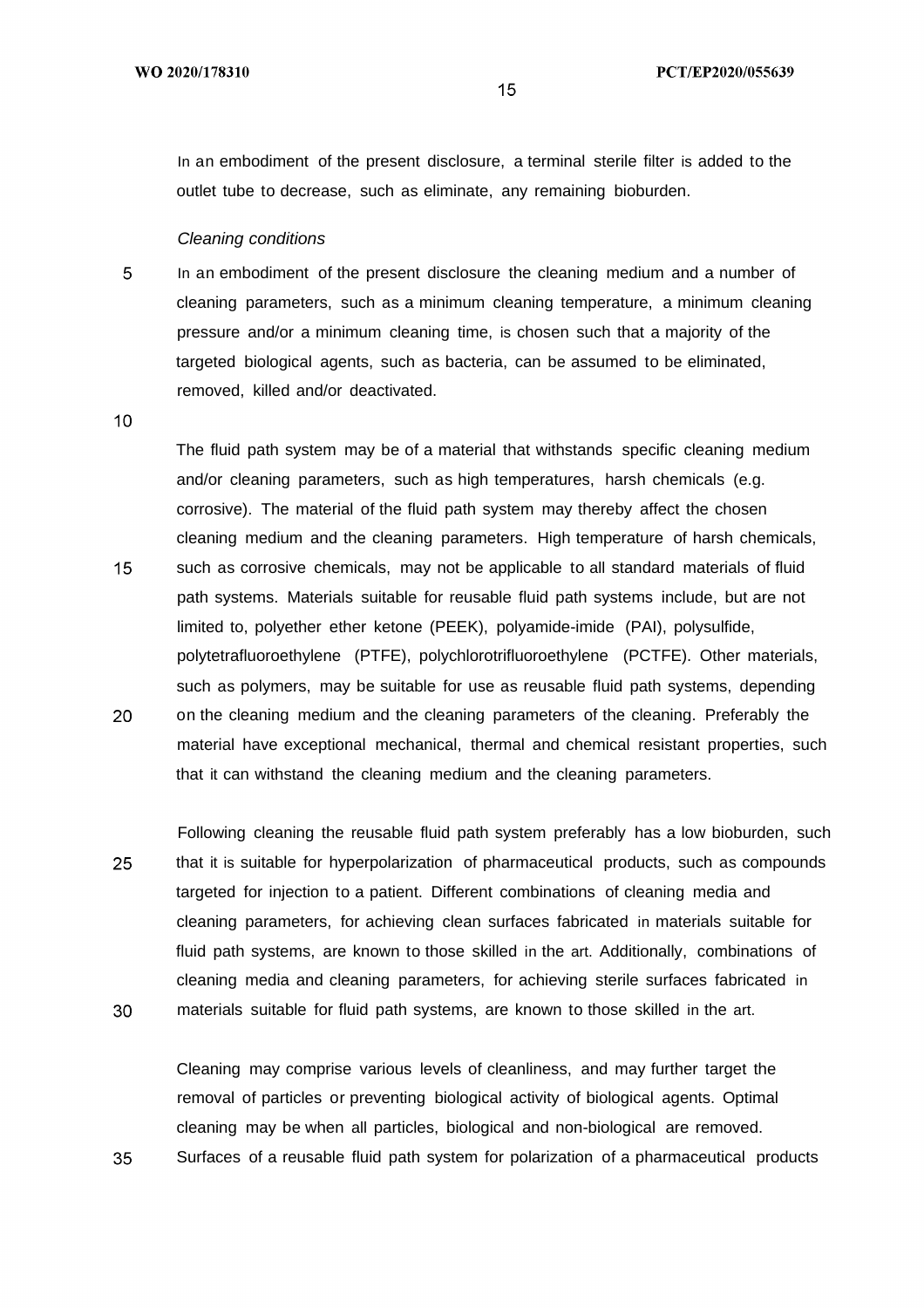comprising particles may still be suitable for use, however, the surfaces may still be required to be sterile, and as such deactivated biological agents may be acceptable.

Additionally, cleaning may comprise the deactivation, removal, elimination and/or killing of all forms of life and/or biological agents, for example such that they do not pose a threat to a human if injected. Biological agents may comprise, but are not limited to fungi, bacteria, viruses, spore forms, prions and unicellular eukaryotic organisms. In order to achieve a sterile environment all forms of life and other biological agents needs to be eliminated, removed, killed and/or deactivated.

 $10<sup>°</sup>$ 

30

5

Multiple ways of achieving a clean surface, such as a low bioburden surface, such as a sterile surface, are known to those skilled in the art. A widely used method for sterilization of medical equipment is by steam sterilization, such as by an autoclave. Various conditions for steam sterilization exists and depend on the targeted

 $15<sup>1</sup>$ contamination, typically the steam is heated to  $121-134$  °C (250-273 °F) under pressure. To achieve sterility using steam sterilization, the reusable fluid path system, may be heated by injected steam until the article reaches a specific temperature, and will be subjected to the steam for a specific time. Almost all the air may be removed, because air is typically undesired in the moist heat sterilization process. The reusable 20 fluid path system may be held at the specific temperature for a specific time, which varies depending on what bioburden is present on the reusable fluid path system and its resistance (D-value) to steam sterilization. A general cycle would be anywhere between 3 and 15 minutes, depending on the generated heat, at 121 °C (250 °F) at 100 kPa (15 psi). Such condition may be sufficient to provide a sterility assurance level 25 of  $10^{-4}$  for a product with a bioburden of  $10^6$  and a D-value of 2.0 minutes.

Typically cleaning of a surface for removal of biological compounds, such as sterilization, is given a sterility assurance level (SAL) referring to the probability that a single unit that has been subjected to sterilization nevertheless remains nonsterile. The SAL depends on the cleaning conditions, such as the cleaning medium, the cleaning temperature, the cleaning pressure and the cleaning time.

In an embodiment of the present disclosure the cleaning medium is in liquid and/or in gas phase, and selected from the group of water, bleach, chlorine, ethylene oxide, an 35 aldehyde, a halogen-based biocide, a quaternary ammonium compound, a phenol, an acid solution, an alkali solution, a heavy metal solution, a solution containing

 $16<sup>°</sup>$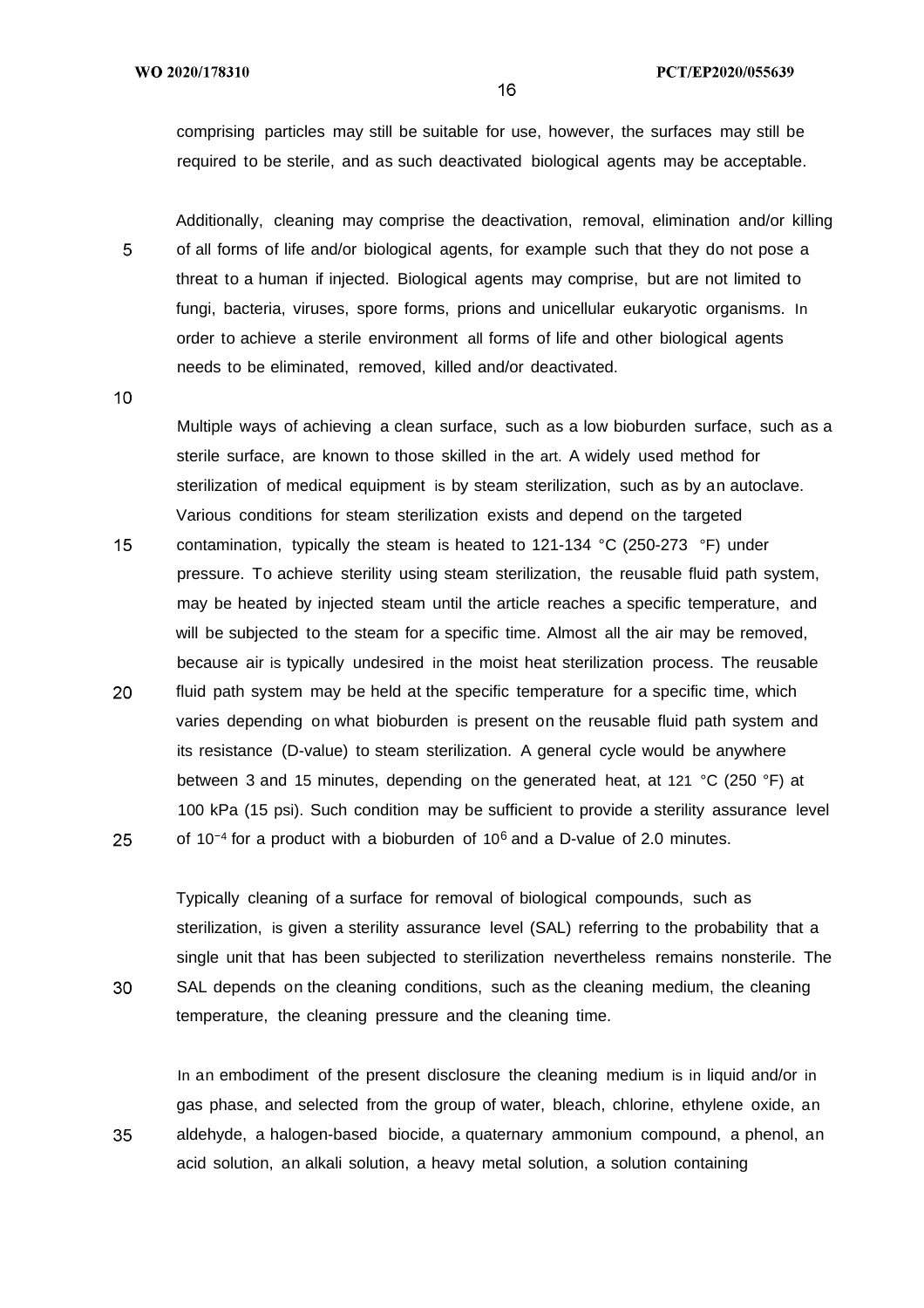surfactants, an alcohol, such as 70% ethanol in water, or a combination thereof. Additional cleaning media are known to those skilled in the art.

For steam sterilization, the cleaning medium may be water heated above its boiling 5 point, such that it forms steam. The boiling temperature being dependent on the pressure. Another common cleaning medium typically used for cleaning surfaces is 70% ethanol, which acts as a disinfectant for removing biological agents. The process by which biological agents are removed differs between different cleaning media and/or cleaning conditions. For steam sterilization, the bio agents are mainly killed by the  $10<sup>°</sup>$ denaturation of macromolecules, primarily proteins. Ethanol may instead primarily kill organisms by denaturing their proteins and dissolving their lipids. Ethanol is generally

- considered to be effective against most bacteria, fungi, and many viruses but in general relatively ineffective against bacterial spores.
- $15<sup>1</sup>$ Consequently, the cleaning conditions, including the cleaning medium, needs to be chosen such that the targeted contamination can be removed, killed, eliminated and/or inactivated. Sterilization agents may be used as part of a cleaning medium, such as steam. Additionally, disinfectants may be used as part of a cleaning medium, such as 70% ethanol. Further, antiseptics may be used as part of a cleaning medium. Even 20 further, antibiotics may be used as part of a cleaning medium.

In an embodiment of the present disclosure, the cleaning medium is heated to a specific temperature. Depending on the cleaning medium used, its cleaning potential may be increased while heated. Consequently, an embodiment of the present 25 disclosure is related to heating of the cleaning media, such as above room temperature. The cleaning medium being heated to at least 70 °C, more preferably at least 90 °C, even more preferably at least 110 °C, most preferably at least 140 °C. The temperature is preferably compatible with the polarizer, such as the material of the reusable fluid path system and the cleaning medium/media.

30

35

The heating of water may generate steam as a cleaning medium in a preferred embodiment of the present disclosure. The cleaning medium may further be pressurized to a specific pressure, such as at least an absolute pressure of 2 bar, more preferably at least an absolute pressure of 7 bar, even more preferably at least an absolute pressure of 12 bar, most preferably at least an absolute pressure of 16 bar.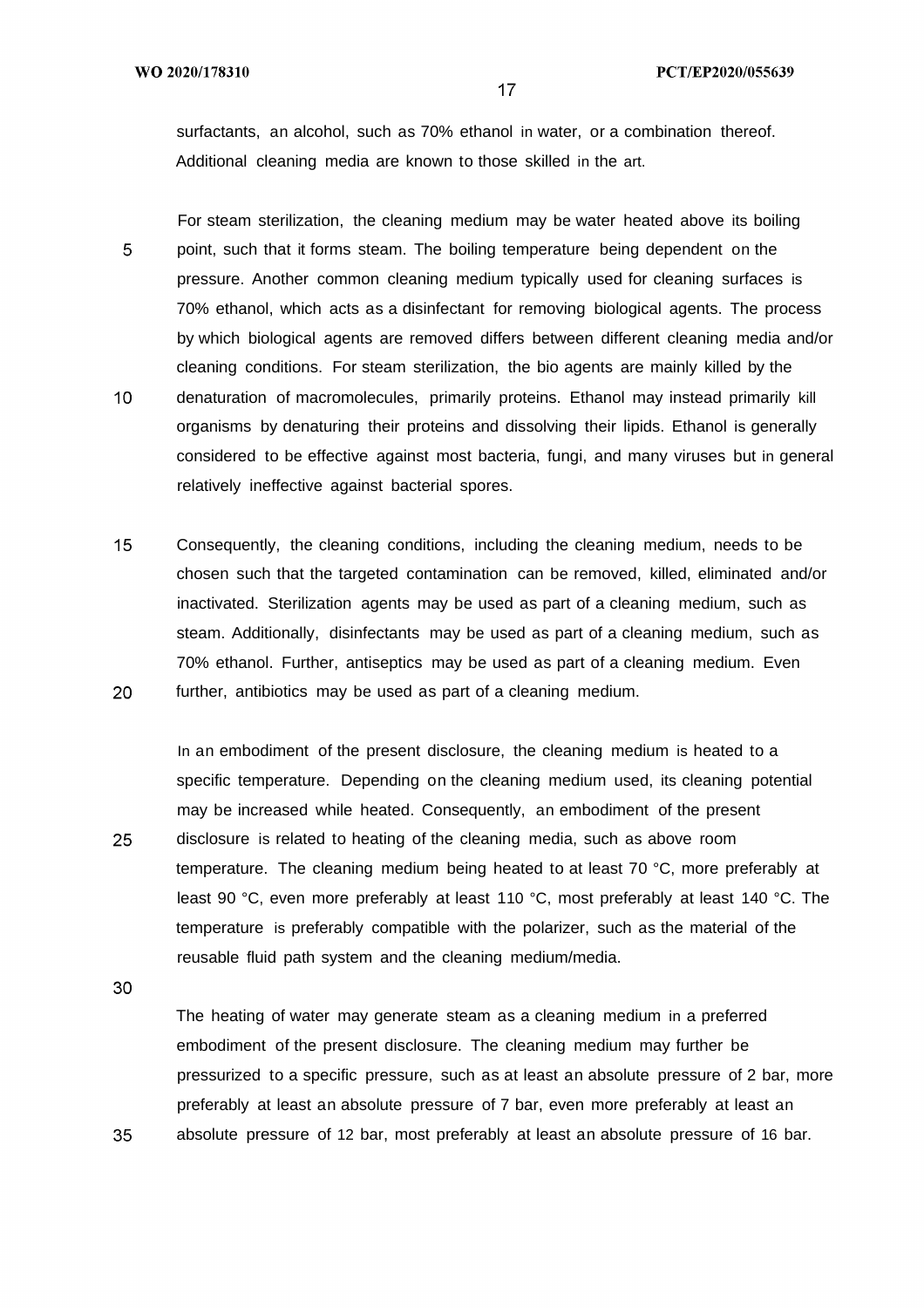The pressure being chosen in combination with the temperature to suit the reusable fluid path system, the polarizer, the cleaning medium and the targeted contamination.

In an embodiment of the present disclosure, at least a part of the cleaning medium is 5 positioned within the reusable fluid path system for a certain time, such as at least 1 minute, more preferably at least 5 minutes, even more preferably at least 10 minutes, most preferably at least 15 minutes. Preferably, the cleaning medium is in contact with all parts of the reusable fluid path system for a minimum amount of time.

- $10<sup>-10</sup>$ The cleaning of the reusable fluid path system, may further, as previously mentioned, comprise a second, or further, cleaning medium/media. Wherein the additional cleaning media is targeting the removal of parts of the previous cleaning media, such as precipitations.
- $15<sup>1</sup>$ Therefore, in a preferred embodiment of the present disclosure, the cleaning of the reusable fluid path is carried out in a way for ensuring a low bioburden, such as substantially sterile, such as sterile, of said reusable fluid path system. A cleaned reusable fluid path system, may thereby be reused without a risk of introducing contaminants, such as biological particles, e.g. bacteria, into a subject, during a 20 subsequent hyperpolarization experiment. Furthermore, cleaning may be carried out to remove substances used in a previous hyperpolarization experiment, such as a dissolution medium and/or an active pharmaceutical ingredient. In one embodiment of the present disclosure the fluid path system is configured for fluid contact with a
- 25 may thereby be a preference that also parts in addition to the fluid path system is cleaned, such as a fluidic arrangement for introducing a hyperpolarized product into a subject. This may allow for cleaning of an entire fluidic arrangement, comprising the fluid path system, wherein cleaning of said fluidic arrangement comprises cleaning of all surfaces that the dissolution medium and/or the active pharmaceutical ingredient

subject, such that a hyperpolarized product can be directly injected into said subject. It

30 /hyperpolarized product may come into contact with in connection with a hyperpolarization experiment. The fluidic arrangement may further comprise pumps, connectors, adapters, syringes, filters, tubes, and/or needles. Preferably the fluidic arrangment comprise all components required for dissolution of a hyperpolarized product, (optionally) filtering said product, and injection at least a part of said 35 dissolvved product into a subject.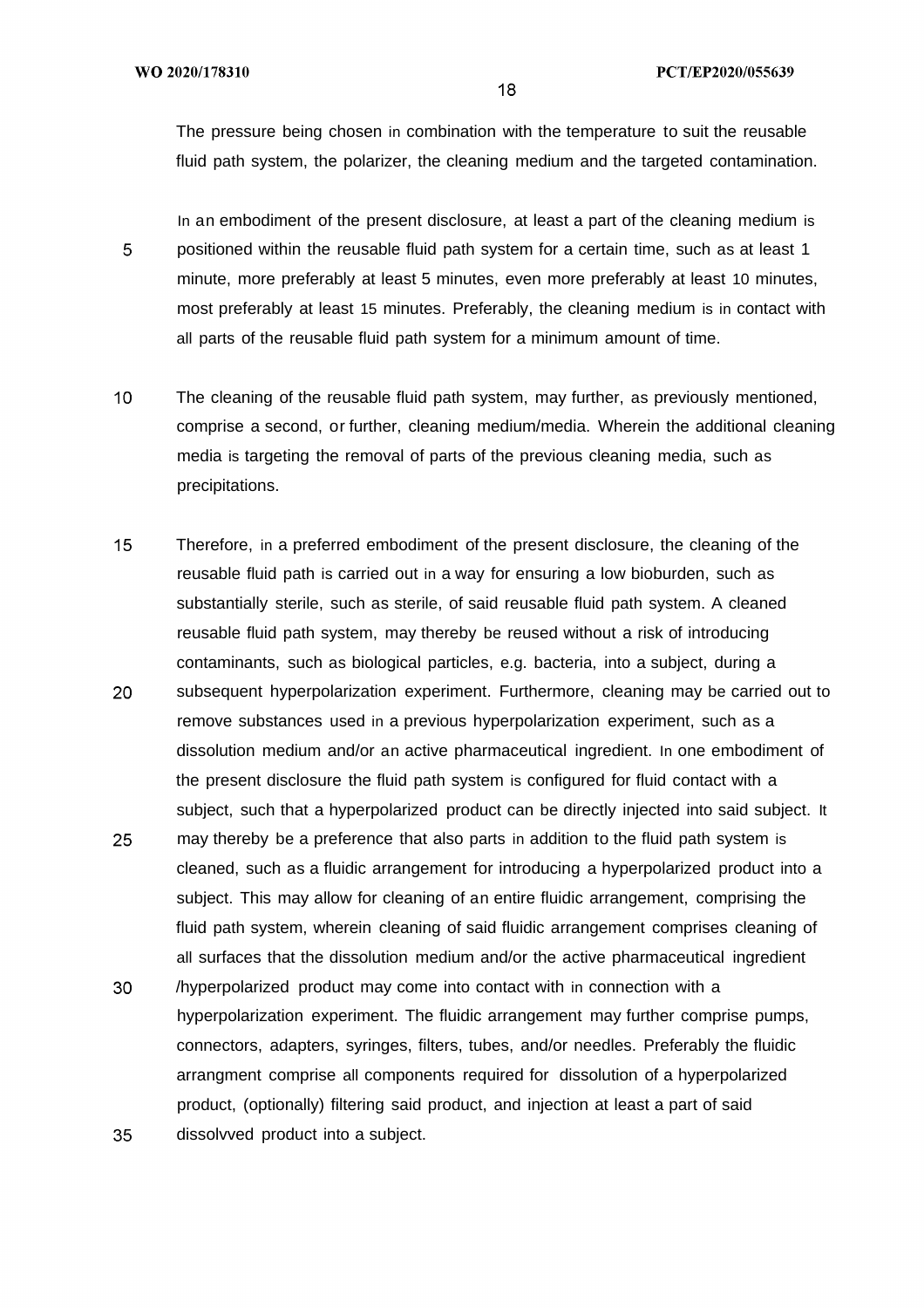In a preferred embodiment of the present disclosure the cleaning comprise chemical cleaning, such as removal of hyperpolarized product, acid, base, buffer, and biological cleaning, such as removal of biological material and/or bacterial growth is eliminated. Thereby it is a preference that, following cleaning, the fluid path system, chemically, biological and particulate clean. Therefore, the cleaning is preferably configured for chemical, biological and/or particulate cleanliness.

19

### Second cleaning

In an embodiment of the present disclosure, the method comprises a second cleaning step, which may be carried out before cleaning the reusable fluid path system, after cleaning the reusable fluid path system and/or after drying the reusable fluid path system. The second cleaning step may comprise cleaning of outer surfaces of the reusable fluid path system and/or the contacting parts, such as contacting parts of the fluid vessel, the collector vessel, the receiving vessel and/or the medium vessel.

 $15<sub>1</sub>$ The cleaning conditions of the second cleaning may be similar to the cleaning conditions of the cleaning of the reusable fluid path system. Preferably the cleaning medium of the second cleaning is in liquid and/or in gas phase and selected from the group of water, bleach, chlorine, ethylene oxide, an aldehyde, a halogen-based biocide, a quaternary ammonium compound, a phenol, an acid solution, an alkali 20 solution, a heavy metal solution, a solution containing surfactants, an alcohol, such as 70% ethanol in water, or a combination thereof. Additional cleaning agents are known to those skilled in the art, such as sterilizing agents, disinfectants, antiseptics and antibiotics.

### 25 Drying

In an embodiment of the present disclosure, the reusable fluid path system is at least partly dried. The drying may comprise flushing a gas, such as air, nitrogen or helium through the reusable fluid path system. The gas may be continuously purged through the reusable fluid path system. Liquids remaining within the reusable fluid path system,

30 such as part of the cleaning medium, may evaporate and be transferred out of the reusable fluid path system by the gas. The gas may be collected at an outlet end of the polarizer, such as of the reusable fluid path system, such as the second outlet end.

5

 $10<sup>°</sup>$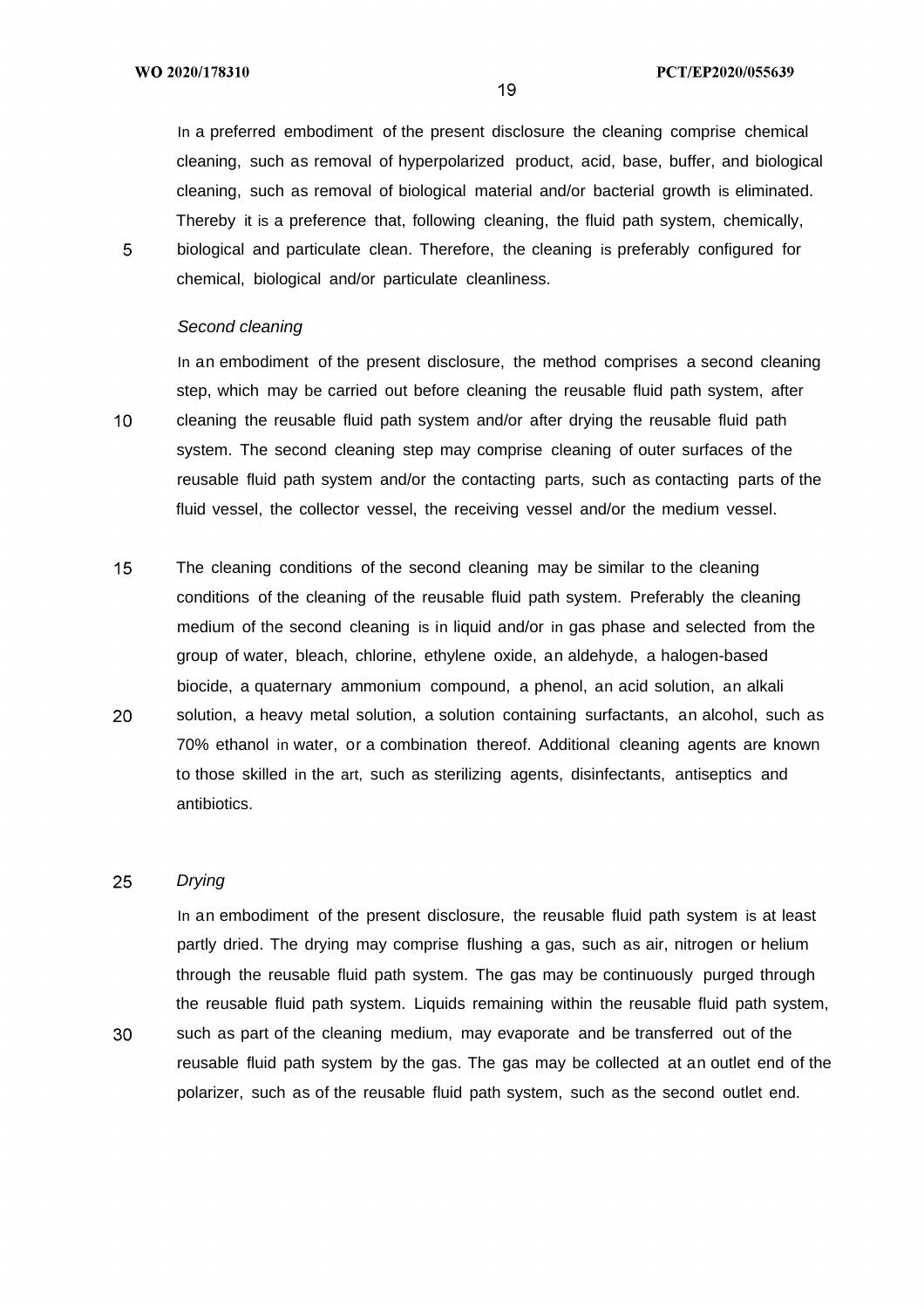In an additional embodiment the drying of the reusable fluid path system is generated by cycling between filling the reusable fluid path system with a gas, such as air, nitrogen or helium, and evacuating said gas from the reusable fluid path system. Liquids remaining in the reusable fluid path system may evaporate into the gas, which

5 subsequently is evacuated from the reusable fluid path system. The number of cycles may be chosen such that it is highly likely that any remaining liquid is evaporated and/or transferred out of the reusable fluid path system.

Additionally, the reusable fluid path system may be connected to a low-pressure  $10<sup>°</sup>$ source, such as a pump for vacuum drying of the reusable fluid path system. Other means of drying may comprise osmotic dehydration followed by heat pump drying and microwave-vacuum drying.

- Drying may be combined with a drying temperature and/or a drying pressure, such that  $15<sup>1</sup>$ the drying process is optimized, such that it is faster. If the drying temperature is higher, liquids may evaporate faster. If the drying pressure is a low pressure, such as an absolute pressure of 0.003-0.006 bar, the evaporation may be faster. Typically at these pressures, water has a boiling point of around 25-30 °C.
- 20 The gas for drying the reusable fluid path system may be sterile filtered, such as to not introduce any contaminants into the system. The sterile filtration may be carried out by having the gas pass through a 0.2 pm membrane sterile filter.

### Fluid path system

The fluid path system is preferably configured such that a frozen hyperpolarized 25 material can be rapidly and completely dissolved. It is also desirable that the dissolved material be fully displaced from its initial location to a final location in order to ensure suitable pH levels, active pharmaceutical ingredient concentration, and liquid state polarization in the injectable solution. Furthermore the fluid path system is preferably configured such that it can be cleaned by a suitable cleaning medium at suitable

30 cleaning parameters, thereby the fluid path system should be able to withstand the corresponding temperatures, pressures and pH levels.

The fluid path system should also provide maintained sterility during dissolution and transport of the material in a cost-effective and efficient manner.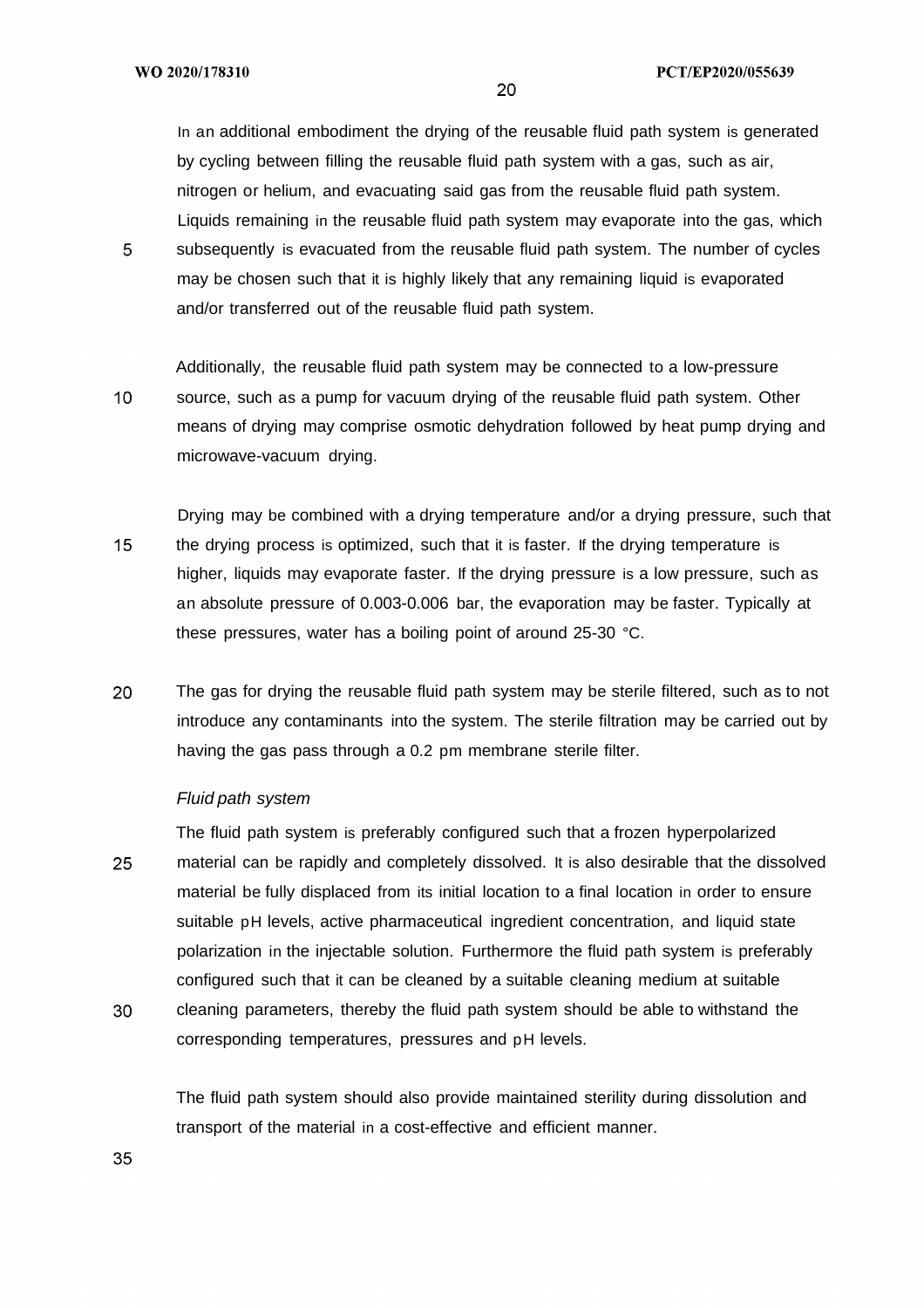WO 2020/178310

5

The fluid path system should preferably provide for rapid and complete dissolution of a frozen hyperpolarized material and transport the resulting hyperpolarized solution from its initial location within a polarizer system to a final location outside the polarizer system for use (e.g., injection into a patient). The fluid path system should thereby preferably comprise or consist of tubes configured such that a dissolution medium (and/or a cleaning medium) can be injected at one end of said fluid path system and wherein said dissolution medium (and/or a cleaning medium) can be transported through the fluid path system towards an outlet end of said fluid path system. A dissolution medium may dissolve a hyperpolarized product while a cleaning medium

 $10<sup>°</sup>$ may clean the fluid path system.

The fluid path system may comprise a vial to contain a pharmaceutical, an inlet tube having an output end in fluid communication with the vial and an input end in fluid contact with one or more pressure vessels to contain a dissolution medium and/or a  $15<sub>1</sub>$ cleaning medium, and an outlet tube having a first end hermetically attached to the vial to transport a mixture of dissolved pharmaceutical product and dissolution medium, or the cleaning medium. The inlet tube and outlet tube may be tubular structures and the inlet tube may be positioned internal to or parallel to the delivery fluid path system. The fluid path system may additionally comprise a receiving vessel connected to a second 20 end of the outlet tube to receive the mixture, an inlet tube valve and an outlet tube valve to control flow, a filter cartridge integrated within the outlet tube to remove at least one of an electron paramagnetic agent (EPA) and a processing agent from the hyperpolarized solution before entering the receiving vessel. The polarizer may comprise a sliding seal unit for being positioned between the pressure vessel and the 25 vial to seal a cryogenically cooled chamber containing the vial from an ambient environment without contacting contents of the vial. The sliding seal unit may bisect the

inlet tube and outlet tube and may be capable of traversing the length of the fluid path systems.

30 The fluid path system may be made from medical grade materials if used in a clinical setting for preparing and delivering an injectable solution to patients. Such materials are known and are generally plastics of validated quality in terms of leachable and stability. The materials for the fluid path system are further selected on the basis of their thermal, mechanical, and chemical properties to be compatible with the product 35 and environment (cryogenic and superheated temperatures, as well as high pressures). The fluid path system is designed to provide a sterile barrier to the sample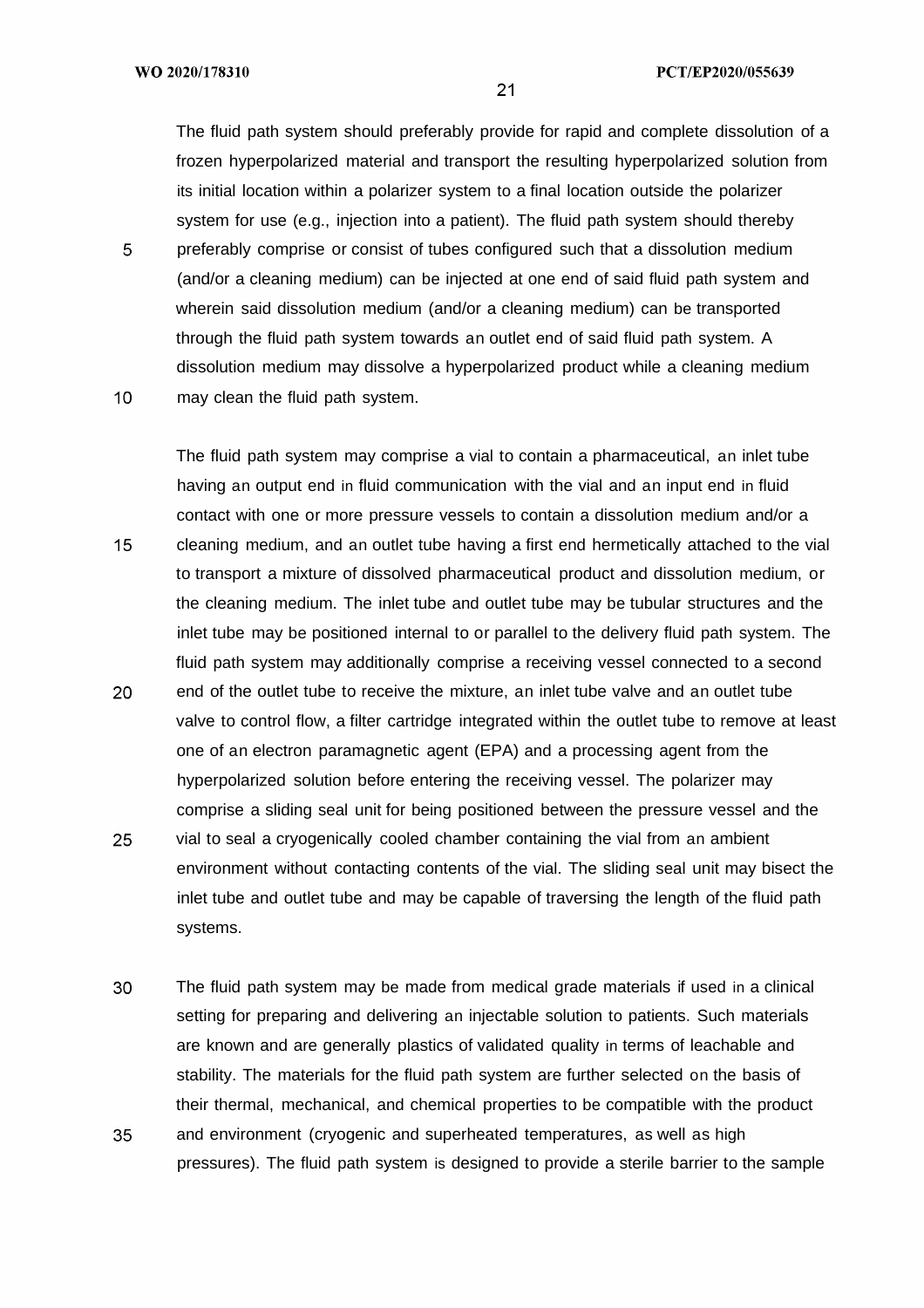and resulting solution and all assemblies and parts therein are designed to prevent the user from unintentionally breaking the barrier.

While the fluid path system may comprise an inner tube and an outer tube, it is also 5 envisioned that other configurations can also be implemented. The fluid path system may be configured to have an inlet fluid path and an outlet fluid path positioned in a parallel arrangement. In such an arrangement it is understood that the sliding seal is capable of traversing the length of both the outlet tube and the inlet tube, as both bisect the sliding seal unit. Inlet tube is in fluid communication with the vial or seal to transfer  $10<sup>°</sup>$ dissolution medium from a medium vessel into the vial to dissolve sample. Outlet tube is sealed to vial to transfer a mixture of the dissolution medium and dissolved sample out from the vial or seal in the form of a hyperpolarized solution to be delivered to a receiving vessel as desired. During cleaning Inlet tube is in fluid communication with the vial or seal to transfer cleaning medium from a medium vessel into the vial. Outlet  $15<sub>1</sub>$ tube is sealed to vial to transfer the cleaning medium from the vial or seal to a collector vessel.

Therefore, according to one embodiment of the present invention, a fluid path system may comprise an inlet tube having an output end in fluid communication with the vial or 20 seal and an input end in fluidic contact with one medium vessel containing a cleaning medium or multiple medium vessels, such as two containing cleaning medium and dissolution medium respectively, and an outlet tube having a first end hermetically attached to the vial or seal to transport therefrom the cleaning medium or a mixture of dissolved pharmaceutical product and dissolution medium.

25

30

### Polarization

A further embodiment of the present disclosure relates to a method for hyperpolarizing a pharmaceutical product. The method comprises cleaning of a reusable fluid path system, which is continuously at least partly contained by a polarizer. The cleaning may be carried out prior to introducing a pharmaceutical product to be polarized into the system, but may alternatively or additionally be carried out after receiving the polarized pharmaceutical product, such as when the polarized pharmaceutical product is ejected from the polarized into a receiving vessel.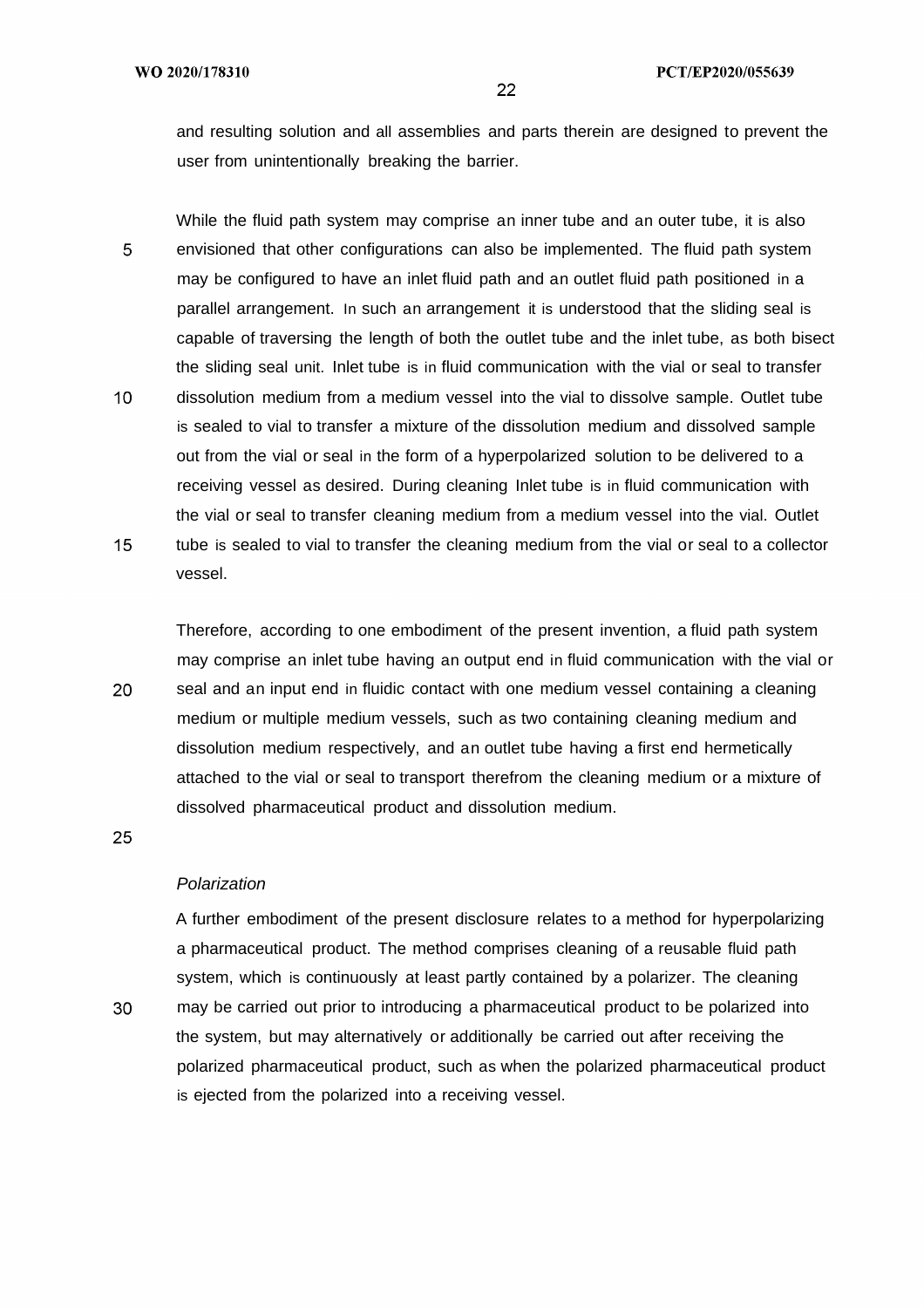The method may further comprise a vessel for containing a dissolution medium. Said vessel may be fluidly connected to the reusable fluid path system. Preferably, a vial containing the pharmaceutical product is connected to the reusable fluid path system. Wherein the vial may contain additional components used during hyperpolarization,

5 such as an electron paramagnetic agent, as known to those skilled in the art. Following hyperpolarization of the pharmaceutical product it may be reconstituted by the dissolution medium, which commonly is heated to an elevated temperature.

The dissolution medium may be injected into the reusable fluid path system such that it  $10<sup>°</sup>$ flows through the inlet tube to the polarized pharmaceutical product. The reconstituted hyperpolarized pharmaceutical product may be transferred to a receiving vessel, which may be fluidly connected to the second outlet tube end.

The cleaning of the reusable fluid path system preferably results in no contamination  $15<sub>1</sub>$ stemming from previous pharmaceutical products which may have been polarized. Consequently, it may be possible to hyperpolarize different chemical compounds within the same reusable fluid path system, and further, the dosage may be better controlled.

The cleaning may be performed before introducing the pharmaceutical product to be 20 polarized to the reusable fluid path system, but it may also, or additionally, be carried out following the ejection of the polarized pharmaceutical product from the reusable fluid path system.

The hyperpolarization of a pharmaceutical product may be combined with a pressure 25 test, such that hyperpolarization is only carried out using a reusable fluid path system which has passed the pressure test. Sterile filters may be used in order to further ensure the sterility of the final product. Such that the receiving vessel may contain a sterile filter, such as a 0.2 pm pore size membrane sterile filter. Additionally, the dissolution medium may be sterile filtered prior to coming into contact with the 30 pharmaceutical product.

In an additional embodiment of the present disclosure the polarization of a pharmaceutical product may be carried out in a laminar airflow of filtered air, such as being filtered by high efficiency particulate air (HEPA), in order to reduce the risk of introducing contaminants. The laminar airflow of filtered air may surround the entire polarizer such that a controlled environment around the polarizer is generated.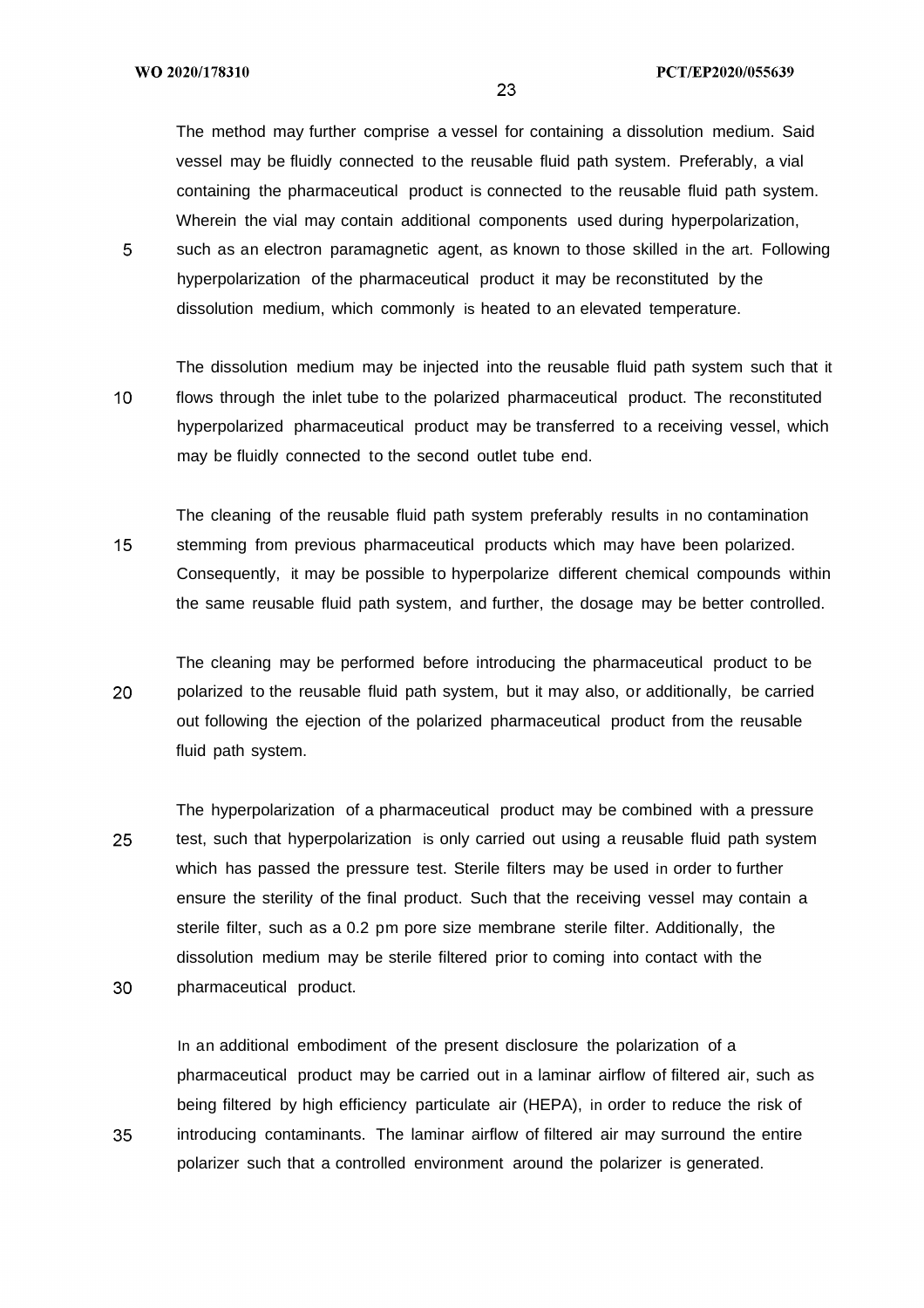In an additional embodiment of the present disclosure the polarization of a pharmaceutical product may be carried out under UV light, in order to kill any microorganisms that enter during operation of the polarizer. Outer surfaces of the polarizer may be cleaned, such as sanitized, according to known principles.

Preferably, the hyperpolarized pharmaceutical product is tested according to multiple control parameters, in order to carry out a quality control of the final product. These tests are known to those skilled in the art and may comprise optical measurements of the sample, in order to ensure a high quality product suitable for injection into a patient.

A polarizer

An additional embodiment of the present disclosure relates to a polarizer for hyperpolarizing a pharmaceutical product. The polarizer accommodating a fluid path 15 system may comprise a reusable fluid path system, being continuously at least partly contained by a polarizer. The reusable fluid path system may be permanently positioned in the polarizer. Additionally, the reusable fluid path system may be permanently comprised by the polarizer. The reusable fluid path system may be suitable for being reused for multiple polarizations of pharmaceutical products, such as 20 at least 2 , more preferably at least 5 , even more preferably at least 10, most preferably at least 20. Additionally, the reusable fluid path system may be detachable from the polarizer, such that it may be serviced and/or replaced. In one embodiment of the present disclosure the reusable fluid path system is continuously present in the polarizer during multiple consecutive uses, such as at least 2 consecutive uses, more

- 25 preferably at least 5 consecutive uses, even more preferably at least 10 consecutive uses, most preferably at least 20 consecutive uses. In another embodiment of the present disclosure the reusable fluid path system is permanently present in the polarizer, such as during any consecutive uses. In one embodiment of the present disclosure the fluid path system is an integral part of the polarizer. Preferably said
- 30 integral fluid path system is permanently mounted to the polarizer. It may thus be a preference that the fluid path system is not detachable from the polarizer.

The reusable fluid path system may be held in place by parts of the polarizer, such as a positioning system and/or a pressure/heater module, which are known to those skilled in the art.

24

5

 $10<sup>°</sup>$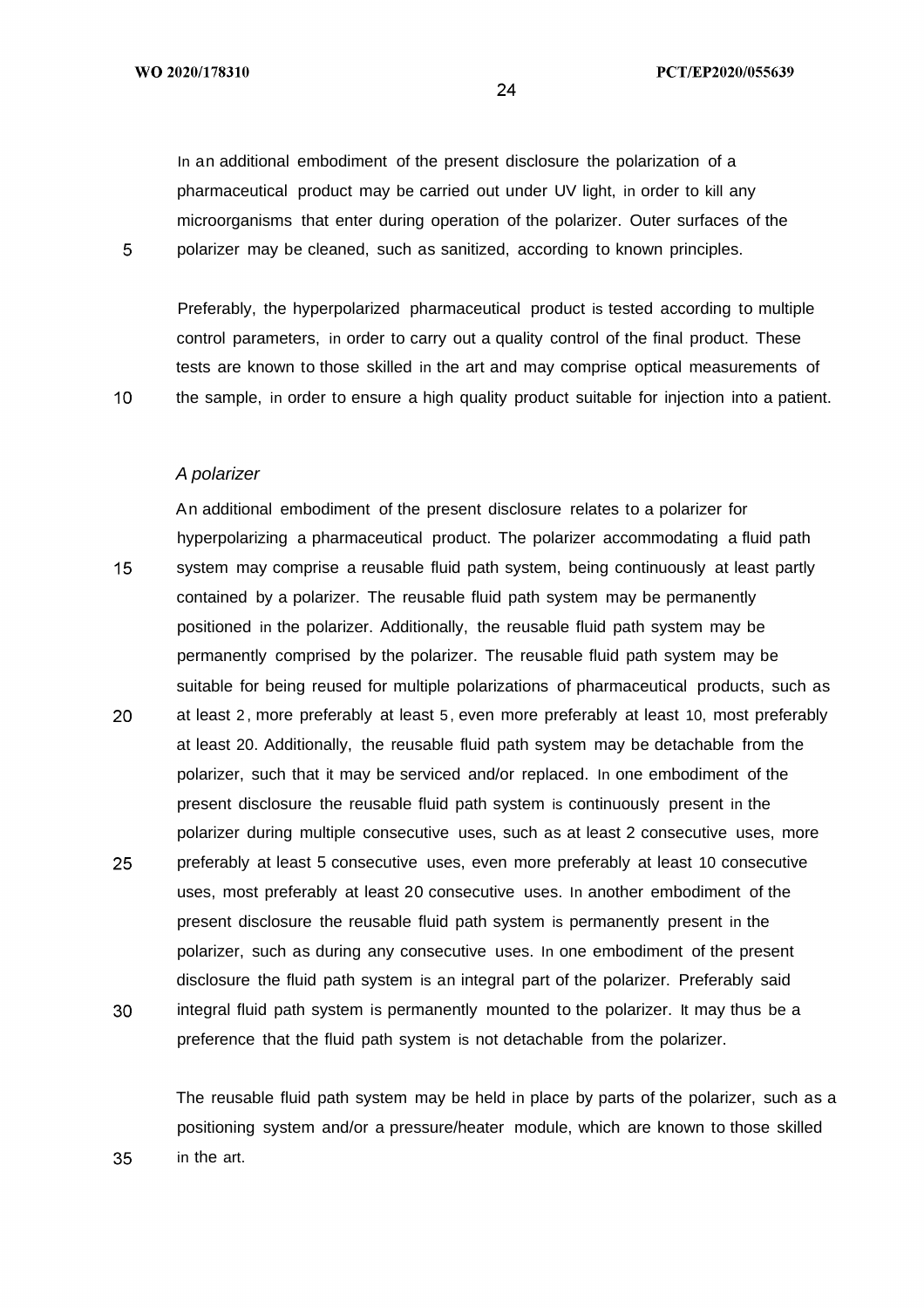Parts of the reusable fluid path system, such as the parts for receiving the vial holding the pharmaceutical product and/or the vial, may be transferred into a position where the conditions, such as temperature and magnetic field strength, are suitable for

- 5 hyperpolarization. Parts of the reusable fluid path system may consequently be moved between compartments and/or sections of the polarizer, but may continuously make contact with at least parts of the polarizer. The reusable fluid path system may be contacted by the polarizer without interruption during multiple consecutive hyperpolarization measurements. The reusable fluid path system may further be
- $10<sup>°</sup>$ permanently positioned within the polarizer. Additionally, the reusable fluid path system may be permanently in contact with the polarizer. Further, the reusable fluid path system may be continuously or permanently contained by or contained within the polarizer, or contacted by parts thereof. The reusable fluid path system may be used in multiple hyperpolarization measurements. In an embodiment of the present disclosure,
- $15<sup>1</sup>$ the reusable fluid path system is repositioned between hyperpolarization measurements. Preferably, the reusable fluid path system is repeatedly used for hyperpolarization measurements. In a preferred embodiment, the reusable fluid path system is in constant contact with the polarizer, such as parts of the polarizer assembly, during multiple consecutive hyperpolarization measurements.

20

25

The reusable fluid path system may comprise a dynamic seal, which is used in order to maintain vacuum conditions and/or low temperature conditions within parts of the polarizer. The reusable fluid path system may comprise parts, such as the inlet tube and/or the outlet tube, which may bisect the dynamic seal and allow the inlet and/or the outlet tube to traverse the dynamic seal while maintaining temperature and/or pressure conditions in parts of the polarizer.

The reusable fluid path system preferably comprises an inlet tube having a first inlet 30 tube end for fluid contact with a fluid vessel and a second inlet tube end configured for fluid contact with a vial, for holding the pharmaceutical product during hyperpolarization. Additionally the reusable fluid path system may comprise an outlet tube having a first outlet tube end configured for receiving the vial and a second outlet tube end for connecting to a receiving vessel.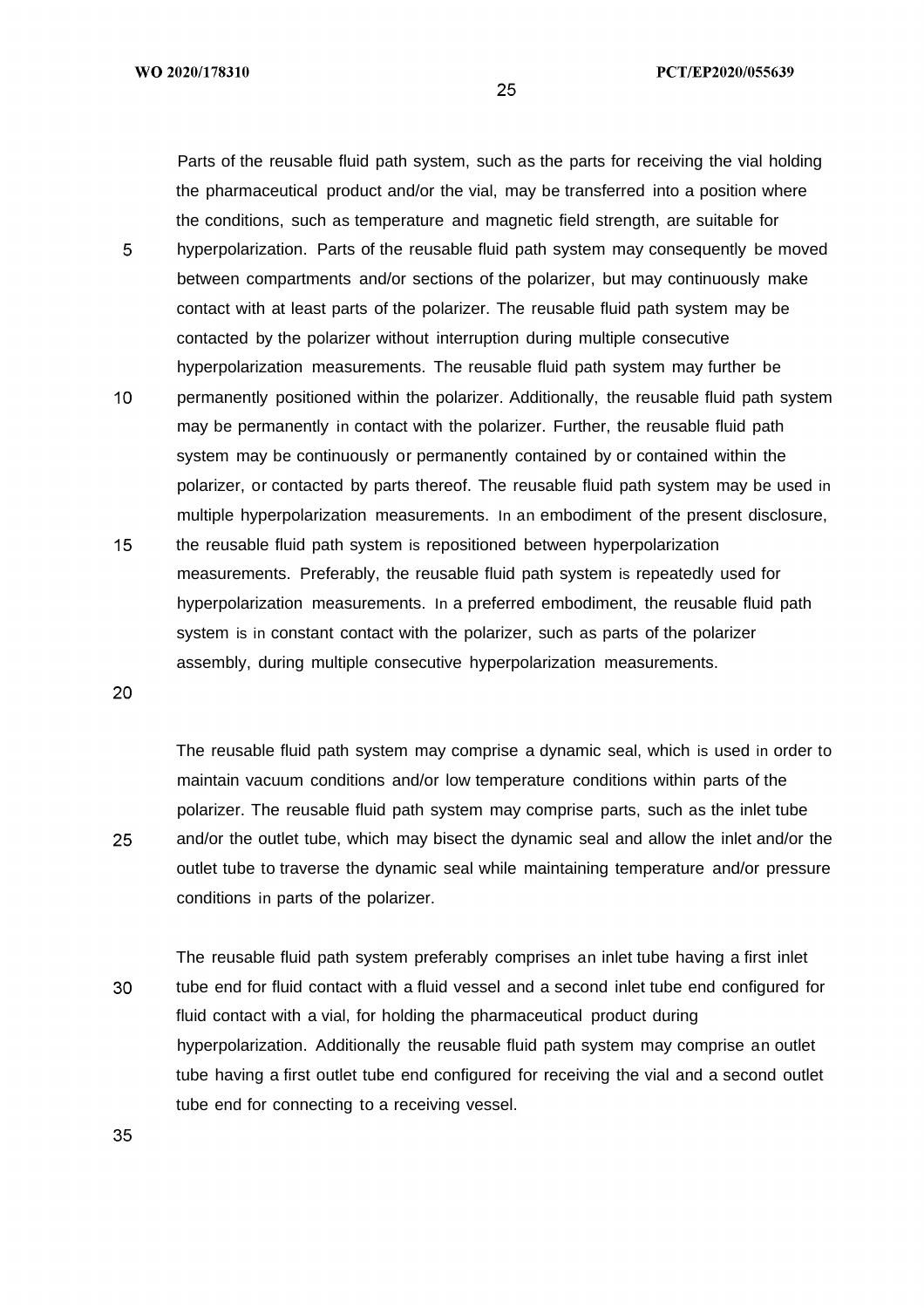The reusable fluid path system may further comprise a heater for heating a cleaning medium and a controllable valve system having multiple connection ports, comprising; i) a pressure port for receiving a high pressure gas ii) a vacuum port for receiving a low pressure gas iii) a loading port for receiving media and/or the fluid vessel.

5

The heating of the cleaning medium may be carried out before, during and/or after introducing the cleaning medium into the reusable fluid path system. In an embodiment of the present disclosure, the heater for heating the cleaning medium may be the same heater as for heating the dissolution medium.

 $10<sup>°</sup>$ 

 $15<sub>1</sub>$ 

30

In an embodiment of the present disclosure, the reusable fluid path system may be detachable from the polarizer, such that the reusable fluid path system can be replaced or serviced. The reusable fluid path system may therefore be able to be detached from the polarizer. Additionally, parts of the reusable fluid path system may be individually detached from the polarizer. When individual parts of the reusable fluid path system is detached, other parts of the reusable fluid path system may still be contained or in contact or connected to parts of the polarizer assembly.

In an embodiment of the present disclosure, the reusable fluid path system comprises 20 a secondary controllable valve system, switchable between an open and a closed state. The open state comprises a fluid connection between the first inlet tube end and the second inlet tube end, and a fluid connection between the first outlet tube end and the second outlet tube end. In the closed state, a valve prevents flow in the inlet tube and the outlet tube, while forming a fluid loop between the first outlet end and the 25 second inlet end.

In an additional embodiment of the present disclosure the polarization of a pharmaceutical product may be carried out in a laminar airflow of filtered air, such as being filtered by high efficiency particulate air (HEPA), in order to reduce the risk of introducing contaminants. The laminar airflow of filtered air may surround the entire polarizer such that a sterile environment around the polarizer is generated.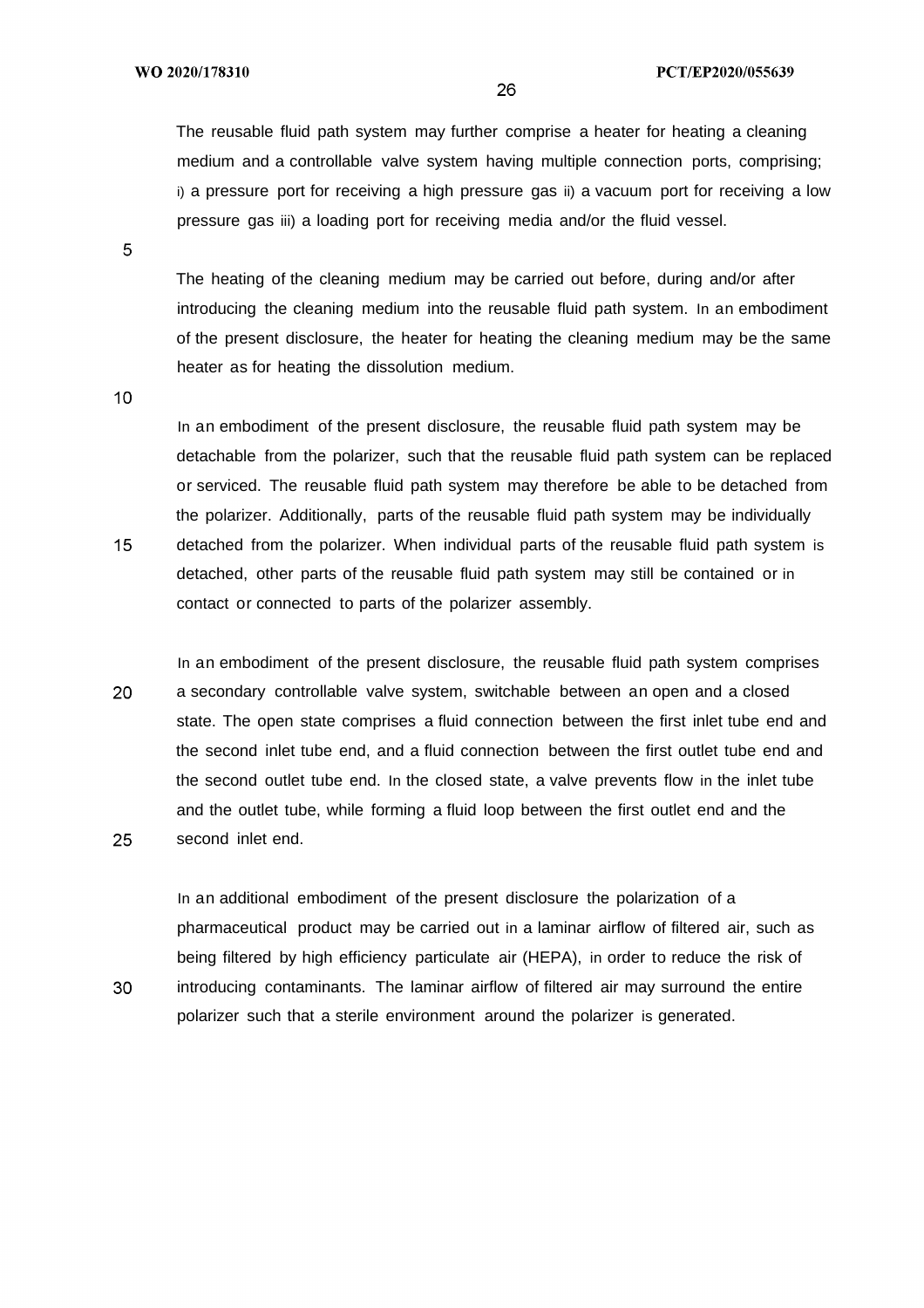### Controllable valve system

Preferably, the polarizer comprises a controllable valve system. The controllable valve system may be controlled manually by an operator of the polarizer or by automated control, such as by a computer wherein a signal is sent to the controllable valve system such that valves of the controllable valve system may open or close.

In an embodiment of the present disclosure the controllable valve system comprises a pressure port for receiving a high-pressure gas ii) a vacuum port for receiving a lowpressure gas iii) a loading port for receiving media and/or the fluid vessel.

 $10<sup>1</sup>$ 

Preferably, each port of the controllable valve system has a controllable valve, for controlling the passage of fluids, such as liquids and/or gasses into and/or out from the reusable fluid path system of the polarizer.

 $15<sub>1</sub>$ The valves of the controllable valve system may be individually controlled such that the order and individual timing of passage of specific fluids and/or specific gasses into or out from the reusable fluid path system can be individually controlled.

The valve system may further comprise a loading chamber, which may have ports for 20 connecting to a low-pressure source, a high-pressure source and means for connecting with the reusable fluid path system. Additionally, the loading chamber may comprise a loading chamber port, for introduction of media and/or media vessels.

The loading port of the controllable valve system may be used for introducing media 25 and media vessels into the fluid path system. The media vessels may be connected to the reusable fluid path system. The loading port may be positioned on a loading chamber, comprising controllable valves.

The loading chamber may further be equipped with controllable valves for controlled 30 transfer of fluids between different parts of, out from, and/or into the polarizer The low-pressure source may be a pump, such that a port of the controllable valve system is connected to a pump for evacuation of fluids.

The high-pressure gas may stem from a pressurized gas tank, such as a gas cylinder 35 containing gas at a considerable high pressure. The high-pressure gas may be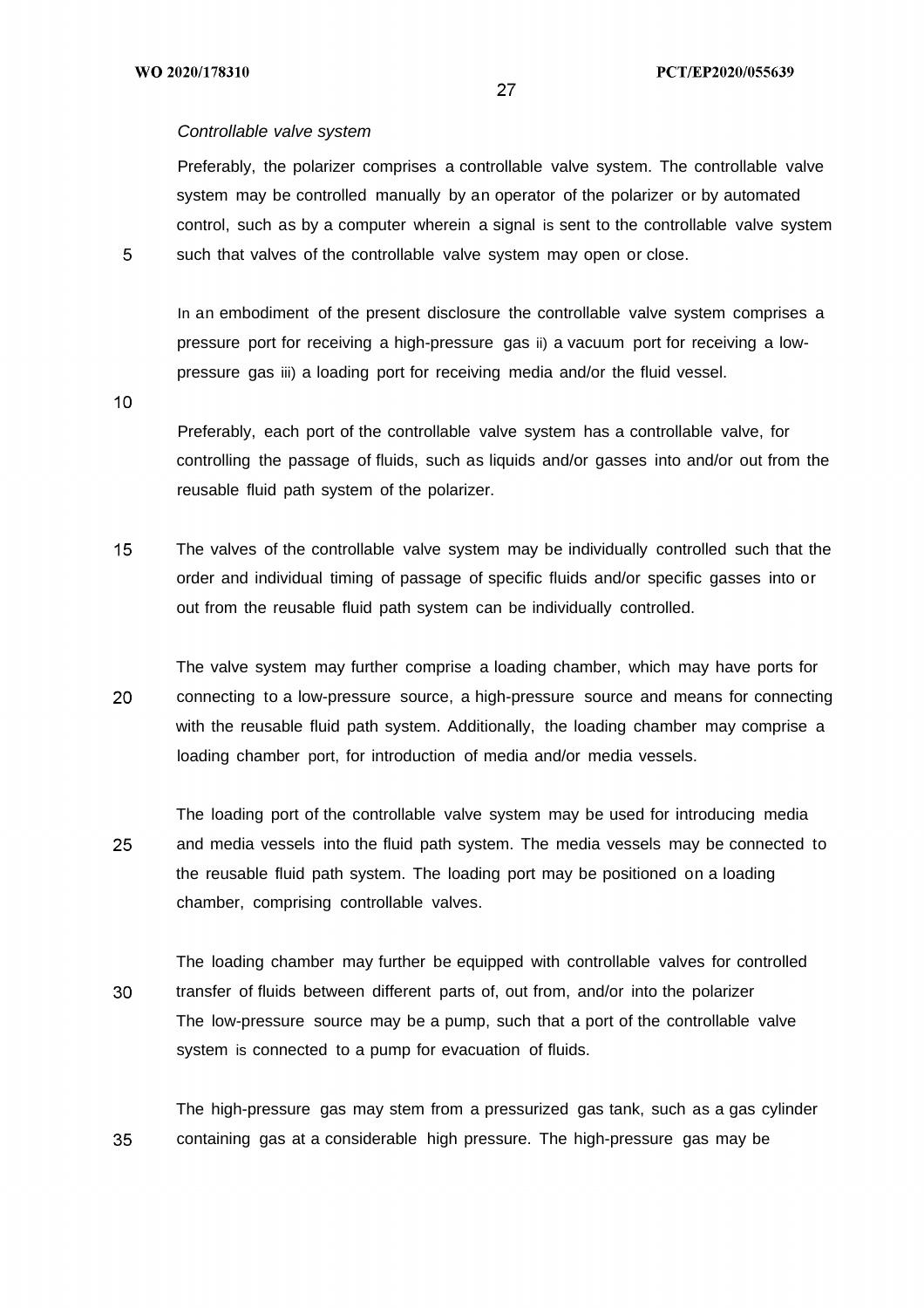$10<sup>°</sup>$ 

transferred into the reusable fluid path system depending on the configuration of the controllable valve system. The high-pressure gas may further be used as a driving pressure on media to be injected into the reusable fluid path system, such as by applying force on a syringe containing medium to be transferred into the reusable fluid path system.

In an embodiment of the present disclosure, the controllable valve system may have multiple ports for receiving multiple vessels containing media, which is to be introduced into the reusable fluid path system. The controllable valve system may comprise a single or multiple valves for controlling the transfer of liquids in and/or out of the reusable fluid path system. The pressure port and/or the vacuum port may have individual valves, and may further be separated from the media vessels by at least an additional valve.

- $15<sup>1</sup>$ In an embodiment of the present disclosure the high-pressure gas may be air or an inert gas, such as helium, with a substantially high pressure, such as at least 2 bar, preferably at least 7 bar, more preferably at least 12 bar, most preferably at least 16 bar.
- 20 In an embodiment of the present disclosure the low-pressure gas, is a gas, such as an inert gas, such as helium, having a substantially low pressure, such as an absolute pressure below 10 kPa, more preferably an absolute pressure below 1 kPa, even more preferably an absolute pressure below 100 Pa, yet more preferably an absolute pressure below 10 Pa, most preferably an absolute pressure below 1 Pa.

25

35

In an embodiment of the present disclosure, the pressure port and/or the vacuum port each comprise a sterile filter, such as a 0.2 pm pore size membrane sterile filter.

In an embodiment of the present disclosure, the fluid vessel containing the cleaning 30 medium may be pre-pressurized to any absolute pressure up to 16 bar with helium gas, before injected the cleaning medium into the reusable fluid path system for cleaning.

In an embodiment of the present disclosure, the controllable valve system is controlled by a computer, having a memory and a processor, sending a signal to the controllable valve system such that valves are opened and/or closed. The computer may send a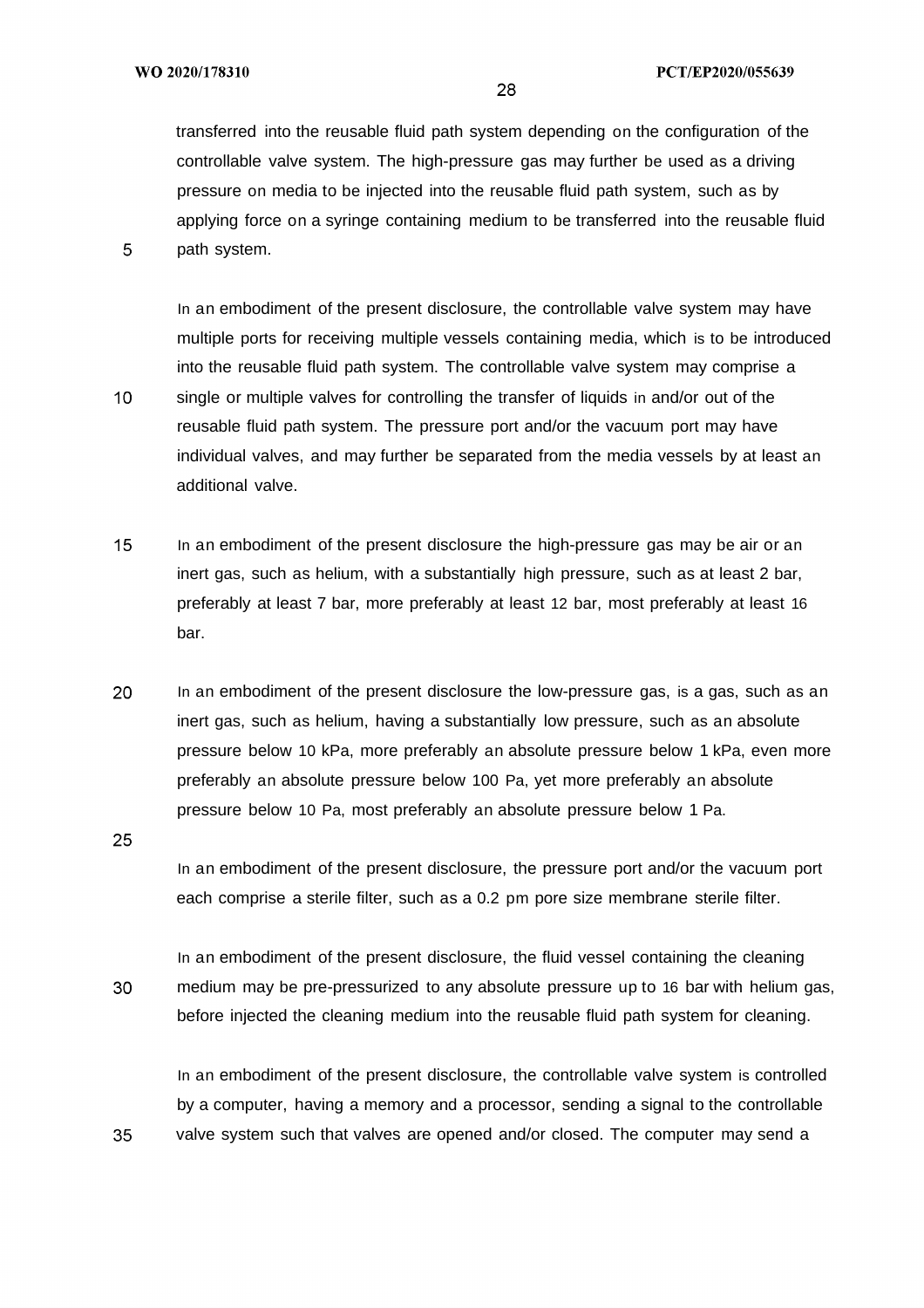signal to the controllable valve system, such as based on the time elapsed since the procedure, such as the cleaning, was started.

The computer may in control the introduction media into and evacuation of media out 5 from the reusable fluid path system. The computer may further have one or multiple input signals from one or multiple pressure sensors and/or one or multiple temperature sensors. Wherein the sensors may be positioned within the reusable fluid path system, on the reusable fluid path system, or in close proximity of the reusable fluid path system. At least parts of the sensors may be positioned within or on or in close

 $10<sup>°</sup>$ proximity to the loading chamber and/or any one of the fluid vessels. At least parts of the pressure sensors being positioned such that there is a fluid connection between their position and the reusable fluid path system. The computer may further be used to control one or multiple heaters of the polarizer. The heaters which may be positioned within close proximity of the medium vessel. The computer may therefore control the  $15<sub>1</sub>$ heating of the medium, such as the cleaning medium, during a specific time point in the cleaning and/or polarization process.

### **Detailed description of drawings**

Fig. 1 shows a fluid path system (1) comprising a reusable fluid path system (2), according to an embodiment of the present disclosure. The reusable fluid path system 20 (2) is in fluid contact with a fluid vessel (18) for holding fluids to be injected into the reusable fluid path system (2). The fluid vessel (18) is in thermic contact with a heating system (19) for heating the fluid contained by the fluid vessel (18). The fluid vessel (18) is further provided with a pressure sensor (3) and a temperature sensor (4) for sensing the pressure and the temperature within the fluid vessel (18). Fluid may be introduced 25 into the fluid vessel (18) through a controllable valve system (31) comprised of multiple connection ports, i) a pressure port for receiving a high-pressure gas ii) a vacuum port for receiving a low pressure gas, and iii) a loading port for receiving media and/or the fluid vessel. The reusable fluid path system (2) comprises an inlet tube (5) having a first inlet tube end (9) for fluid contact with a fluid vessel (18) and a second inlet tube end

30 (10) configured for fluid contact with a sample vial (14), for holding the pharmaceutical product during hyperpolarization. The reusable fluid path system (2) additional comprises an outlet tube (6) having a first outlet tube end ( 1 1) configured for receiving the sample vial (14) and a second outlet tube end for connecting to a receiving vessel (16). The outlet tube (6) comprises an outlet tube filter (15), having a pore size of 0.2 35 pm for decreasing the bioburden of the final polarized pharmaceutical product. The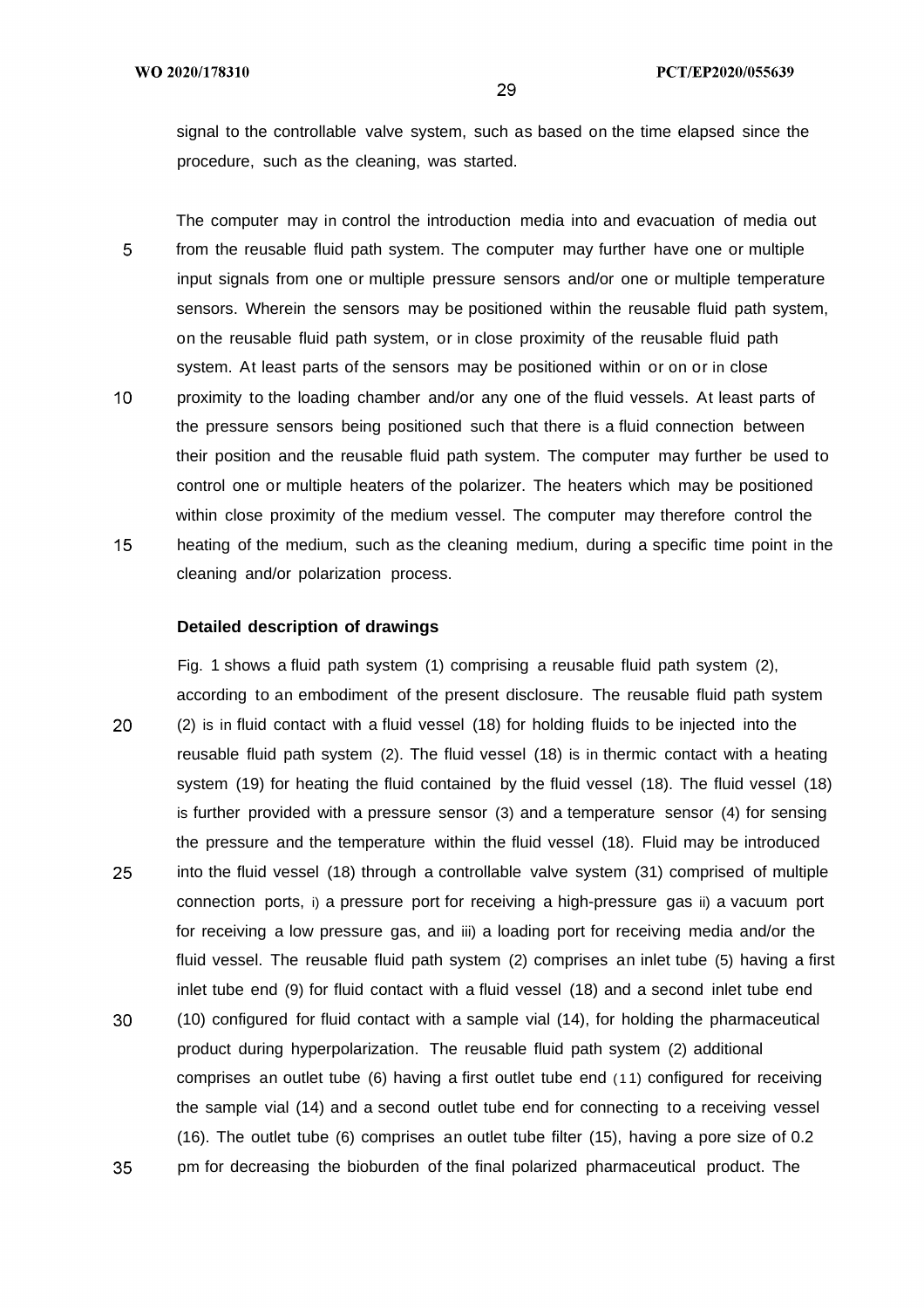inlet tube (5) is further equipped with an inlet valve (7) for controlling fluids within the reusable fluid path system (2). The outlet tube (6) comprises a similar arrangement as the inlet tube (5), with an outlet valve (8) positioned between the sample vial (14) and the outlet tube filter (15) for controlling fluids within the reusable fluid path system (2).

- 5 The inlet tube (5) and the outlet tube (6) are, at least partly, coaxially confined, and in this part, they are bisected by a dynamic seal (13) which is positioned between the sample vial (14), the inlet valve (7) and the outlet valve (8). The dynamic seal allows the introduction of the sample vial (14) and parts of the reusable fluid path system (2) into a vacuum chamber of the polarizer without compromising the vacuum and/or the
- $10<sup>°</sup>$ temperature conditions present. In this embodiment of the present disclosure, with a single connected fluid vessel (18), the liquids to be injected into the system, such as a cleaning medium during cleaning of the reusable fluid path system (2) and/or the dissolution medium for reconstituting a polarized pharmaceutical product, is injected into the fluid vessel through the loading port of the controllable valve system (31). The  $15<sup>1</sup>$ heating system (19) and the controllable valve system (31), connected to a vacuum source, such as a pump, and a pressure source, such as pressurized helium, may be controlled manually or automatically by a computer, wherein the temperature sensor (4) and the pressure sensor (3) may provide input into an automated feedback system.
- 20 Fig. 2 shows a fluid path system (1) comprising a reusable fluid path system (1), according to an additional embodiment of the present disclosure. The fluid path system comprising an inlet tube and an outlet tube. The inlet tube being in fluid contact with the sample vial (14) and a fluid vessel with a heating system (20), said vessel being in contact with a controllable valve system (31) comprising i) a pressure port for receiving
- 25 a high-pressure gas ii) a vacuum port for receiving a low pressure gas, and iii) a loading port for receiving media and/or a fluid vessel. The controllable valve system (31) further comprising a controllable vacuum valve (26) in fluid connection with the vacuum port (21), a controllable pressure valve (27) in fluid connection with the pressure port (22), where both the vacuum valve (26) and the pressure valve (27) may
- 30 be operated manually or automatically by the use of a computer, such as in combination with the pressure sensor (3) and sensors of the heating system providing input the said computer such that signals controlling the heating system (20) and the controllable valve system (31) is generated. The sample may be connected to the reusable fluid path system (2), such as the first outlet tube end by the use of a sample 35 adapter (30) which allows the sample vial (14) to be fitted onto the reusable fluid path system (2). A polytetrafluoroethylene (PTFE) O-ring (29) provides means for forming a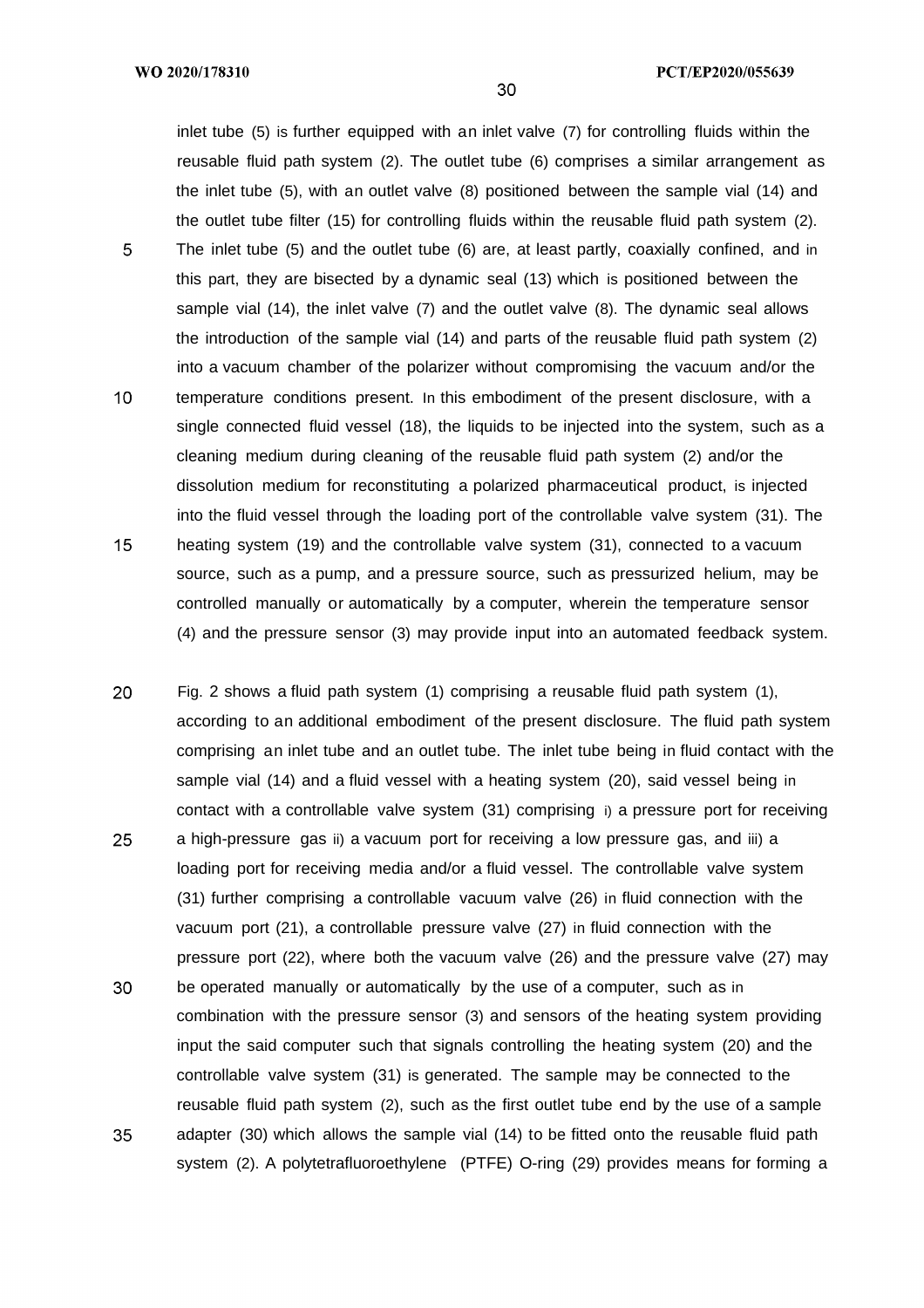WO 2020/178310

hermetic seal between the adapter (30) positioned at the first outlet tube end (11) and the sample vial (14). The inlet tube and the outlet tube both contain valves which controlled the passage of fluids into different sections of the reusable fluid path system (2). A receiving vessel (16) is positioned at the second outlet tube end of the reusable

5 fluid path system (2) for receiving the polarized pharmaceutical product. During cleaning, and pressure test a collector vessel and/or a stopper, such as a Luer stopper may instead be fluid connected to the second outlet tube end. The receiving vessel may comprise a sterile filter, such as a 0.22 pm membrane filter which is used for removing bioagents which may be present in the polarized product.

 $10<sup>°</sup>$ 

35

Fig. 3 shows a secondary controllable valve system (24), according to an additional embodiment of the present disclosure. The secondary controllable valve system (24) forms the inlet valve and the outlet valve, controlling the passage of fluids through the inlet tube and the outlet tube respectively. It is positioned between the fluid vessel (18),  $15<sup>1</sup>$ the receiving vessel (16) and the dynamic seal (13). Said valve system comprises six ports (32) for connecting to parts of the reusable fluid path system (2) and three fluid connectors (25) for connecting adjacent ports of the six ports of the secondary controllable valve system (31). The secondary controllable valve system being switchable between two states; 1. a closed state, Fig. 3a, wherein the valve is 20 configured to prevent flow through the inlet tube and the outlet tube, while forming a fluid loop between the first outlet end and the second inlet end. 2. an open state, Fig. 3b, wherein there is a fluid connection between the first inlet tube end and the second inlet tube end, and a fluid connection between the first outlet tube end and the second outlet tube end. Switching between the two states of the secondary controllable valve 25 system (24) is enabled by the rotation of the fluid connector plate (34), such that the fluid connectors (33) are moved one position. This switches the pairing of the six ports (32) such that the fluid can be allowed to enter the sample vial (14) in an open state of the secondary controllable valve system (24), and to be transferred from the sample vial (14) to the receiving vessel (16). Switching the closed state of the secondary valve 30 system (24) the fluid entering the reusable fluid path system from the fluid vessel (18) is instead diverted to an inlet waste (33) wherein the injected liquid is discarded. Additionally the inlet waste may comprise a stopper such that flow is restricted. Similarly, the receiving vessel may be connected to an outlet waste (34) which may

wither act to discard the fluid received, or comprise a stopper such that flow is restricted.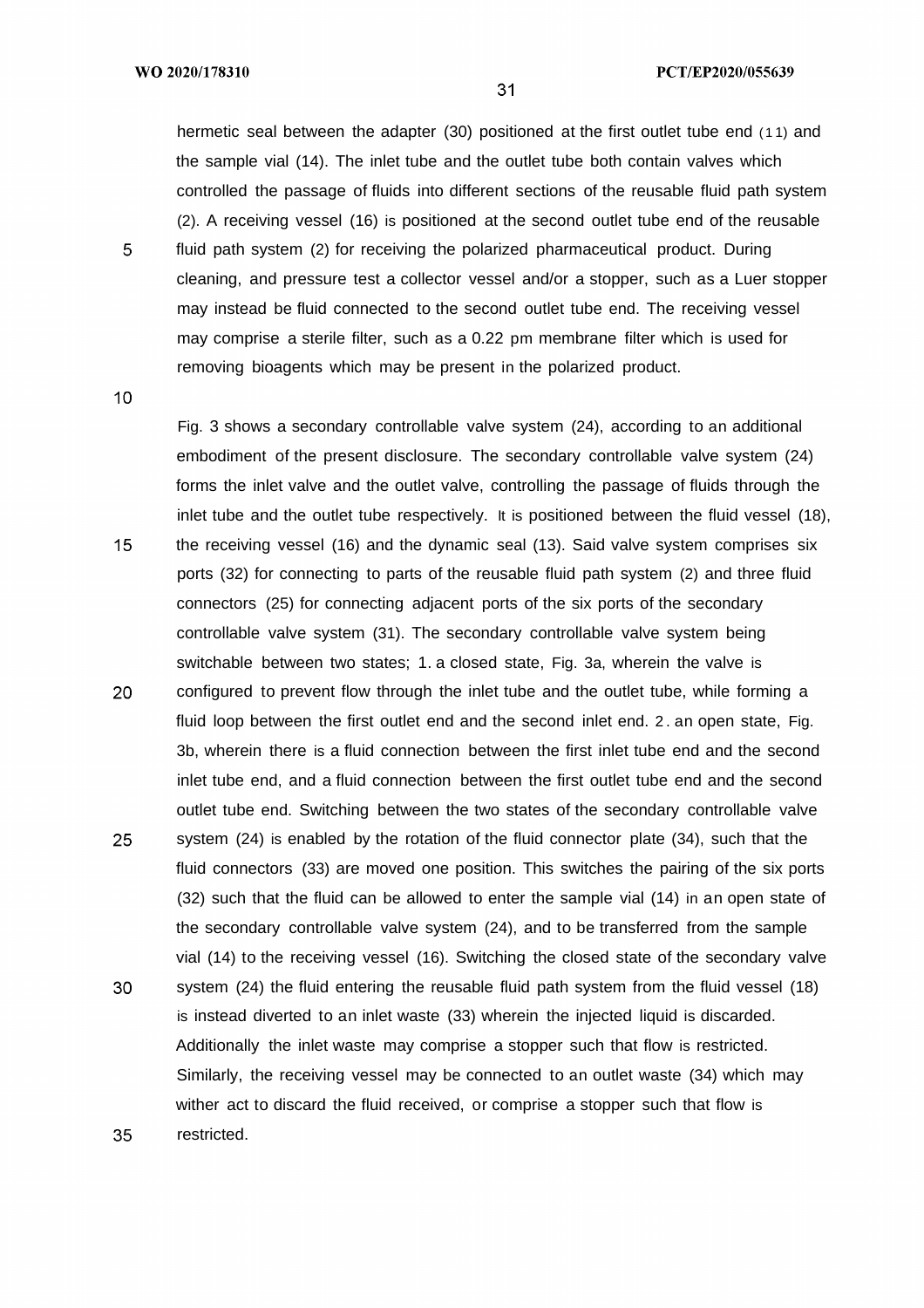### 5 **Examples**

**Example 1:** Cleaning of a reusable fluid path system and polarization of a pharmaceutical product using the cleaned reusable fluid path system

 $10<sup>°</sup>$ 

Cleaning, comprising water for injection (WFI) and an ethanol solution as cleaning media used at different cleaning conditions, was carried out by the following cleaning cycle before the start of a polarization cycle. This was carried out multiple times  $(n=3)$ and the polarized pharmaceutical product was for each cycle received at the outlet in a

15 sealed container.

Cleaning cycle

- 1. Seal the second inlet tube end with the first outlet tube end by connecting an empty vial
- 20 2 . Connect a collector vessel for collecting waste fluids
	- 3 . Load 20 mL of water for injection (WFI) into the fluid vessel
	- 4. Heat the fluid vessel to 130 °C
	- 5 . Open inlet tube valve for 30 s , then close
	- 6 . Load 20 mL of 70% ethanol into fluid vessel
- 25 7. Heat the fluid vessel to 80 °C
	- 8. Open inlet tube valve
	- 9 . Remove collector vessel and add seal the second outlet tube end by the addition of a Luer stopper.
	- 10. Open the valve system to the low-pressure source for 5 min, then close.
- 30 11. Open to helium gas (2 bar) for 10 s, then close.

Polarization cycle

- 1. Remove the empty vial and connect a sample vial holding the pharmaceutical product to the first outlet end of the reusable fluid path system
- 35 2 . Perform pressure test by introducing helium gas (2 bar) for 10 s and measure the pressure change during 60 s
	- 3 . Insert sample vial into air lock and lower sample vial into the inside of the polarizer
	- 4 . Start polarization of the pharmaceutical product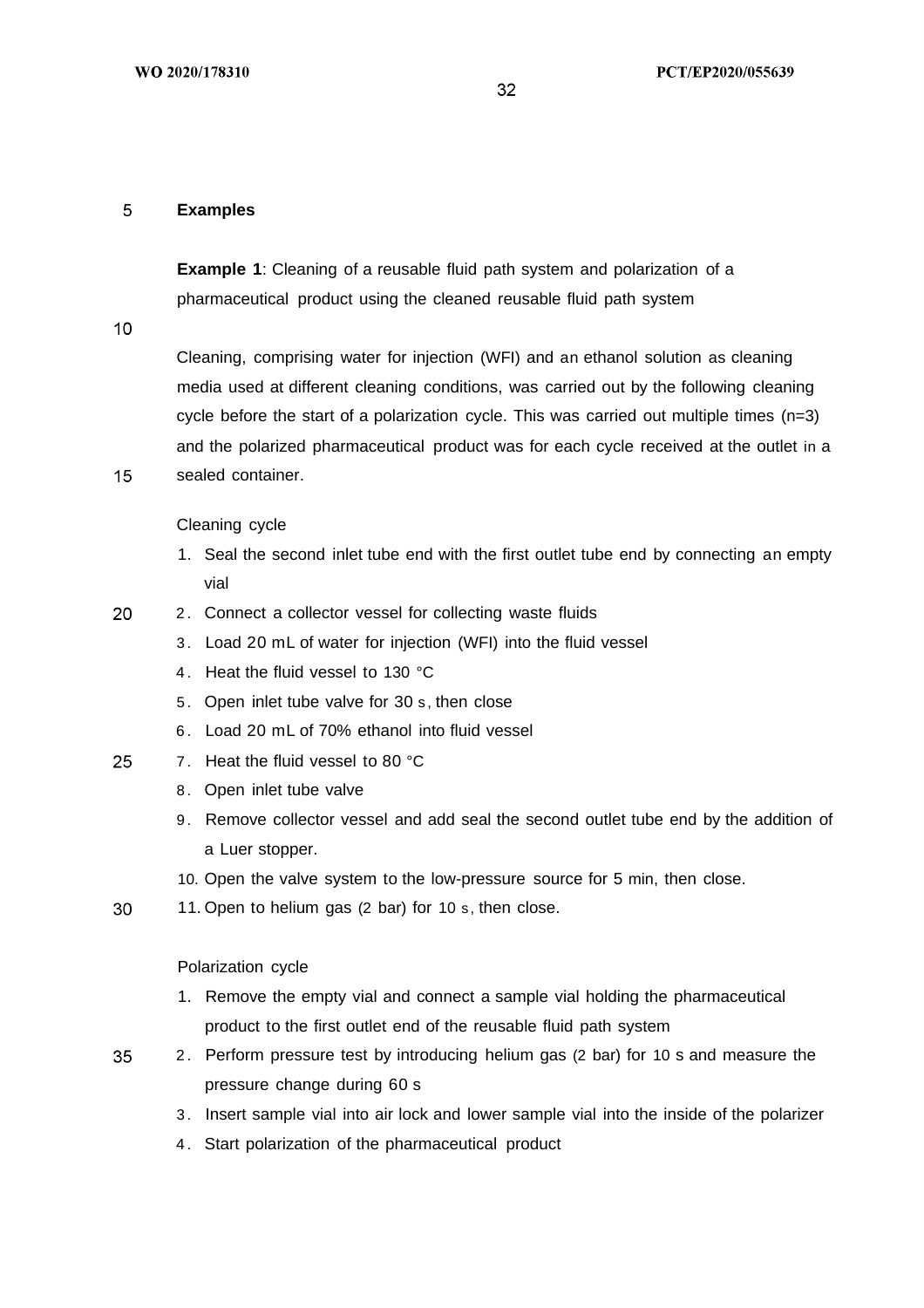- 5 . Remove Luer stop and connect collector vessel for receiving the polarized pharmaceutical product
- 6 . Load 35 mL of WFI into fluid vessel
- 7 . When polarization of pharmaceutical product is completed (after around 30 min),

- heat WFI to 130 °C
	- 8 . Open inlet and outlet valves, such that the pharmaceutical product can be reconstituted and the product can be transferred to the collector vessel
- The polarized pharmaceutical products was received in separate sealed collector  $10<sup>°</sup>$ vessels, for each cleaning and polarization cycle (n=3). The pharmaceutical product was tested according to standard practices for the presence of bacteria and endotoxins (lipopolysaccharides, LPS). Analysis showed that each of the polarized products contained a maximum of 5 CFU/mL.
- $15<sup>15</sup>$ **Example** 2: Measurements of temperature and pressure during a cleaning cycle
- Temperature and pressure measurements were recorded during the initial phase of the cleaning cycle, according to an embodiment of the present disclosure. The temperature and pressure of the chosen cleaning medium, WFI, were registered during a time of 20 180 seconds. Fig. 4 shows the acquired data, which was measured at the position of the fluid vessel containing the WFI to be injected into the reusable fluid path system. The temperature shows a logarithmic increase over time, with an initially steep increase and thereafter stabilizing at 130  $\degree$ C at the end of the measurement. The results of the pressure measurement, on the other hand displays a sigmoidal curve,
- 25 stabilizing at an absolute pressure of around 3.75 bar at the end of the measurement. The temperature and pressure combined with the cleaning medium may provide favorable cleaning conditions for reducing the bioburden of the reusable fluid path system. The cleaned reusable fluid path system may thereafter be suitable for polarization of a pharmaceutical product. The solvent vessel may be pre-pressurized to 30 any pressure up to 16 bar with helium gas leading to a different pressure profile, but

higher final pressure for cleaning or dissolution.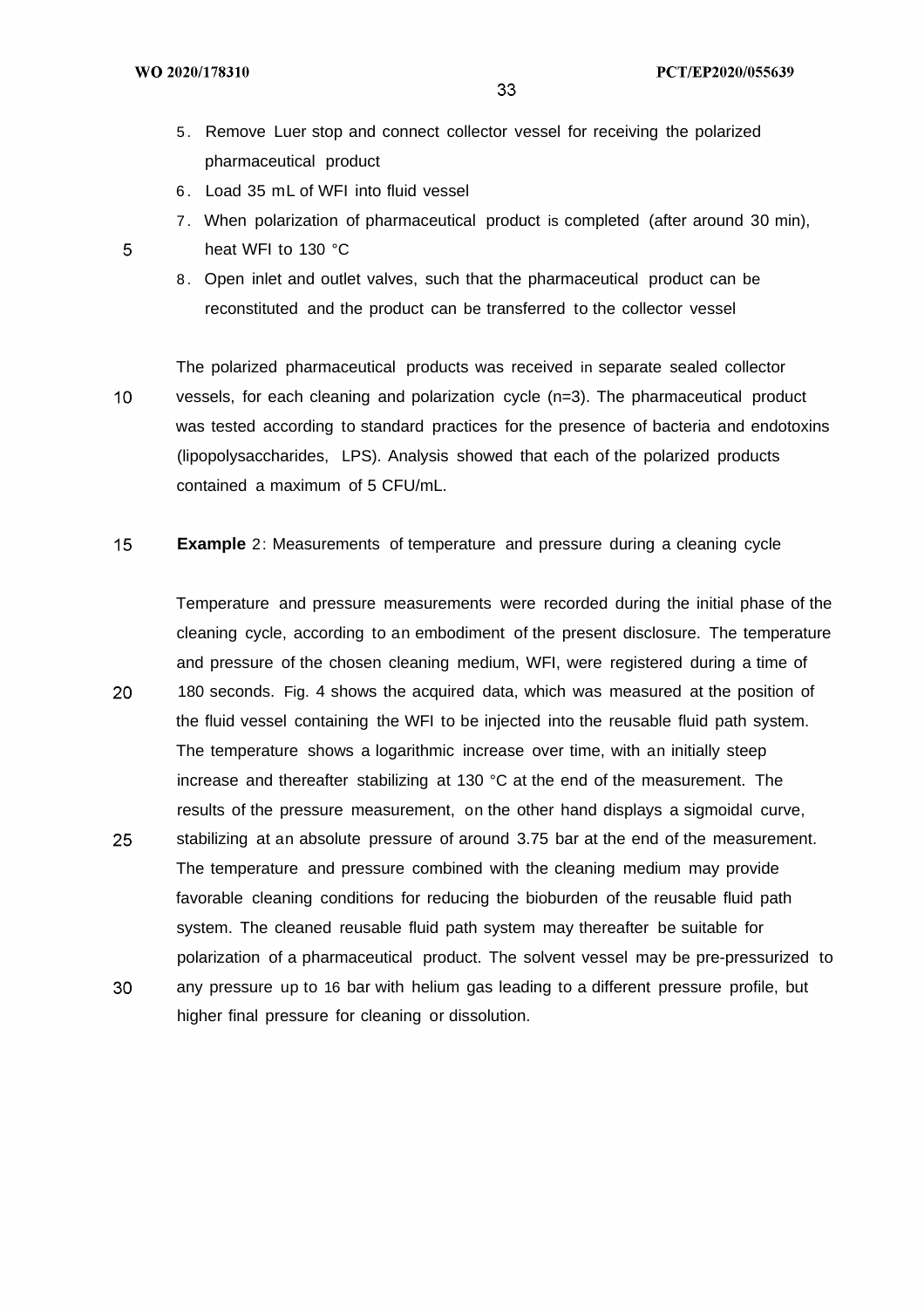### **Items**

- 1. A method for cleaning a reusable fluid path system for hyperpolarization of a pharmaceutical product, said reusable fluid path system being continuously at least partly contained by a polarizer; the method comprising the steps of
	- providing the polarizer with an inlet tube having a first inlet tube end for fluid contact with a fluid vessel and a second inlet tube end configured for fluid contact with a vial, for holding the pharmaceutical product during hyperpolarization;
- $10<sup>°</sup>$

15

5

• providing the polarizer with an outlet tube having a first outlet tube end configured for receiving the vial and a second outlet tube end for connecting to a receiving vessel;

- sealing the second inlet tube end with the first outlet tube end;
- fluidly connecting a medium vessel to the first inlet tube end;
- fluidly connecting a collector vessel to the second outlet tube end;
	- cleaning the reusable fluid path system by transferring a cleaning medium from the medium vessel into the reusable fluid path system;
	- ejecting the cleaning medium from the reusable fluid path system into a collector vessel; and
- 20 • drying the reusable fluid path system.
	- 2 . The method according to item 1, wherein a combination of the cleaning medium and a number of cleaning parameters, comprising a minimum cleaning temperature, a minimum cleaning pressure and/or a minimum time period, is chosen such that a majority of the targeted biological agents, such as bacteria, can be assumed to be eliminated, removed, killed and/or deactivated, such that a low bioburden reusable fluid path system is achieved.
- 3 . The method according to any of the preceding items, wherein the cleaning medium 30 is in liquid and/or in gas phase, and selected from the group of water, bleach, chlorine, ethylene oxide, an aldehyde, a halogen-based biocide, a quaternary ammonium compound, a phenol, an acid solution, an alkali solution, a heavy metal solution, a solution containing surfactants, an alcohol, such as 70% ethanol in water, or a combination thereof.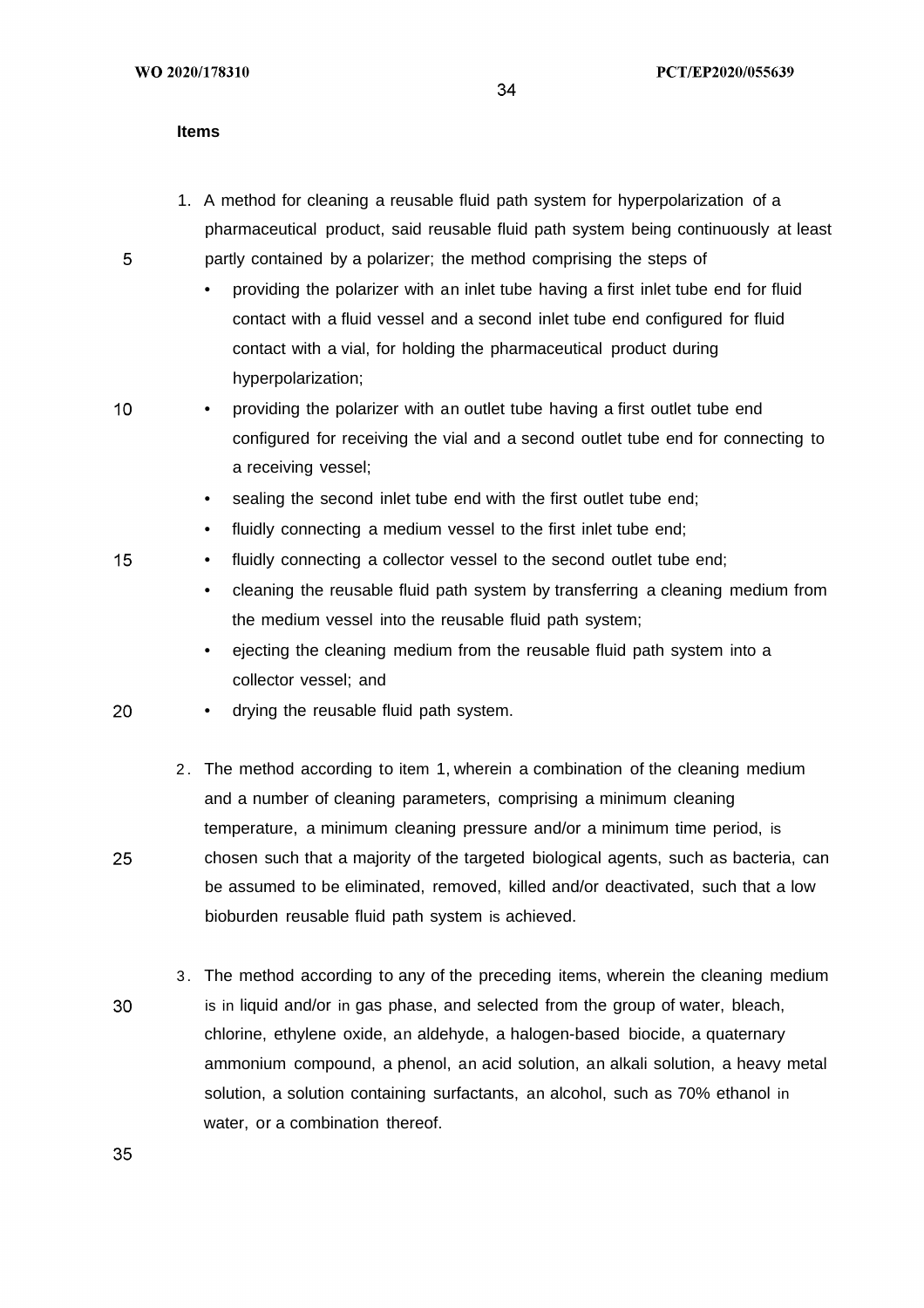- 4 . The method according to any of the preceding items, wherein the cleaning medium is heated to the minimum temperature, such as at least 70 °C, more preferably at least 90 °C, even more preferably at least 110 °C, most preferably at least 140 °C.
- 5 5 . The method according to any of the preceding items, wherein the cleaning medium is pressurized to the minimum pressure, such as at least 2 bar, more preferably at least 7 bar, more preferably at least 12 bar, most preferably at least 16 bar.
- 6 . The method according to any of the preceding items, wherein at least a part of the  $10<sup>°</sup>$ cleaning medium is in the reusable fluid path system for the minimum time period, such as at least 1 minute, more preferably at least 5 minutes, even more preferably at least 10 minutes.
	- 7 . The method according to any of the preceding items, wherein the drying the reusable fluid path system comprises flushing the reusable fluid path system with a gas, such as air, nitrogen or helium.
		- 8 . The method according to any of items 1-6, wherein the drying of the reusable fluid path system comprises;

evacuating the reusable fluid path system to a low pressure; and

• filling the reusable fluid path system with a gas, such as air, nitrogen or helium; wherein evacuating and filling of the reusable fluid path system can be carried out in any order and may be repeated a number of times.

- 25 9 . The method according to any of the preceding items, wherein the reusable fluid path system following the drying is either sealed at a significantly low pressure, such as below 10 kPa, more preferably below 5 kPa, most preferably below 1 kPa or sealed after the introduction of an inert gas, such as helium, for preventing bacterial growth before and/or during polarization of a pharmaceutical product.
- 30

 $15<sub>1</sub>$ 

20

- 10. The method according to any of items 7-9, wherein the gas is sterile-filtered, such as by a 0.2 pm membrane filter.
- 11. The method according to any of the preceding items, wherein the method further comprises a pressure test of the reusable fluid path system, carried out before step 35 f), before step h) and/or after step h), comprising;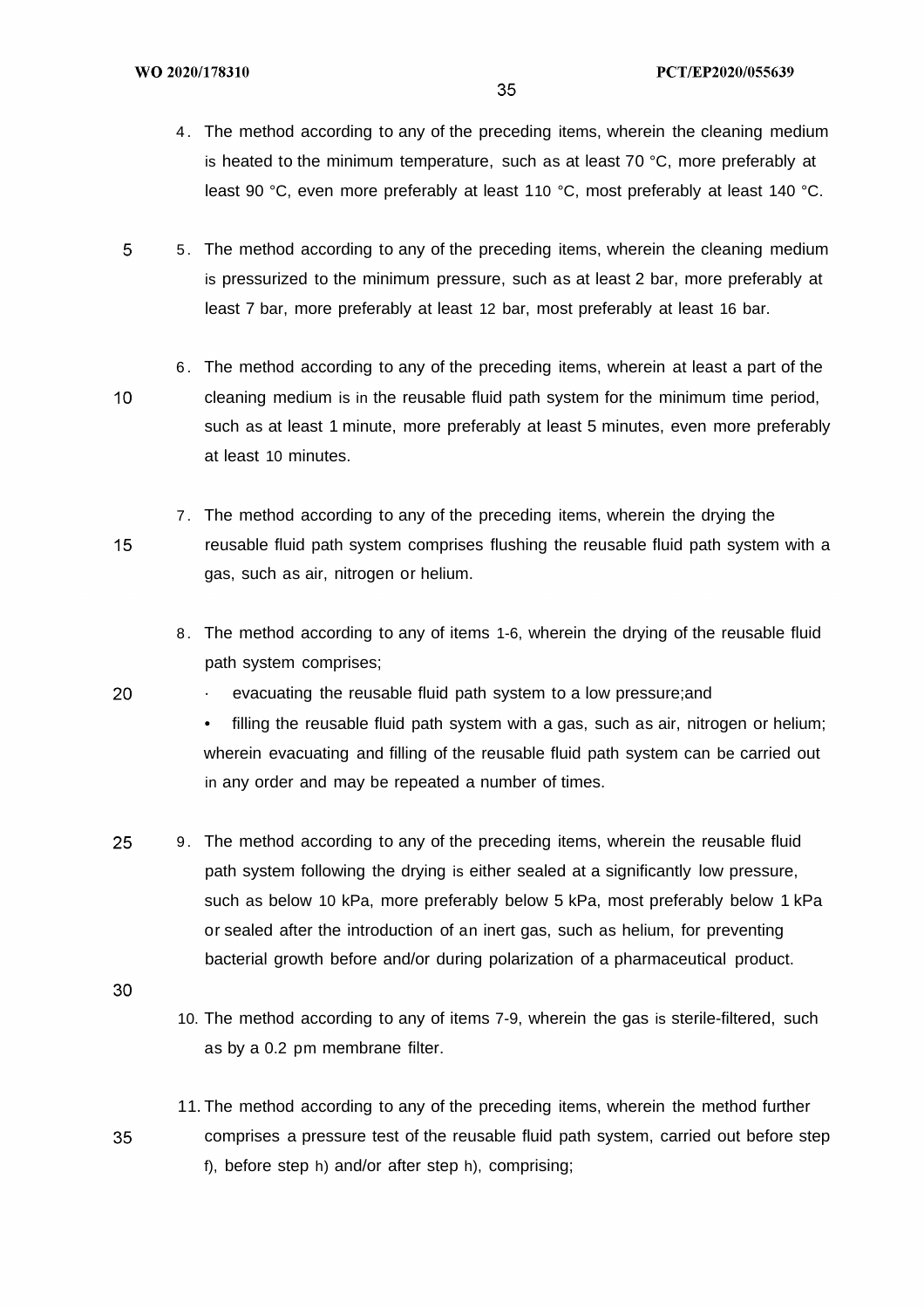- i. applying an initial pressure to the reusable fluid path system and sealing the reusable fluid path system;
- ii. measuring a pressure change in the reusable fluid path system during a specific time period; and

iii. having a pass/fail-criterion such that the reusable fluid path system fails the pressure test if, during the specific time period, the absolute value of the pressure change is above a given tolerance value.

12. The method according to any of the preceding items, wherein sealing and/or connecting comprises hermetically sealing and/or hermetically connecting, such as by using a gasket or an O-ring of a material selected from the list including elastomers and polymers, such as a fluoropolymers, such as polytetrafluoroethylene (PTFE).

 $15$ 13. The method according to any of the preceding items, wherein the reusable fluid path system after cleaning meets governmental requirements, such as ISO 14937, ISO 11135, ISO 11737, ISO 17665, ISO 11138 and/or ISO 10993.

14. A method for hyperpolarizing a pharmaceutical product, comprising;

a) cleaning a reusable fluid path system which is continuously at least partly contained by a polarizer;

- b) fluidly connecting a vessel containing a dissolution medium to the reusable fluid path system;
- c) fluidly connecting a vial containing a pharmaceutical product to the reusable fluid path system;
- d) polarizing the pharmaceutical product;
- e) fluidly connecting a receiving vessel;
- f) reconstituting the pharmaceutical product using the dissolution medium; and
- g) transferring the pharmaceutical product into the receiving vessel.
- 30

35

- 15. The method according to item 14, wherein the cleaning of the reusable fluid path system is performed according to the method of any of items 1-13.
- 16. The method according to any of items 14-15, wherein the reusable fluid path system is only used for hyperpolarization of a pharmaceutical product after it passes the pressure test.

5

 $10<sup>°</sup>$ 

20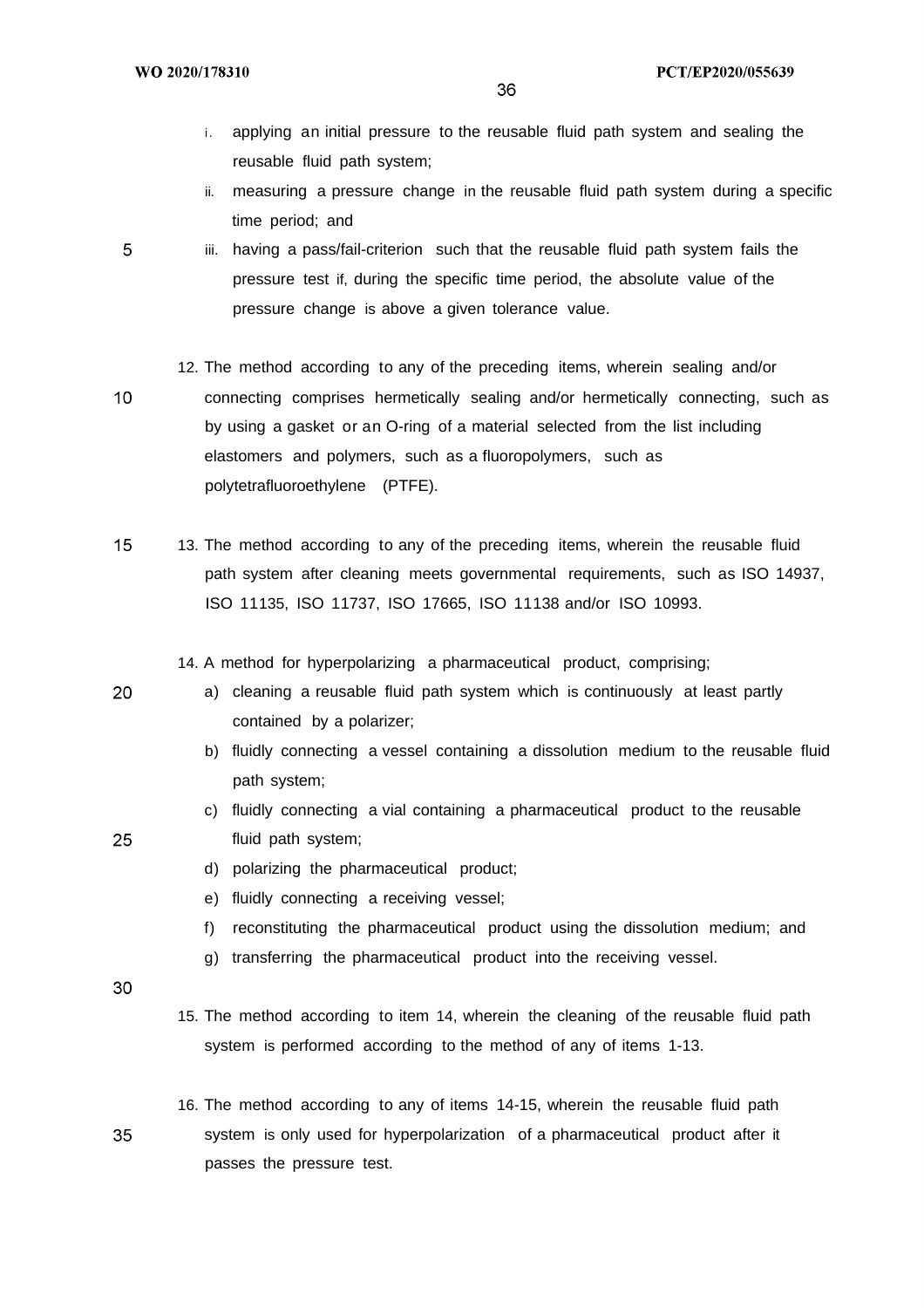17. The method according to any of items 14-16, wherein the receiving vessel and/or an outlet tube of the reusable fluid path system comprises a sterile filter, such as a 0.2 pm membrane filter, for decreasing the bioburden of the polarized product.

37

18. The method according to any of items 14-17, wherein cleaning of the reusable fluid path system is alternatively or additionally carried out after step g).

19. The method according to any of items 14-18, further comprising subjecting the pharmaceutical product and at least part of the fluid path system to electromagnetic radiation having a higher energy than visible light, such as ultraviolet (UV), during polarization of said pharmaceutical product, in order to kill any microorganisms present.

- $15<sub>1</sub>$ 20. The method according to any of items 14-19, wherein the polarizer is surrounded by a laminar airflow of filtered air, such as by high efficiency particulate air (HEPA).
	- 2 1. The method according to any of items 14-20, further accommodating a second cleaning step comprising cleaning of outer surfaces of the reusable fluid path system, cleaning of contacting parts, such as contacting parts of the fluid vessel, the collector vessel, the receiving vessel and/or the medium vessel, and/or cleaning of outer surfaces of the polarizer.
- 22. The method according to item 2 1, wherein the second cleaning step comprises 25 cleaning with a second cleaning medium in liquid and/or in gas phase, and selected from the group of water, bleach, chlorine, ethylene oxide, an aldehyde, a halogenbased biocide, a quaternary ammonium compound, a phenol, an acid solution, an alkali solution, a heavy metal solution, a solution containing surfactants, an alcohol, such as 70% ethanol in water, or a combination thereof.
- 30
- 23. A polarizer for hyperpolarizing a pharmaceutical product, accommodating a fluid path system comprising;
	- a reusable fluid path system, being continuously at least partly contained by a polarizer, comprising;

 $\overline{5}$ 

 $10<sup>°</sup>$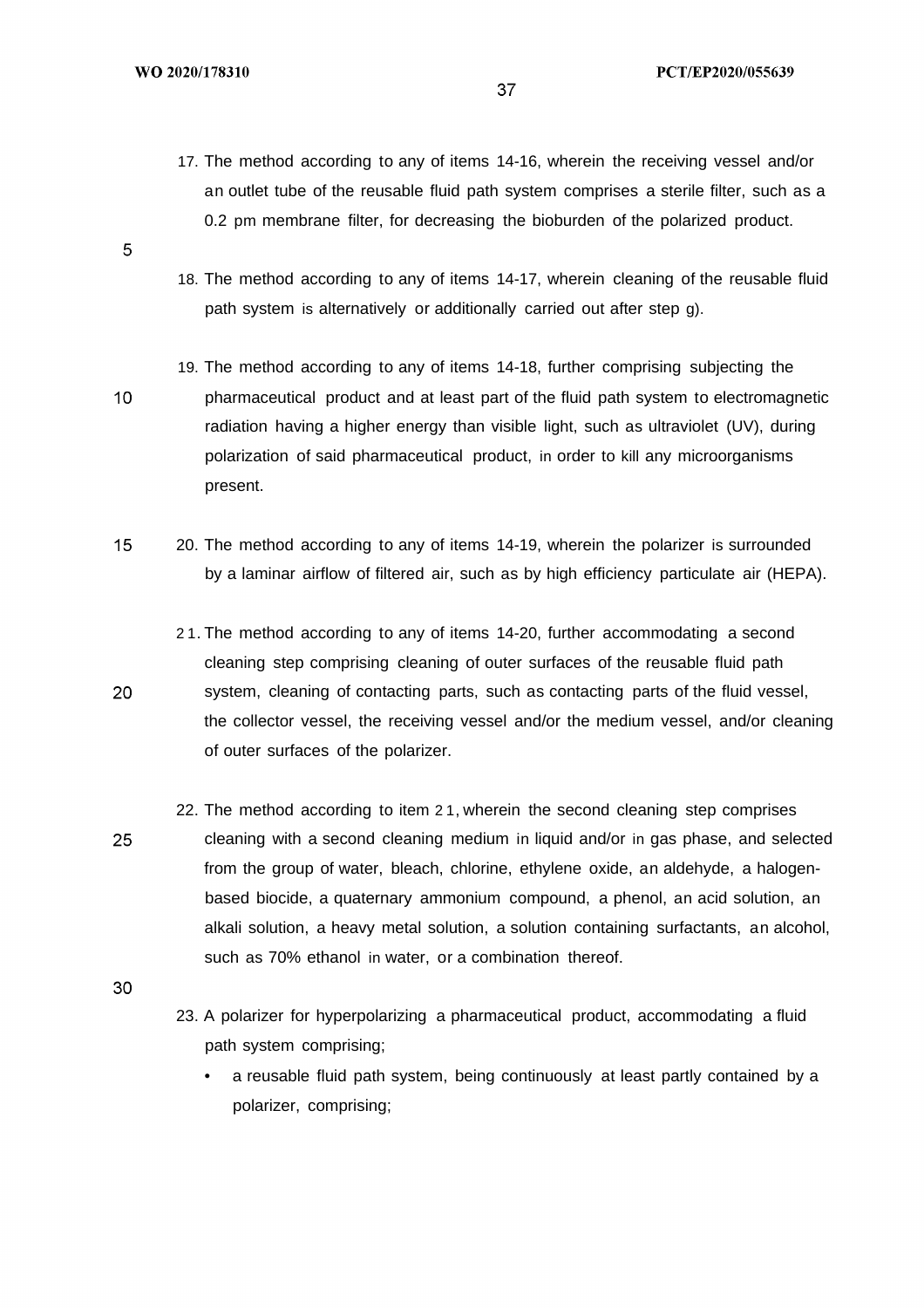- an inlet tube having a first inlet tube end for fluid contact with a fluid vessel and a second inlet tube end configured for fluid contact with a vial, for holding the pharmaceutical product during hyperpolarization;
- an outlet tube having a first outlet tube end configured for receiving the vial and a second outlet tube end for connecting to a receiving vessel;
- a heater for heating a cleaning medium;
- a controllable valve system having multiple connection ports, comprising i) a pressure port for receiving a high-pressure gas ii) a vacuum port for receiving a low pressure gas, and iii) a loading port for receiving media and/or the fluid vessel.
- 24. The polarizer according to item 23, configured for carrying out the method of any of items 1-22.
- $15<sub>1</sub>$ 25. The polarizer according to any of items 23-24, wherein the high-pressure gas is a gas, such as air or an inert gas, such as helium, having a substantially high pressure, such as at least 2 bar, preferably at least 7 bar, more preferably at least 12 bar, most preferably at least 16 bar.
- 20 26. The polarizer according to any of items 23-25, wherein the low-pressure gas, is a gas, such as an inert gas, such as helium, having a substantially low pressure, such as below 10 kPa, more preferably below 1 kPa, even more preferably below 100 Pa, yet more preferably below 10 Pa, most preferably below 1 Pa.
- 25 27. The polarizer according to any of items 23-26, wherein the pressure port and the vacuum port each comprise a sterile filter, such as a 0.2 pm membrane filter.
- 28. The polarizer according to any of items 23-27, wherein one or multiple temperature sensors and/or one or multiple pressure sensors are used in order to measure the 30 cleaning conditions within the reusable fluid path system, said pressure sensors and/or temperature sensors being positioned inside the reusable fluid path system, in contact with the reusable fluid path system, outside the reusable fluid path system, in the fluid vessel, in contact with the fluid vessel and/or outside the fluid vessel.

5

 $10<sup>°</sup>$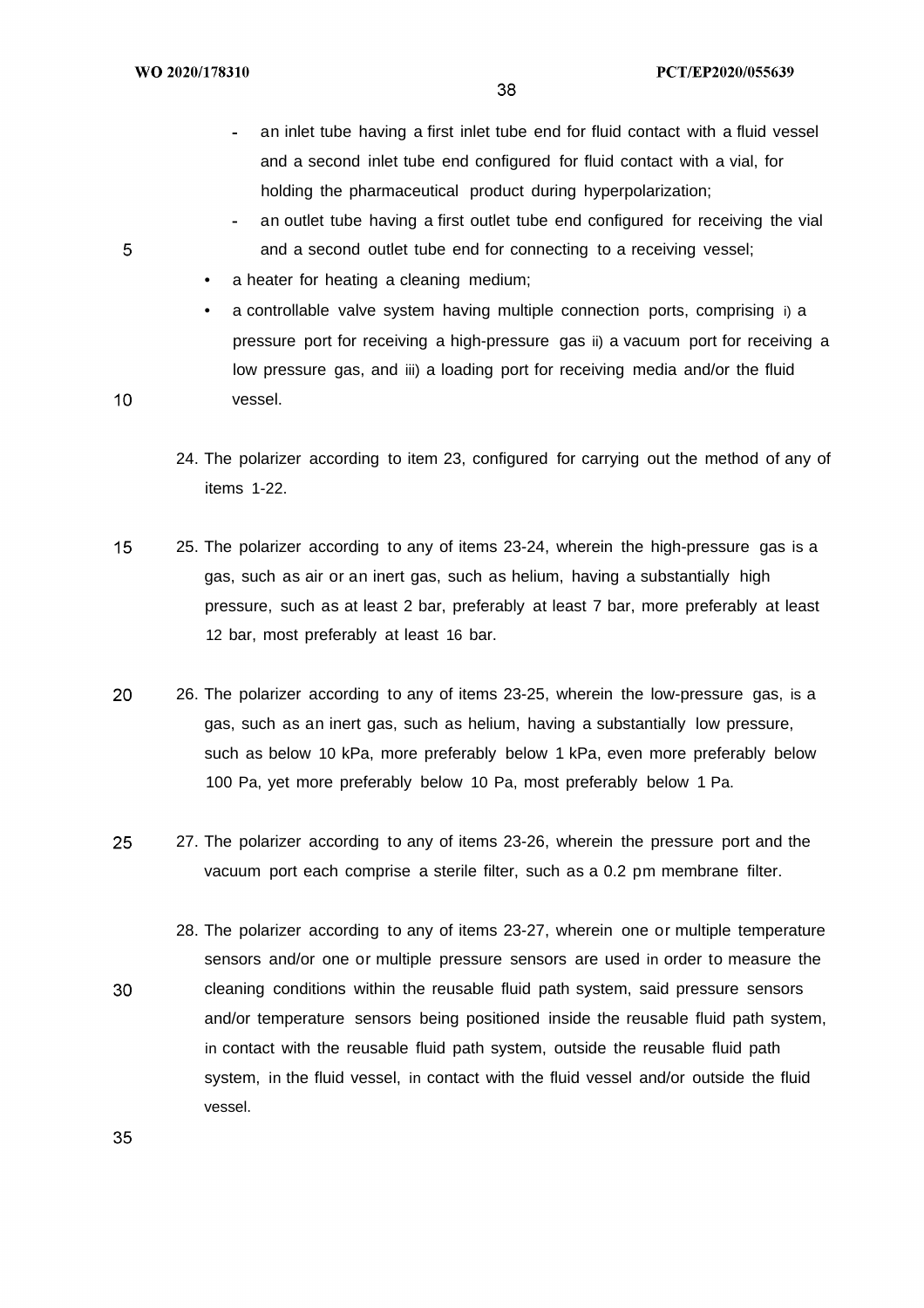$10<sup>°</sup>$ 

- 29. The polarizer according to any of items 23-28, wherein the reusable fluid path system may be detachable from the polarizer, such that the reusable fluid path system can be replaced or serviced.
- 5 30. The polarizer according to any of items 23-29, wherein the reusable fluid path system comprises a secondary controllable valve system, switchable between two states;
	- an open state, where there is a fluid connection between the first inlet tube end  $\mathbb{R}^{\mathbb{Z}^{\times}}$ and the second inlet tube end, and a fluid connection between the first outlet tube end and the second outlet tube end; and
	- a closed state where the valve is configured to prevent flow in the inlet tube and  $\overline{a}$ the outlet tube, while forming a fluid loop between the first outlet end and the second inlet end.
- $15<sup>1</sup>$ 3 1. The polarizer according to any of items 23-30, wherein the reusable fluid path system is permanently at least partly contained by the polarizer.
	- 32. The polarizer according to any of items 23-31, further comprising a source for electromagnetic radiation having a higher energy than visible light, such as ultraviolet (UV), for ensuring a low bioburden of the polarized pharmaceutical product and/or the reusable fluid path system.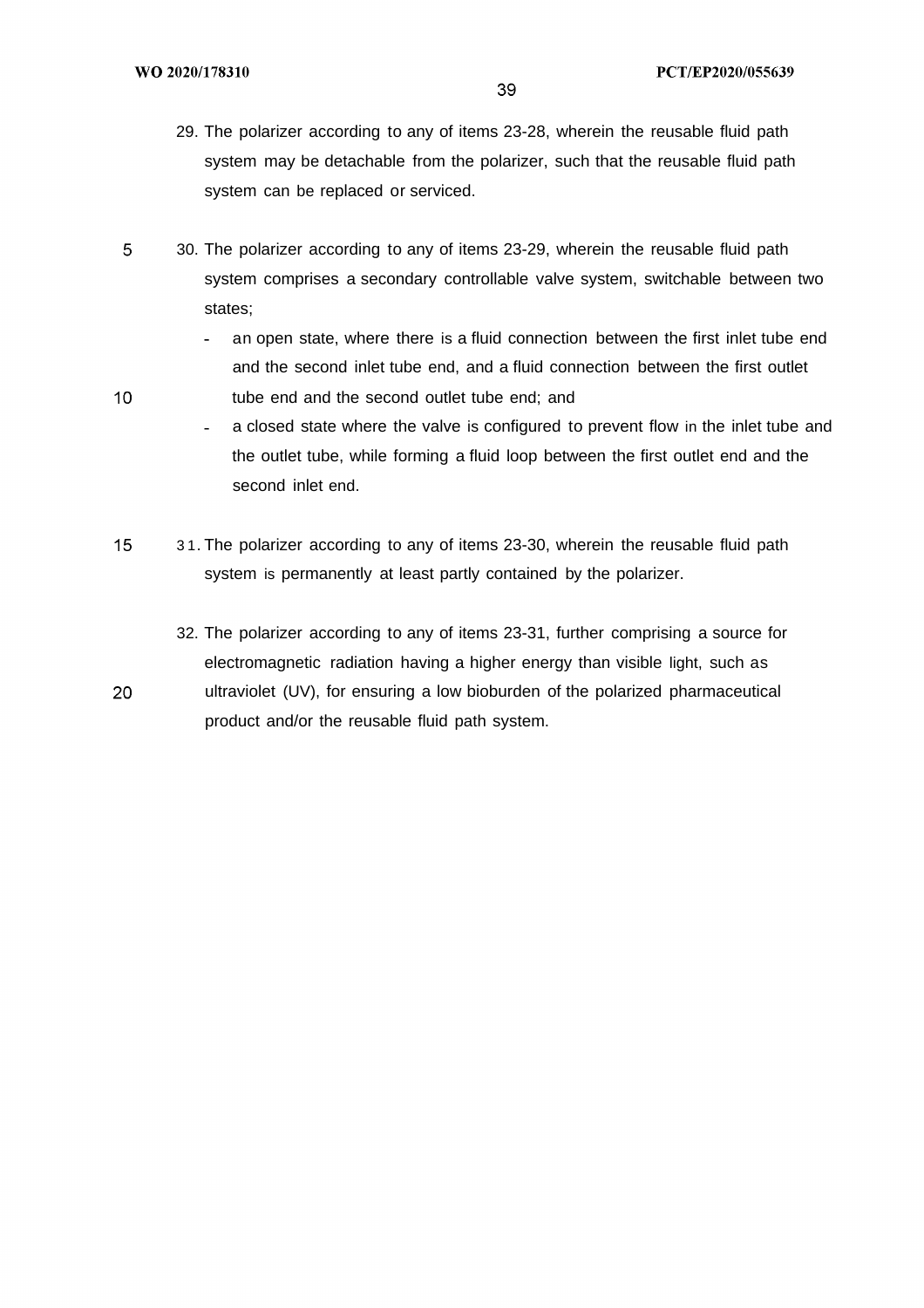### **Claims**

- 1. A method for cleaning a reusable fluid path system for hyperpolarization of a pharmaceutical product, said reusable fluid path system being continuously present
	- in the polarizer during multiple consecutive uses; the method comprising the steps of
		- providing an inlet tube having a first inlet tube end for fluid contact with a fluid vessel and a second inlet tube end configured for fluid contact with a vial, for holding the pharmaceutical product during hyperpolarization;
- $10<sup>°</sup>$ • providing an outlet tube having a first outlet tube end configured for receiving the vial and a second outlet tube end for connecting to a receiving vessel;
	- sealing the second inlet tube end with the first outlet tube end:
	- fluidly connecting a medium vessel to the first inlet tube end;
	- fluidly connecting a collector vessel to the second outlet tube end;
	- cleaning the reusable fluid path system by transferring a cleaning medium from the medium vessel into the reusable fluid path system;
		- ejecting the cleaning medium from the reusable fluid path system into a collector vessel; and
		- drying the reusable fluid path system.
- 20

25

15

- 2 . The method according to claim 1, further comprising providing any of: a fluid vessel, a receiving vessel, a medium vessel, the vial, and/or a collector vessel.
- 3 . The method according to any of the previous claims, wherein the fluid path system consists of, or comprises, the inlet tube and the outlet tube.
- 4 . The method according to any of the previous claims, wherein the fluid path system further comprises any of the fluid vessel, the receiving vessel, the medium vessel, the vial, and/or the collector vessel.
- 30
- 5 . The method according to any of the previous claims, wherein all parts that are to make contact with a dissolution medium and/or a pharmaceutical product during a hyperpolarization experiment, are cleaned.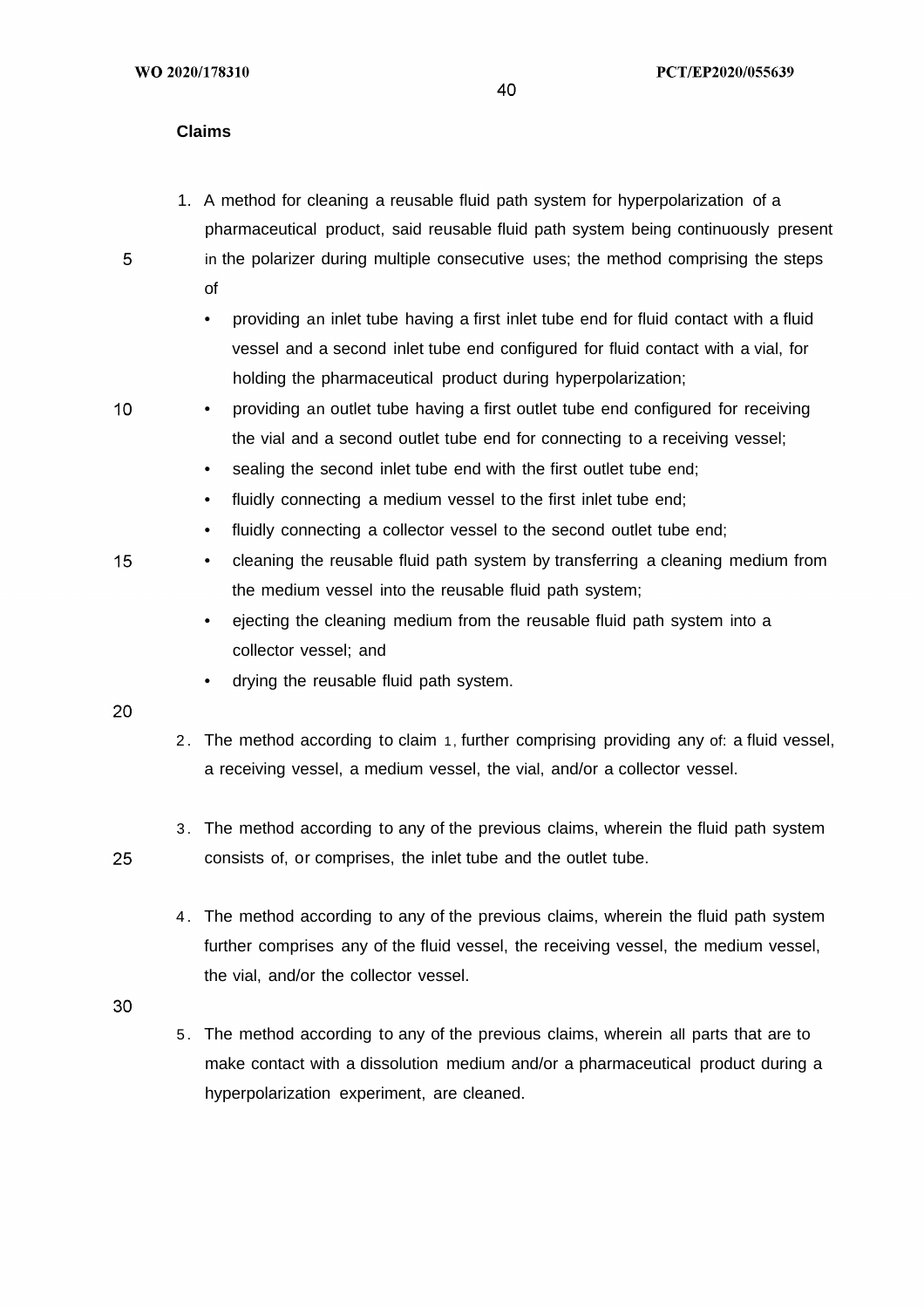6 . The method according to any of the previous claims, wherein cleaning is performed while the fluid path system is not fluidly connected to a subject to which a hyperpolarized pharmaceutical product is to be injected; or wherein the fluid path system is cleaned from the first inlet to the second outlet.

41

- 7 . The method according to any of the preceding claims, wherein a combination of the cleaning medium and a number of cleaning parameters, comprising a minimum cleaning temperature, a minimum cleaning pressure and/or a minimum time period, is chosen such that a majority of the targeted biological agents, such as bacteria, can be assumed to be eliminated, removed, killed and/or deactivated, such that a low bioburden reusable fluid path system is achieved.
- 8 . The method according to any of the preceding claims, wherein the cleaning medium is in liquid and/or in gas phase, and selected from the group of water, bleach, chlorine, ethylene oxide, an aldehyde, a halogen-based biocide, a quaternary ammonium compound, a phenol, an acid solution, an alkali solution, a heavy metal solution, a solution containing surfactants, an alcohol, such as 70% ethanol in water, or a combination thereof.
- 20 9 . The method according to any of the preceding claims, wherein the cleaning medium is heated to the minimum temperature, such as at least 70 °C, more preferably at least 90 °C, even more preferably at least 110 °C, most preferably at least 140 °C.
- 25 10. The method according to any of the preceding claims, wherein the cleaning medium is pressurized to the minimum pressure, such as at least 2 bar, more preferably at least 7 bar, more preferably at least 12 bar, most preferably at least 16 bar.
- 30 11. The method according to any of the preceding claims, wherein at least a part of the cleaning medium is in the reusable fluid path system for the minimum time period, such as at least 1 minute, more preferably at least 5 minutes, even more preferably at least 10 minutes.

5

 $10<sup>°</sup>$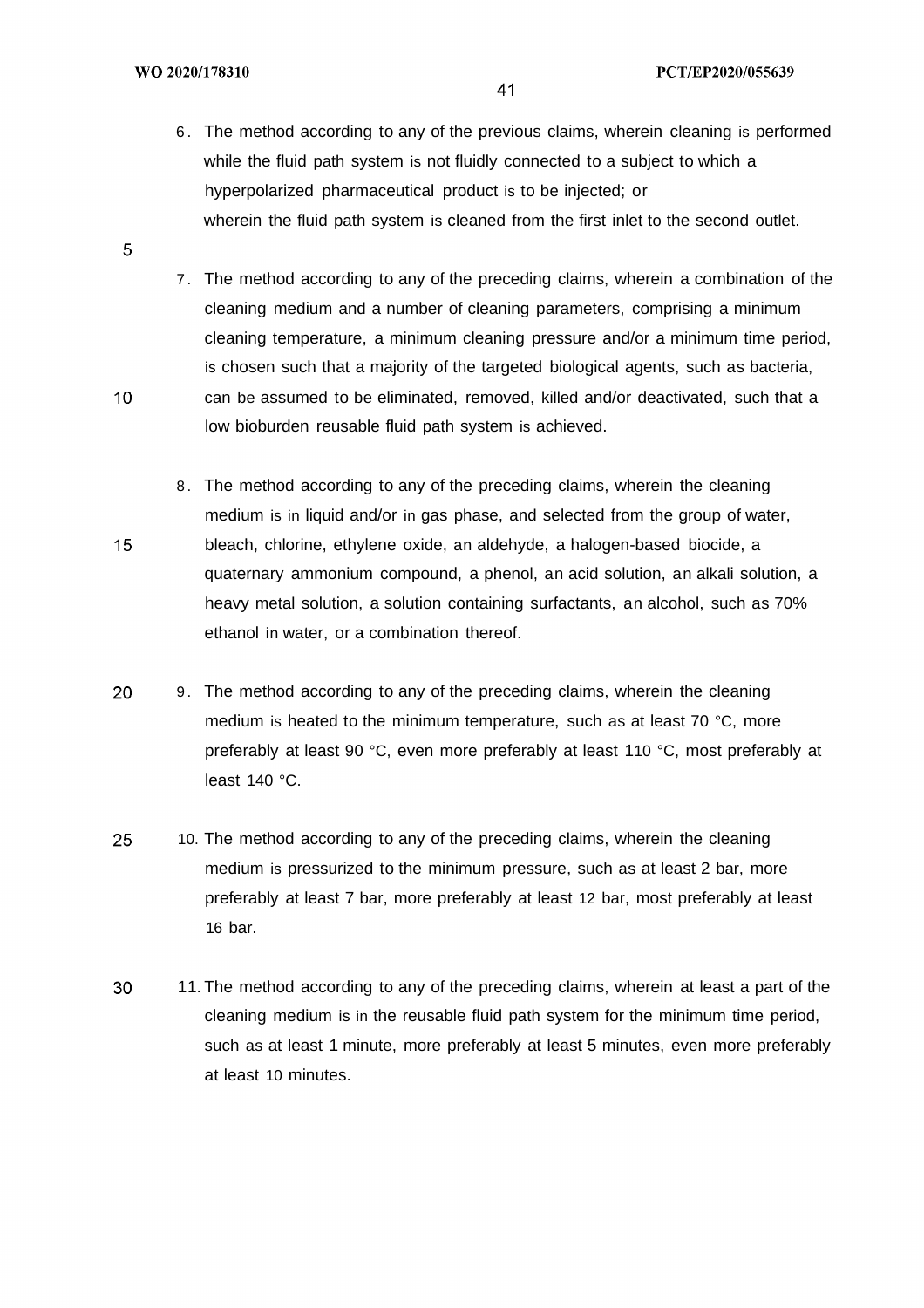- 12. The method according to any of the preceding claims, wherein the drying the reusable fluid path system comprises flushing the reusable fluid path system with a gas, such as air, nitrogen or helium.
- 5 13. The method according to any of claims 1-1 1, wherein the drying of the reusable fluid path system comprises;
	- evacuating the reusable fluid path system to a low pressure;and

• filling the reusable fluid path system with a gas, such as air, nitrogen or helium; wherein evacuating and filling of the reusable fluid path system can be carried out in any order and may be repeated a number of times.

- 14. The method according to any of the preceding claims, wherein the reusable fluid path system following the drying is either sealed at a significantly low pressure, such as below 10 kPa, more preferably below 5 kPa, most preferably below 1 kPa or sealed after the introduction of an inert gas, such as helium, for preventing bacterial growth before and/or during polarization of a pharmaceutical product.
- 15. The method according to any of claims 12-14, wherein the gas is sterile-filtered, such as by a 0.2 pm membrane filter.

20

 $10<sub>1</sub>$ 

15

- 16. The method according to any of the preceding claims, wherein the method further comprises a pressure test of the reusable fluid path system, carried out before cleaning the reusable fluid path system, before drying the reusable fluid path system and/or after drying the reusable fluid path system, comprising;
- 25

30

- i. applying an initial pressure to the reusable fluid path system and sealing the reusable fluid path system;
	- ii. measuring a pressure change in the reusable fluid path system during a specific time period; and
	- iii. having a pass/fail-criterion such that the reusable fluid path system fails the pressure test if, during the specific time period, the absolute value of the pressure change is above a given tolerance value.
- 17. The method according to any of the preceding claims, wherein sealing and/or connecting comprises hermetically sealing and/or hermetically connecting, such as by using a gasket or an O-ring of a material selected from the list including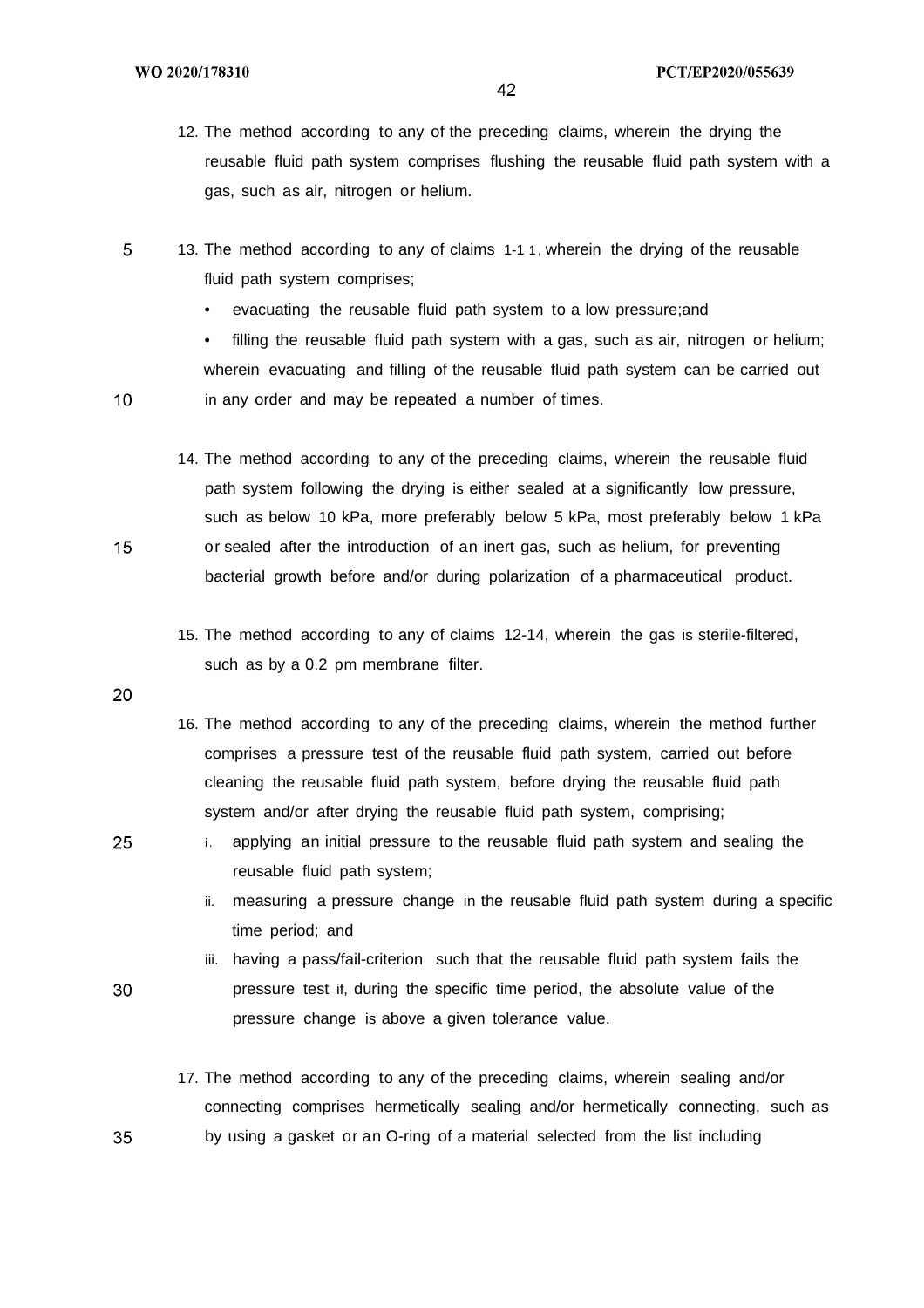elastomers and polymers, such as a fluoropolymers, such as polytetrafluoroethylene (PTFE).

18. The method according to any of the preceding claims, wherein the reusable fluid

5

path system after cleaning meets governmental requirements, such as ISO 14937, ISO 11135, ISO 11737, ISO 17665, ISO 11138 and/or ISO 10993.

19. A method for hyperpolarizing a pharmaceutical product, comprising;

- a) providing a vial for holding the pharmaceutical product during hyperpolarization and a receiving vessel for receiving a hyperpolarized pharmaceutical product;
- b) cleaning a reusable fluid path system which is continuously present in the polarizer during multiple consecutive uses;
- c) fluidly connecting a vessel containing a dissolution medium to the reusable fluid path system;
- $15$ d) fluidly connecting a vial containing a pharmaceutical product to the reusable fluid path system;
	- e) polarizing the pharmaceutical product;
	- f) fluidly connecting a receiving vessel to an outlet end of the fluid path system, such as the second outlet end;
- 20 g) reconstituting the pharmaceutical product using the dissolution medium; and
	- h) transferring the pharmaceutical product into the receiving vessel.
	- 20. The method according to claim 19, further comprising providing any of a fluid vessel, a receiving vessel, a medium vessel, and/or a collector vessel
- 25

35

- 2 1. The method according to any of claims 19-20, wherein the cleaning of the reusable fluid path system is performed according to the method according to any of claims 1-18.
- 30 22. The method according to any of claims 19-21 , wherein the fluid path system consists of, or comprises, the inlet tube and the outlet tube.
	- 23. The method according to any of claims 19-22, wherein the fluid path system further comprises any of the fluid vessel, the receiving vessel, the medium vessel, the vial, and/or the collector vessel.

 $10<sup>°</sup>$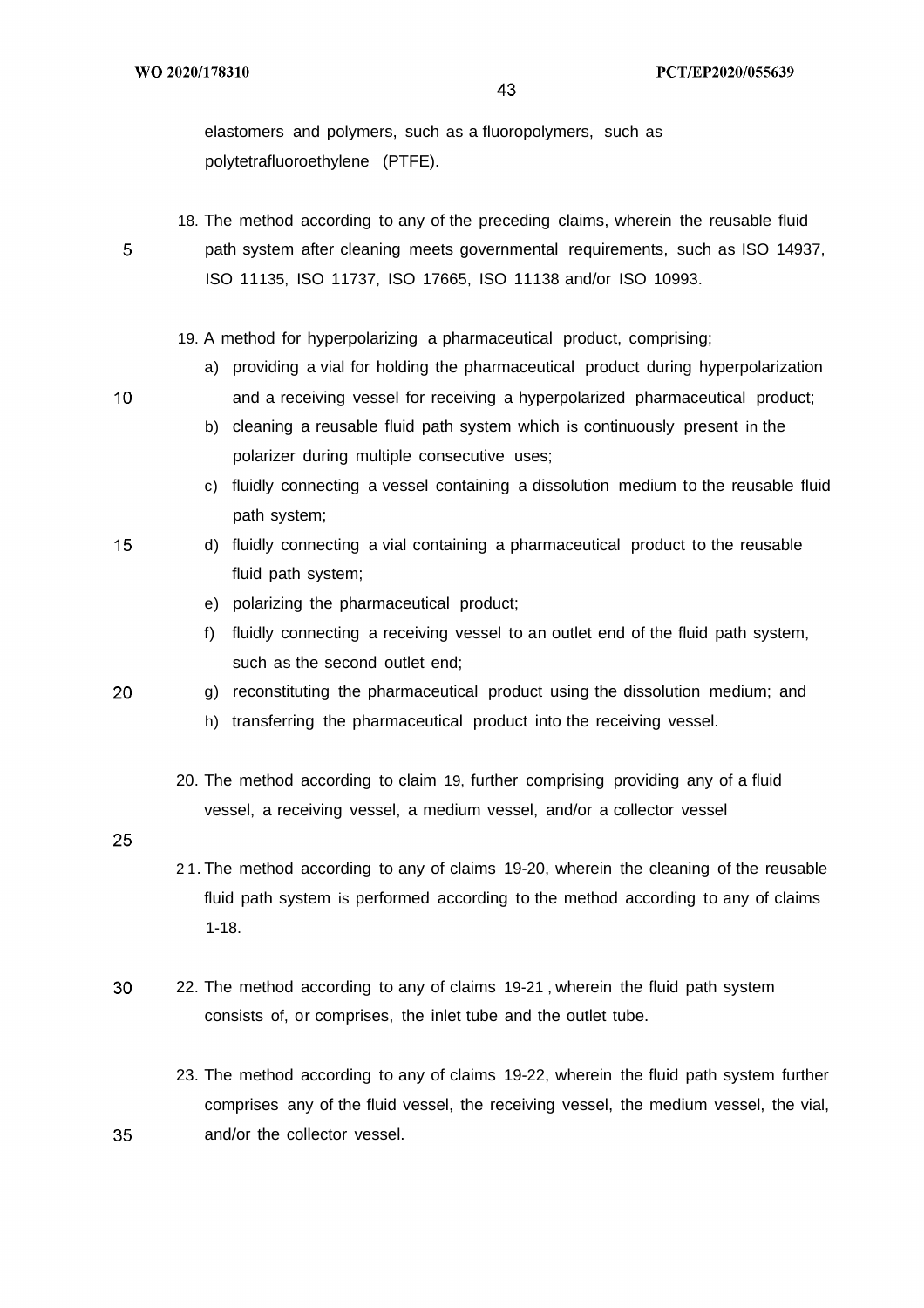- 24. The method according to any of claims 19-23, wherein all parts that are to make contact with a dissolution medium and/or a pharmaceutical product during a hyperpolarization experiment, are cleaned.
- 5 25. The method according to any of claims 19-24, wherein cleaning is performed while the fluid path system is not fluidly connected to a subject to which a hyperpolarized pharmaceutical product is to be injected; or wherein the fluid path system is cleaned from the first inlet to the second outlet.
- $10<sup>°</sup>$ 26. The method according to any of claims 19-25, wherein the reusable fluid path system is only used for hyperpolarization of a pharmaceutical product after it passes the pressure test.
	- 27. The method according to any of claims 19-26, wherein the receiving vessel and/or an outlet tube of the reusable fluid path system comprises a sterile filter, such as a 0.2 pm membrane filter, for decreasing the bioburden of the polarized product.
		- 28. The method according to any of claims 19-27, wherein cleaning of the reusable fluid path system is alternatively or additionally carried out after transferring the pharmaceutical product into the receiving vessel.
	- 29. The method according to any of claims 19-28, further comprising subjecting the pharmaceutical product and at least part of the fluid path system to electromagnetic radiation having a higher energy than visible light, such as ultraviolet (UV), during polarization of said pharmaceutical product, in order to kill any microorganisms present.
		- 30. The method according to any of claims 19-29, wherein the polarizer is surrounded by a laminar airflow of filtered air, such as by high efficiency particulate air (HEPA).
- 30

35

 $15<sub>1</sub>$ 

20

25

3 1. The method according to any of claims 19-30, further accommodating a second cleaning step comprising cleaning of outer surfaces of the reusable fluid path system, cleaning of contacting parts, such as contacting parts of the fluid vessel, the collector vessel, the receiving vessel and/or the medium vessel, and/or cleaning of outer surfaces of the polarizer.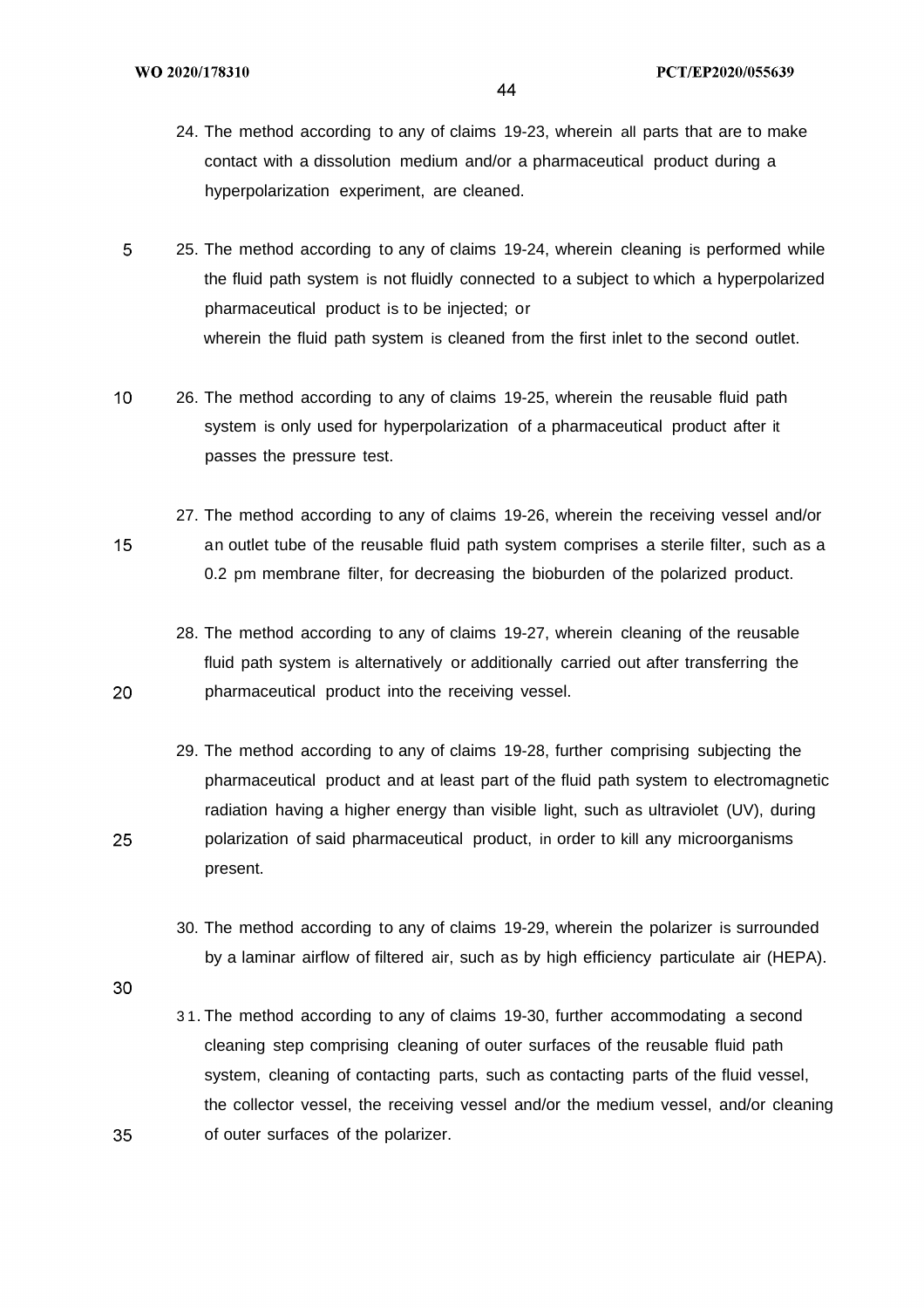WO 2020/178310

45

- 32. The method according to claim 3 1, wherein the second cleaning step comprises cleaning with a second cleaning medium in liquid and/or in gas phase, and selected from the group of water, bleach, chlorine, ethylene oxide, an aldehyde, a halogenbased biocide, a quaternary ammonium compound, a phenol, an acid solution, an alkali solution, a heavy metal solution, a solution containing surfactants, an alcohol, such as 70% ethanol in water, or a combination thereof.
- 33. A polarizer for hyperpolarizing a pharmaceutical product, accommodating a fluid path system comprising;
- a reusable fluid path system, being continuously present in the polarizer during multiple consecutive uses, comprising;
	- an inlet tube having a first inlet tube end for fluid contact with a fluid vessel and a second inlet tube end configured for fluid contact with a vial, for holding the pharmaceutical product during hyperpolarization;
	- an outlet tube having a first outlet tube end configured for receiving the vial and a second outlet tube end for connecting to a receiving vessel;
	- a heater for heating a cleaning medium:
	- a controllable valve system having multiple connection ports, comprising i) a pressure port for receiving a high-pressure gas ii) a vacuum port for receiving a low pressure gas, and iii) a loading port for receiving media and/or the fluid vessel.
	- 34. The polarizer according to claim 33, configured for carrying out the method of any of claims 1-32.

25

20

- 35. The polarizer according to any of claims 33-34, further comprising any of the fluid vessel, the reciving vessel, a medium vessel, and/or a collector vessel
- 36. The method according to any of claims 33-35, wherein the fluid path system consists of, or comprises, the inlet tube and the outlet tube.
	- 37. The method according to any of claims 33-36, wherein the fluid path system further comprises any of the fluid vessel, the receiving vessel, the medium vessel, the vial, and/or the collector vessel.

5

15

 $10<sub>1</sub>$ 

30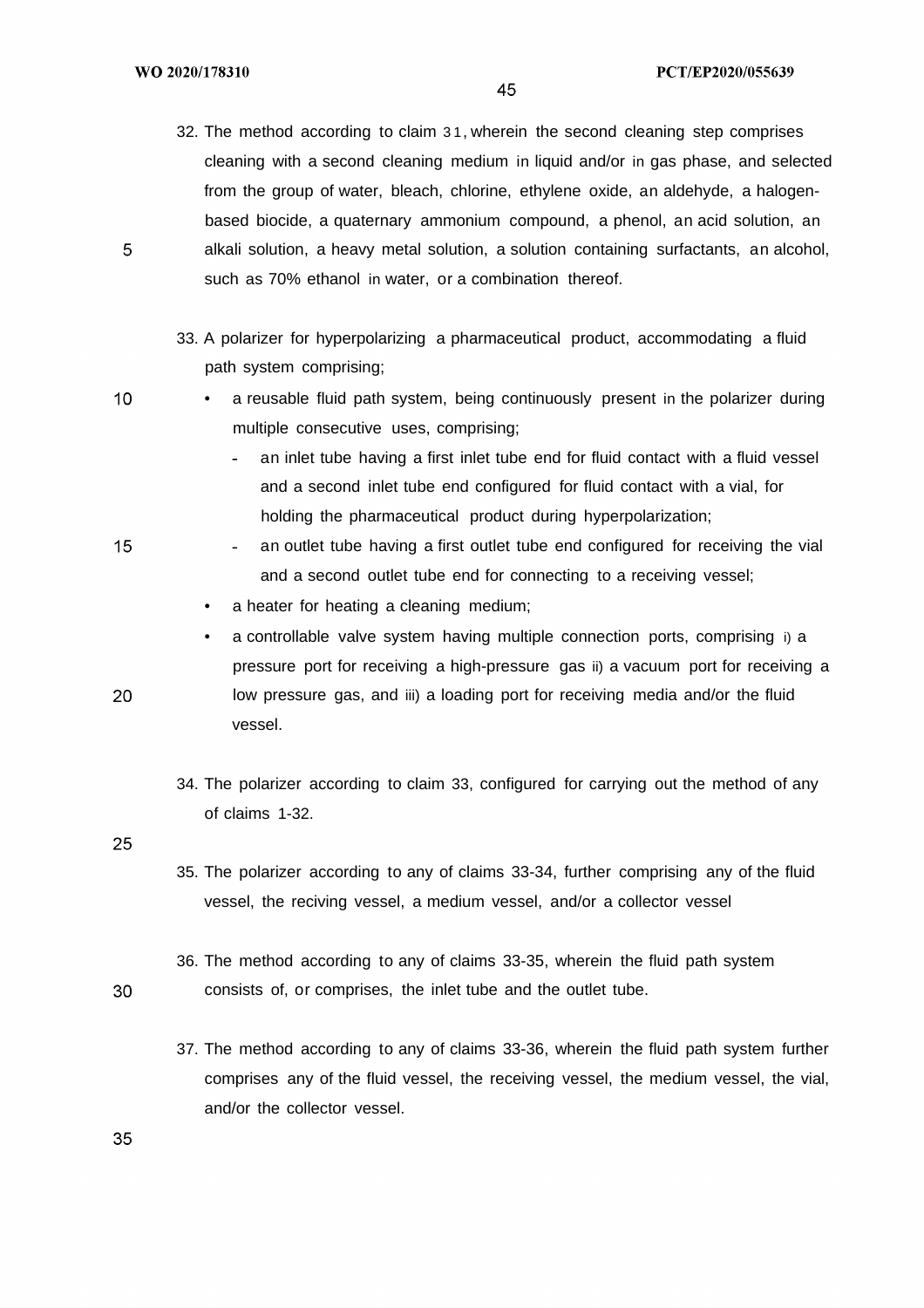- 38. The method according to any of claims 33-37, wherein all parts that are to make contact with a dissolution medium and/or a pharmaceutical product during a hyperpolarization experiment, are cleaned.
- 5 39. The method according to any of claims 33-38, wherein cleaning is performed while the fluid path system is not fluidly connected to a subject to which a hyperpolarized pharmaceutical product is to be injected; or wherein the fluid path system is cleaned from the first inlet to the second outlet.
- $10<sup>°</sup>$ 40. The polarizer according to any of claims 33-39, wherein the high-pressure gas is a gas, such as air or an inert gas, such as helium, having a substantially high pressure, such as at least 2 bar, preferably at least 7 bar, more preferably at least 12 bar, most preferably at least 16 bar.
- 4 1. The polarizer according to any of claims 33-40, wherein the low-pressure gas, is a  $15<sub>1</sub>$ gas, such as an inert gas, such as helium, having a substantially low pressure, such as below 10 kPa, more preferably below 1 kPa, even more preferably below 100 Pa, yet more preferably below 10 Pa, most preferably below 1 Pa.
- 20 42. The polarizer according to any of claims 33-41 , wherein the pressure port and the vacuum port each comprise a sterile filter, such as a 0.2 pm membrane filter.
	- 43. The polarizer according to any of claims 33-42, wherein one or multiple temperature sensors and/or one or multiple pressure sensors are used in order to measure the cleaning conditions within the reusable fluid path system, said pressure sensors and/or temperature sensors being positioned inside the reusable fluid path system, in contact with the reusable fluid path system, outside the reusable fluid path system, in the fluid vessel, in contact with the fluid vessel and/or

25

outside the fluid vessel.

44. The polarizer according to any of claims 33-43, wherein the reusable fluid path system may be detachable from the polarizer, such that the reusable fluid path system can be replaced or serviced.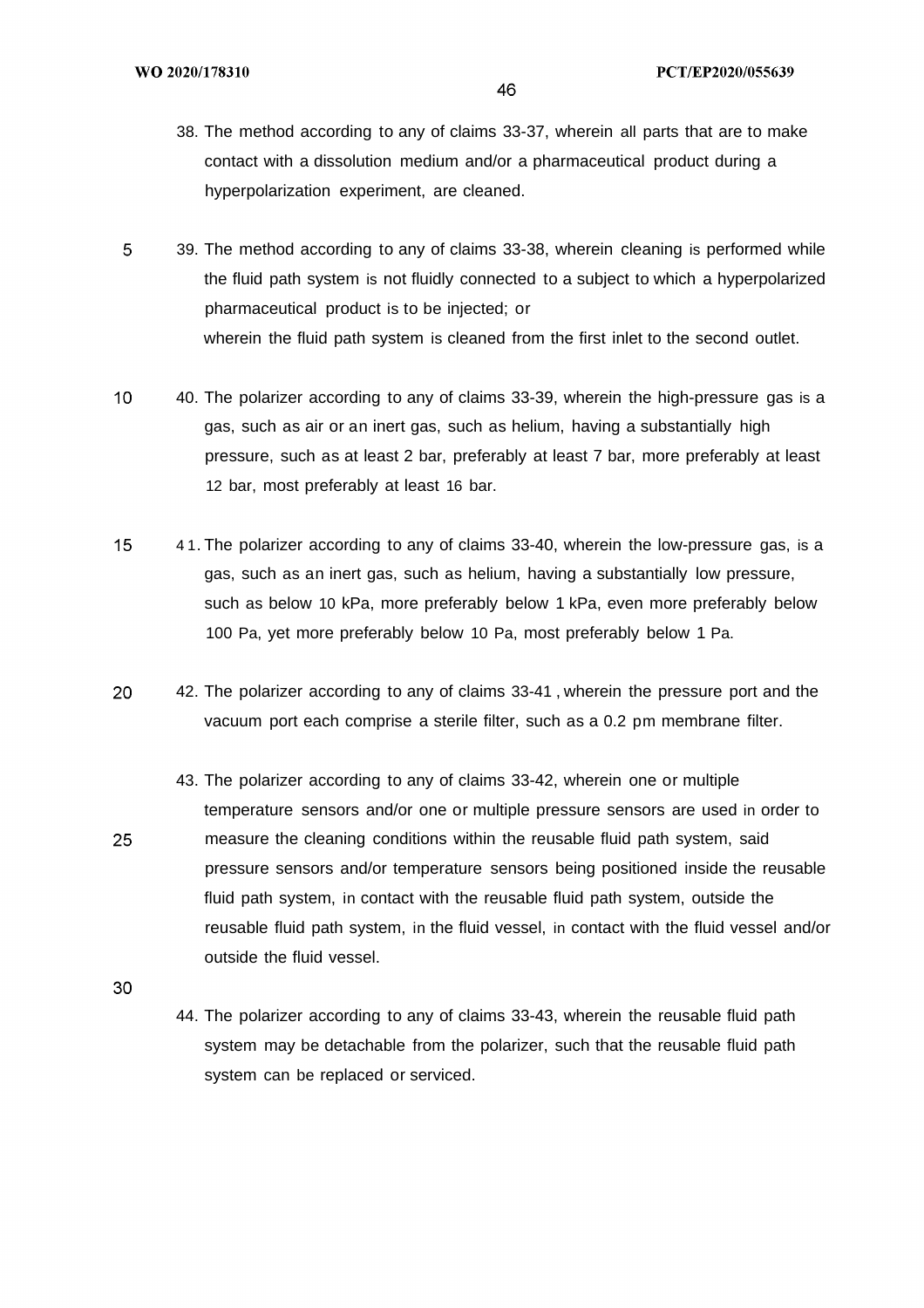- 47
- 45. The polarizer according to any of claims 33-44, wherein the reusable fluid path system comprises a secondary controllable valve system, switchable between two states;
	- an open state, where there is a fluid connection between the first inlet tube end a. and the second inlet tube end, and a fluid connection between the first outlet tube end and the second outlet tube end; and
	- a closed state where the valve is configured to prevent flow in the inlet tube and  $\sim$ the outlet tube, while forming a fluid loop between the first outlet end and the second inlet end.
- $10<sup>°</sup>$

- 46. The polarizer according to any of claims 33-45, wherein the reusable fluid path system is permanently at least partly contained by the polarizer.
- 47. The polarizer according to any of claims 33-46, further comprising a source for  $15<sub>1</sub>$ electromagnetic radiation having a higher energy than visible light, such as ultraviolet (UV), for ensuring a low bioburden of the polarized pharmaceutical product and/or the reusable fluid path system.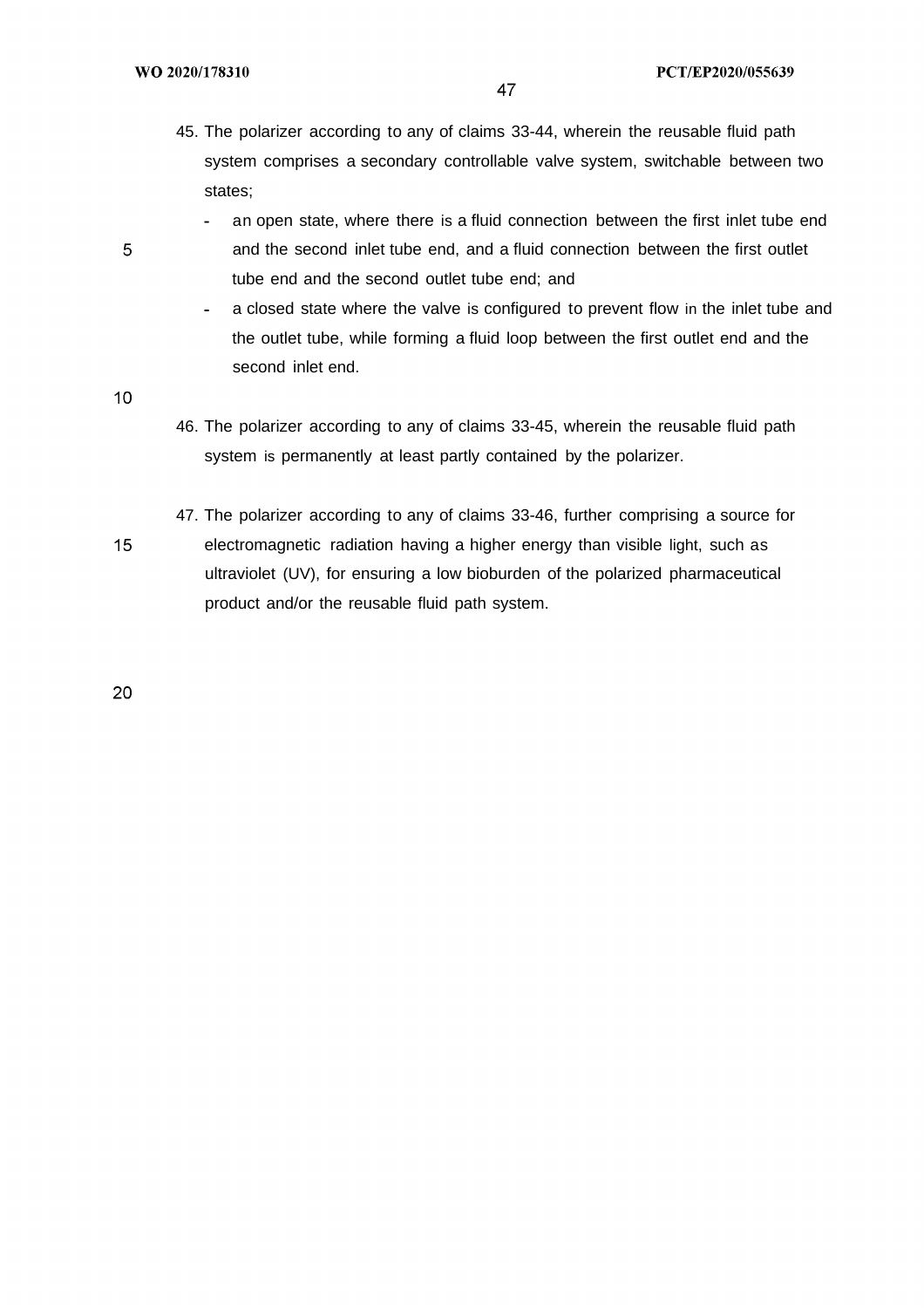$1/4$ 

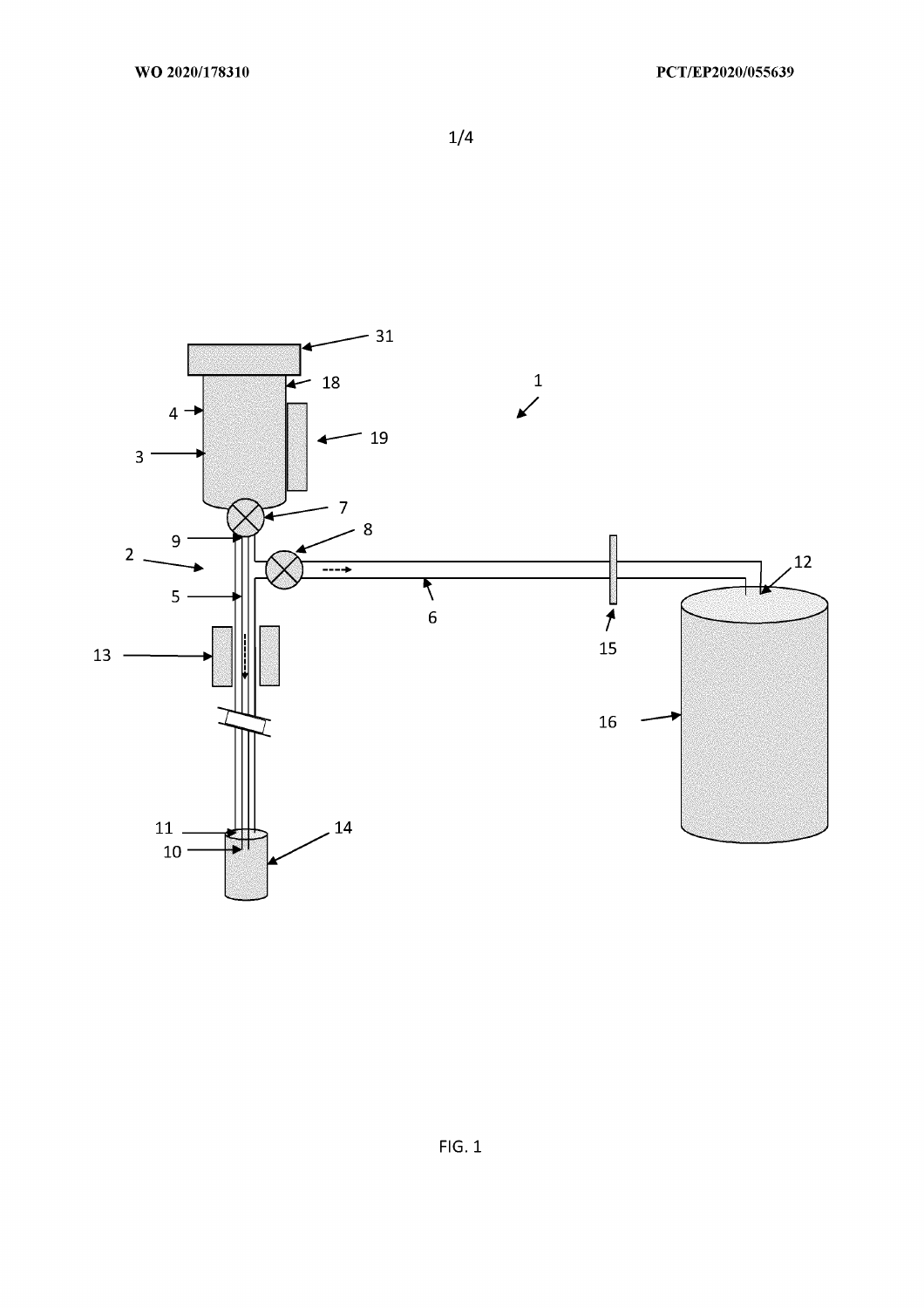$2/4$ 

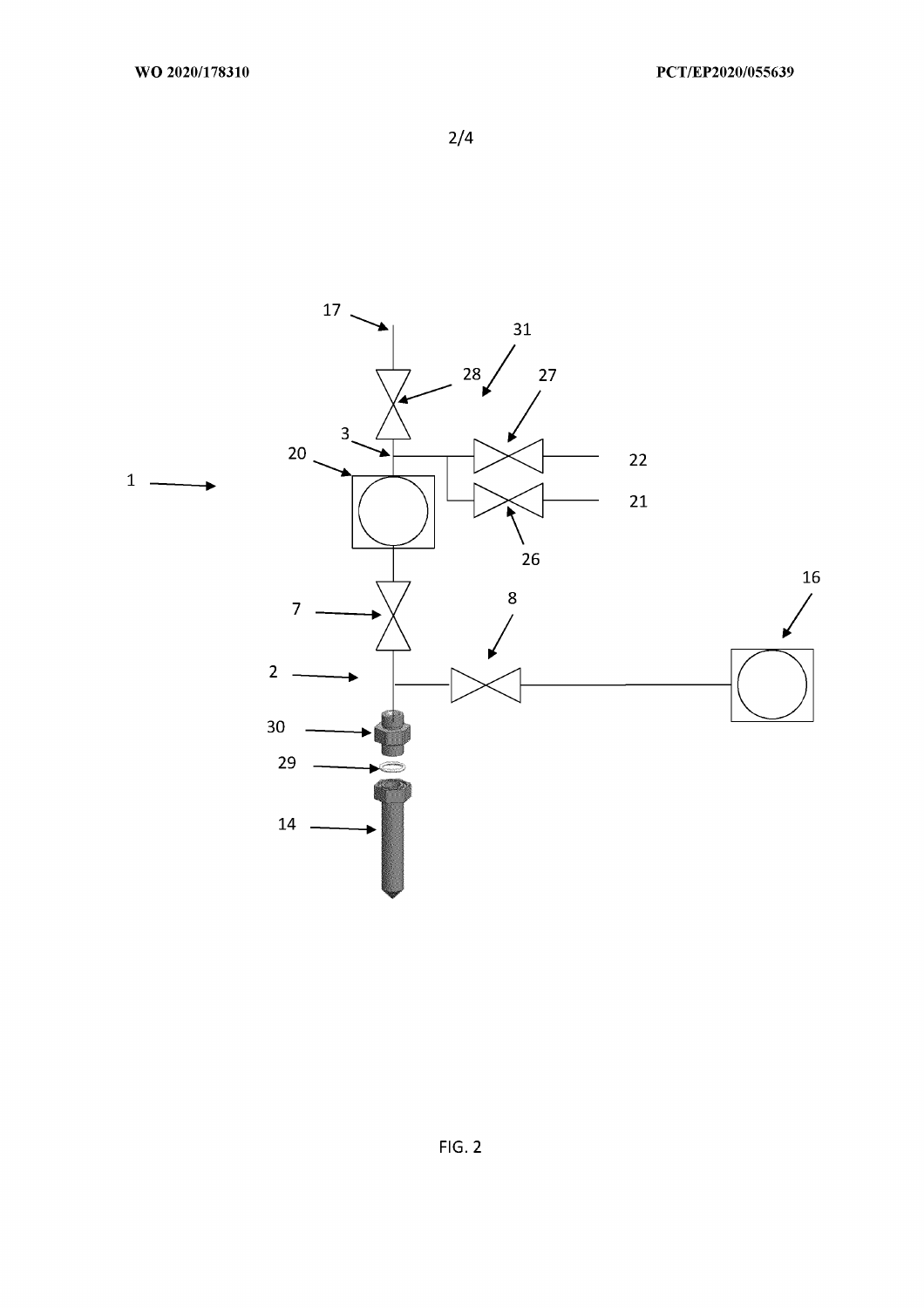

FIG. 3a



FIG. 3b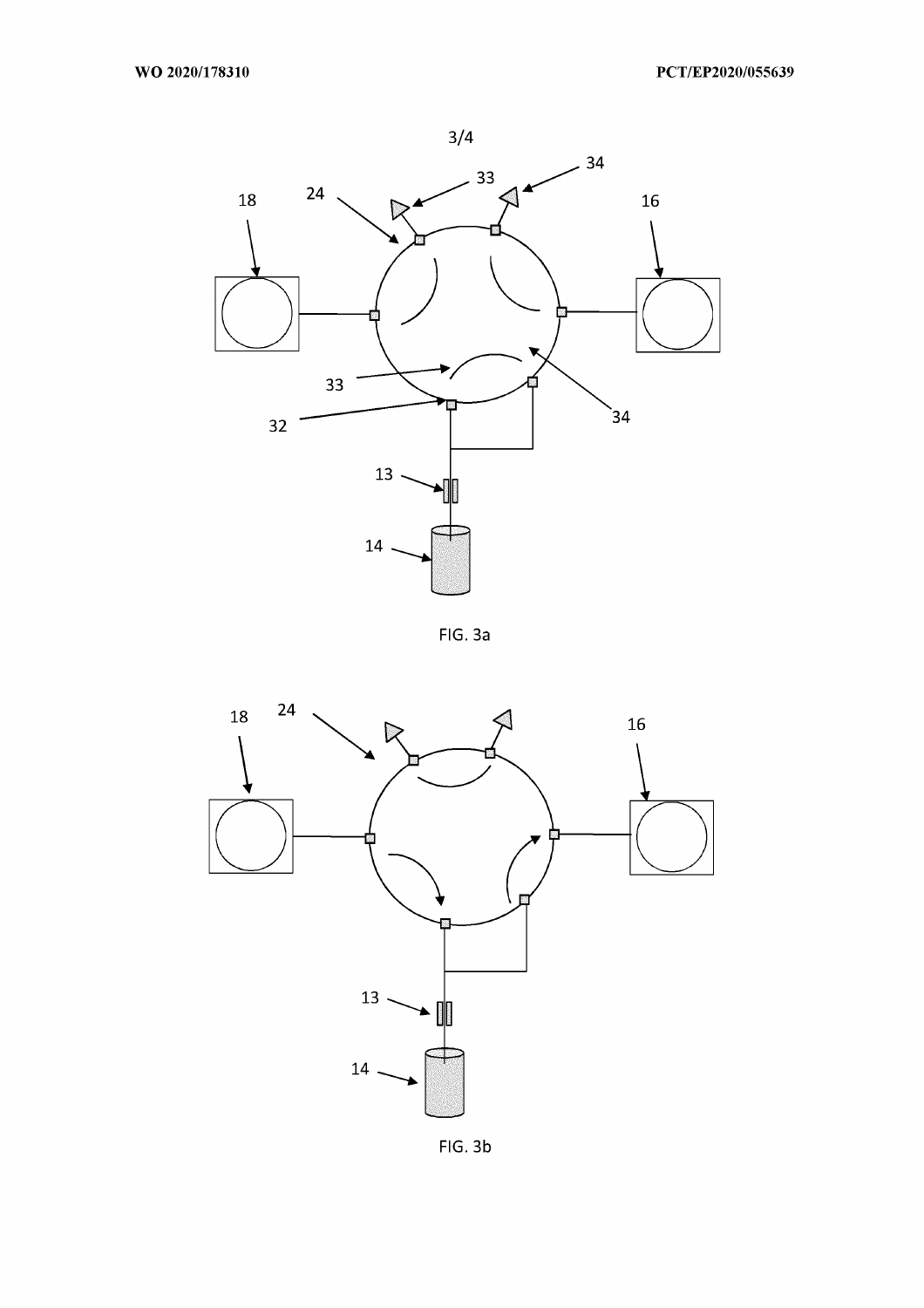$4/4$ 



 $FIG. 4$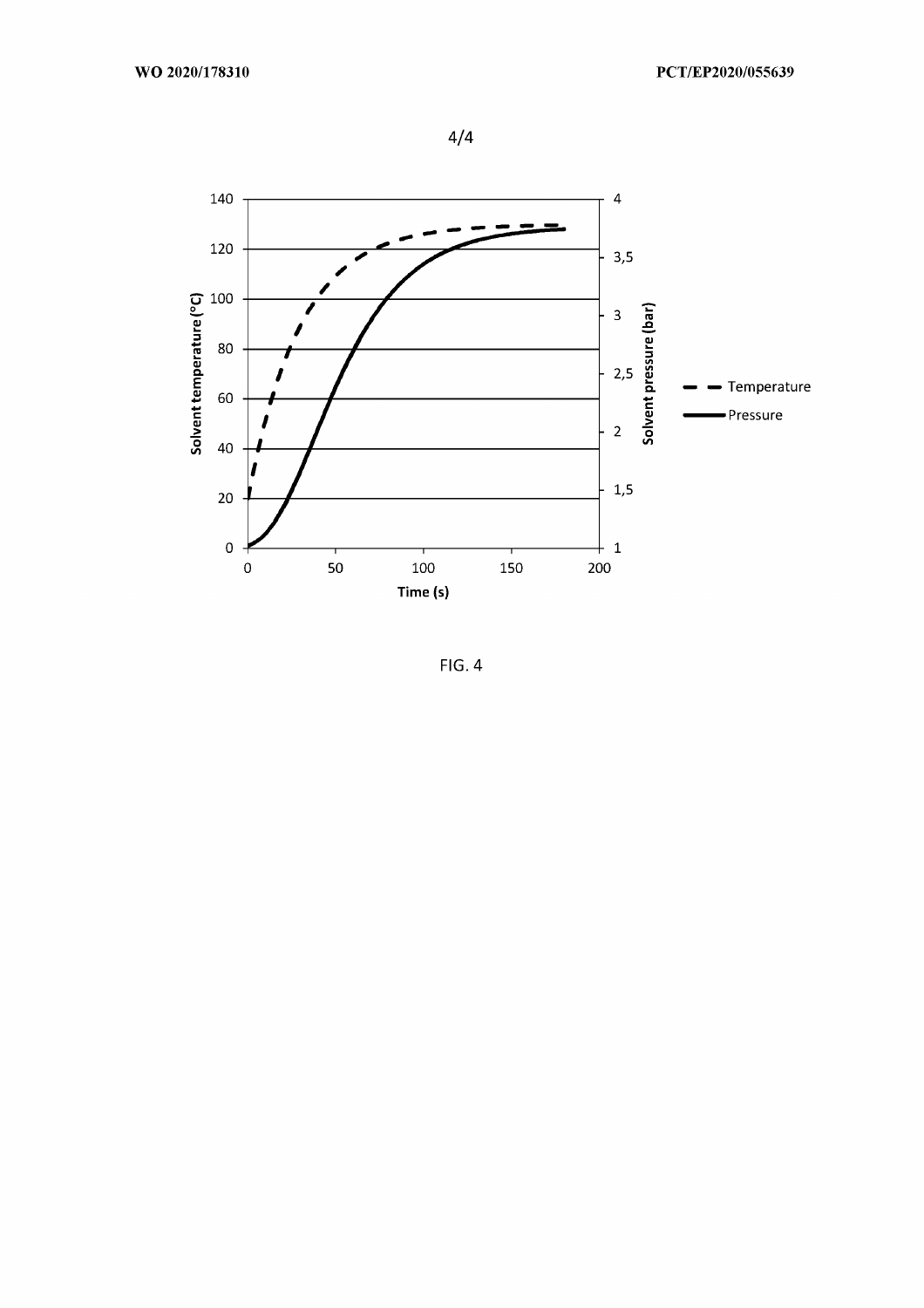# **INTERNATIONAL SEARCH REPORT**

**International application No** PCT/EP2020/055639

A. CLASSIFICATION OF SUBJECT MATTER INV. G01R33/28 G01R33/30 ADD. G01R33/31

According to International Patent Classification (IPC) or to both national classification and IPC

B. FIELDS SEARCHED

Minimum documentation searched (classification system followed by classification symbols) G01R

Documentation searched other than minimum documentation to the extent that such documents are included in the fields searched

Electronic data base consulted during the international search (name of data base and, where practicable, search terms used)

EPO-Internal , WPI Data

| C. DOCUMENTS CONSIDERED TO BE RELEVANT                                                                                                                                                                                                                             |                                                                                                                                                                                                                                               |                                                                                                                                                                                                                                                                                                                        |  |  |  |  |  |
|--------------------------------------------------------------------------------------------------------------------------------------------------------------------------------------------------------------------------------------------------------------------|-----------------------------------------------------------------------------------------------------------------------------------------------------------------------------------------------------------------------------------------------|------------------------------------------------------------------------------------------------------------------------------------------------------------------------------------------------------------------------------------------------------------------------------------------------------------------------|--|--|--|--|--|
| Category*                                                                                                                                                                                                                                                          | Citation of document, with indication, where appropriate, of the relevant passages                                                                                                                                                            | Relevant to claim No.                                                                                                                                                                                                                                                                                                  |  |  |  |  |  |
| χ                                                                                                                                                                                                                                                                  | JAN-BERND HÃ VENER ET AL: "PASADENA<br>hyperpolarization of 13C biomolecules:<br>equipment design and installation",<br>MAGNETIC RESONANCE MATERIALS IN PHYSICS,<br>BIOLOGY AND MEDICINE, CHAPMAN AND HALL,<br>LONDON, GB,<br>vol. 22, no. 2, | $1-6, 8,$<br>12,16,<br>17,<br>$19 - 28$ ,<br>$30 - 32$                                                                                                                                                                                                                                                                 |  |  |  |  |  |
| А                                                                                                                                                                                                                                                                  | 6 December 2008 (2008-12-06), pages<br>111-121, XP019666561,<br>ISSN: 1352-8661<br>sections "Materials and Methods" and<br>"Results",<br>point 1 of section "Discussion";<br>figure $1$ ; table $1$                                           | $7,9-11,$<br>$13 - 15$ ,<br>18,29,<br>$33 - 47$                                                                                                                                                                                                                                                                        |  |  |  |  |  |
|                                                                                                                                                                                                                                                                    | Further documents are listed in the continuation of Box C.                                                                                                                                                                                    | Ix I<br>See patent family annex.                                                                                                                                                                                                                                                                                       |  |  |  |  |  |
|                                                                                                                                                                                                                                                                    | Special categories of cited documents :                                                                                                                                                                                                       |                                                                                                                                                                                                                                                                                                                        |  |  |  |  |  |
| "A" document defining the general state of the art which is not considered<br>to be of particular relevance                                                                                                                                                        |                                                                                                                                                                                                                                               | "T" later document published after the international filing date or priority<br>date and not in conflict with the application but cited to understand<br>the principle or theory underlying the invention                                                                                                              |  |  |  |  |  |
|                                                                                                                                                                                                                                                                    | E " earlier application or patent but published on or after the international                                                                                                                                                                 | "X" document of particular relevance; the claimed invention cannot be                                                                                                                                                                                                                                                  |  |  |  |  |  |
| filing date<br>"L" document which may throw doubts on priority claim(s) orwhich is cited to establish the publication date of another citation or other<br>special reason (as specified)<br>"O" document referring to an oral disclosure, use, exhibition or other |                                                                                                                                                                                                                                               | considered novel or cannot be considered to involve an inventive<br>step when the document is taken alone<br>"Y" document of particular relevance; the claimed invention cannot be<br>considered to involve an inventive step when the document is<br>combined with one or more other such documents, such combination |  |  |  |  |  |
| means<br>"P" document published prior to the international filing date but later than<br>the priority date claimed                                                                                                                                                 |                                                                                                                                                                                                                                               | being obvious to a person skilled in the art<br>"&" document member of the same patent family                                                                                                                                                                                                                          |  |  |  |  |  |
| Date of the actual completion of the international search                                                                                                                                                                                                          |                                                                                                                                                                                                                                               | Date of mailing of the international search report                                                                                                                                                                                                                                                                     |  |  |  |  |  |
|                                                                                                                                                                                                                                                                    | 29 April 2020                                                                                                                                                                                                                                 | 13/05/2020                                                                                                                                                                                                                                                                                                             |  |  |  |  |  |
| Name and mailing address of the ISA/<br>European Patent Office, P.B. 5818 Patentlaan 2<br>NL - 2280 HV Rijswijk<br>Tel. (+31-70) 340-2040<br>Fax: (+31-70) 340-3016                                                                                                |                                                                                                                                                                                                                                               | Authorized officer<br>Lebar, Andrija                                                                                                                                                                                                                                                                                   |  |  |  |  |  |

Form PCT/ISA/210 (second sheet) (April 2005)

 $\mathbf{1}$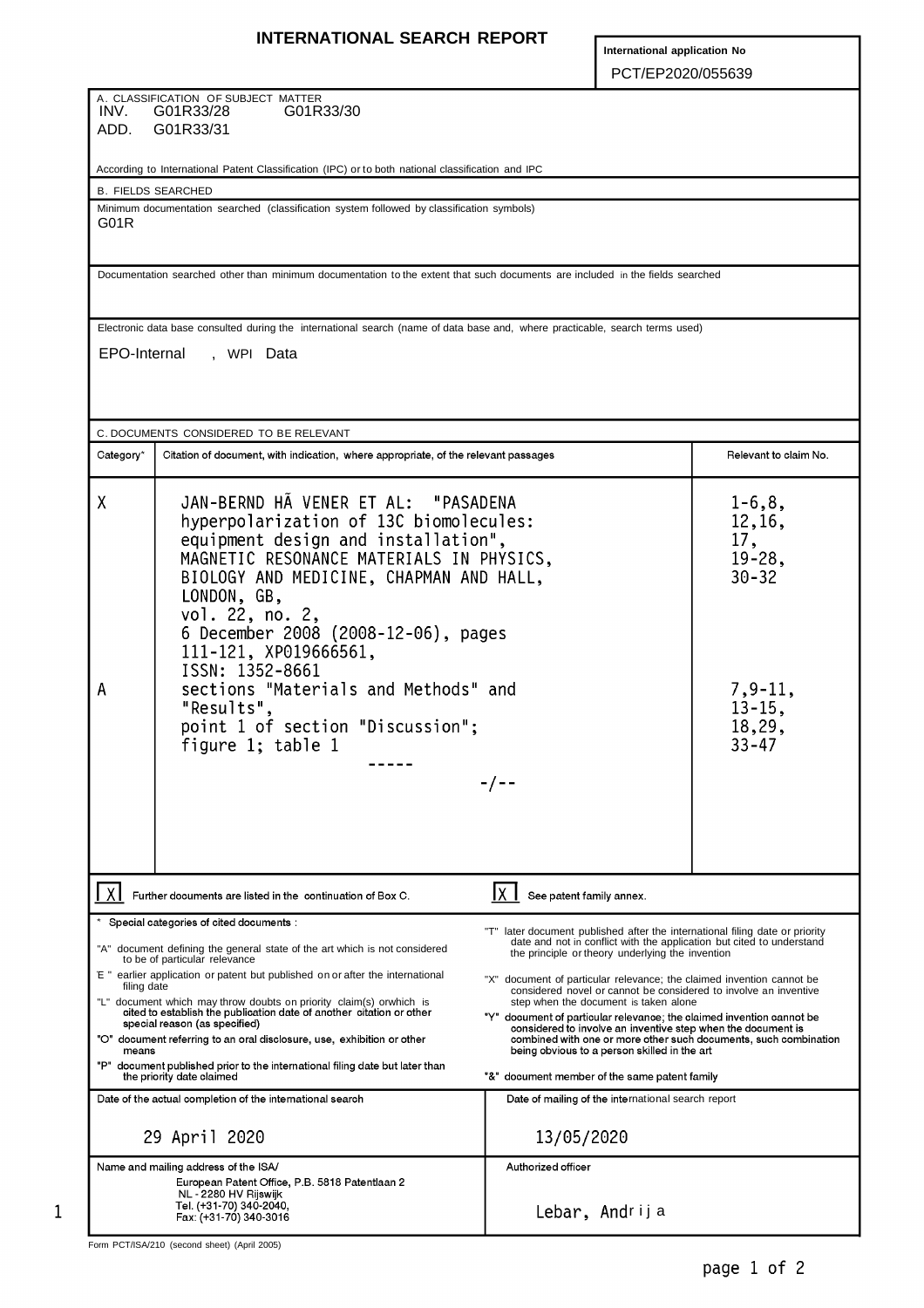# **INTERNATIONAL SEARCH REPORT**

**International application No**

PCT/ EP2020/055639

| C(Continuation). DOCUMENTS CONSIDERED TO BE RELEVANT |                                                                                                                                                                                                                                                                                                                      |                         |  |  |  |  |  |  |
|------------------------------------------------------|----------------------------------------------------------------------------------------------------------------------------------------------------------------------------------------------------------------------------------------------------------------------------------------------------------------------|-------------------------|--|--|--|--|--|--|
| Category*                                            | Citation of document, with indication, where appropriate, of the relevant passages                                                                                                                                                                                                                                   | Relevant to claim No.   |  |  |  |  |  |  |
| X                                                    | MALINOWSKI RONJA M ET AL: "Dissolution<br>Dynamic Nuclear Polarization capability<br>study with fluid path",<br>JOURNAL OF MAGNETIC RESONANCE, ACADEMIC<br>PRESS, ORLANDO, FL, US,<br>vol. 272, 22 September 2016 (2016-09-22),<br>pages 141-146, XP029766494,<br>ISSN: 1090-7807, DOI:<br>10.1016/J.JMR.2016.09.015 | $1 - 13$ ,<br>$15 - 18$ |  |  |  |  |  |  |
| Α                                                    | abstract, sections 1, 2 and 4                                                                                                                                                                                                                                                                                        | $14, 19 - 47$           |  |  |  |  |  |  |
| Α                                                    | REYNOLDS STEVEN ET AL.: "A system for<br>accurate and automated injection of<br>hyperpolarized substrate with minimal dead<br>time and scalable volumes over a large<br>range",<br>JOURNAL OF MAGNETIC RESONANCE,<br>2013, XP002798862,<br>cited in the application<br>section $2$ ;<br>figures 1-3                  | $1 - 47$                |  |  |  |  |  |  |
| Α                                                    | EP 2 615 471 A1 (GEN ELECTRIC [US])<br>17 July 2013 (2013-07-17)<br>the whole document                                                                                                                                                                                                                               | $1 - 47$                |  |  |  |  |  |  |